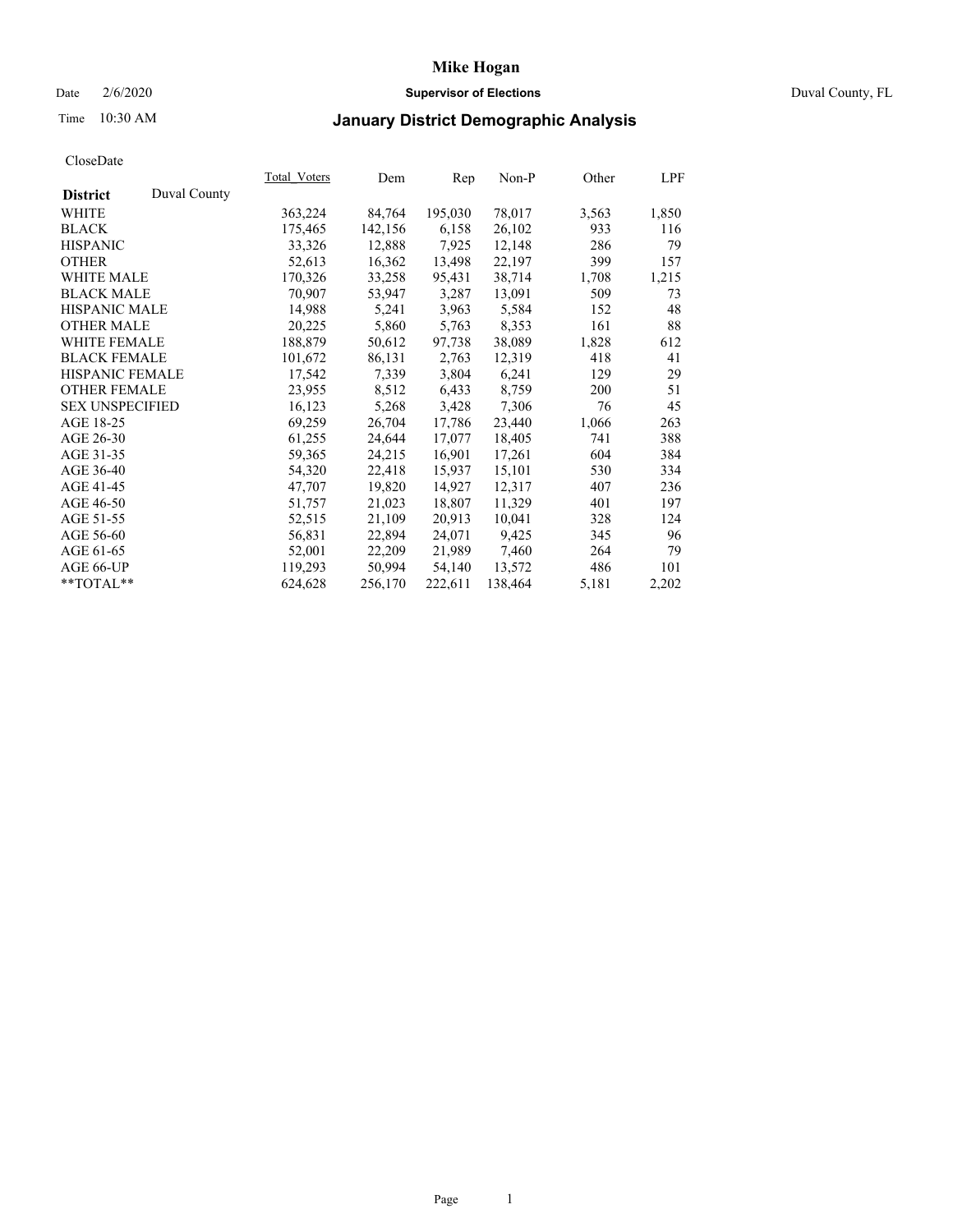## Date 2/6/2020 **Supervisor of Elections** Duval County, FL

# Time 10:30 AM **January District Demographic Analysis**

|                                            | Total Voters | Dem    | Rep    | Non-P | Other          | LPF            |
|--------------------------------------------|--------------|--------|--------|-------|----------------|----------------|
| City Council District 1<br><b>District</b> |              |        |        |       |                |                |
| <b>WHITE</b>                               | 20,809       | 5,080  | 10,827 | 4,627 | 187            | 88             |
| <b>BLACK</b>                               | 13,946       | 10,926 | 530    | 2,399 | 83             | 8              |
| <b>HISPANIC</b>                            | 3,000        | 1,236  | 630    | 1,102 | 28             | $\overline{4}$ |
| <b>OTHER</b>                               | 3,653        | 1,226  | 806    | 1,586 | 21             | 14             |
| <b>WHITE MALE</b>                          | 9,655        | 1,980  | 5,251  | 2,282 | 84             | 58             |
| <b>BLACK MALE</b>                          | 5,531        | 4,034  | 281    | 1,162 | 48             | 6              |
| HISPANIC MALE                              | 1,309        | 491    | 308    | 491   | 17             | 2              |
| <b>OTHER MALE</b>                          | 1,316        | 413    | 357    | 533   | 5              | 8              |
| <b>WHITE FEMALE</b>                        | 10,891       | 3,041  | 5,452  | 2,269 | 101            | 28             |
| <b>BLACK FEMALE</b>                        | 8,131        | 6,693  | 236    | 1,165 | 35             | $\overline{2}$ |
| HISPANIC FEMALE                            | 1,608        | 710    | 307    | 578   | 11             | $\overline{2}$ |
| <b>OTHER FEMALE</b>                        | 1,656        | 639    | 365    | 634   | 14             | $\overline{4}$ |
| <b>SEX UNSPECIFIED</b>                     | 1,309        | 466    | 236    | 599   | $\overline{4}$ | $\overline{4}$ |
| AGE 18-25                                  | 5,141        | 2,185  | 1,020  | 1,851 | 64             | 21             |
| AGE 26-30                                  | 4,180        | 1,905  | 878    | 1,335 | 45             | 17             |
| AGE 31-35                                  | 4,088        | 1,931  | 878    | 1,225 | 38             | 16             |
| AGE 36-40                                  | 3,536        | 1,599  | 864    | 1,025 | 34             | 14             |
| AGE 41-45                                  | 3,035        | 1,405  | 785    | 807   | 27             | 11             |
| AGE 46-50                                  | 3,285        | 1,548  | 959    | 749   | 18             | 11             |
| AGE 51-55                                  | 3,446        | 1,514  | 1,222  | 676   | 26             | 8              |
| AGE 56-60                                  | 3,796        | 1,648  | 1,457  | 651   | 32             | 8              |
| AGE 61-65                                  | 3,416        | 1,539  | 1,320  | 537   | 17             | 3              |
| AGE 66-UP                                  | 7,463        | 3,183  | 3,409  | 848   | 18             | 5              |
| **TOTAL**                                  | 41,408       | 18,468 | 12,793 | 9,714 | 319            | 114            |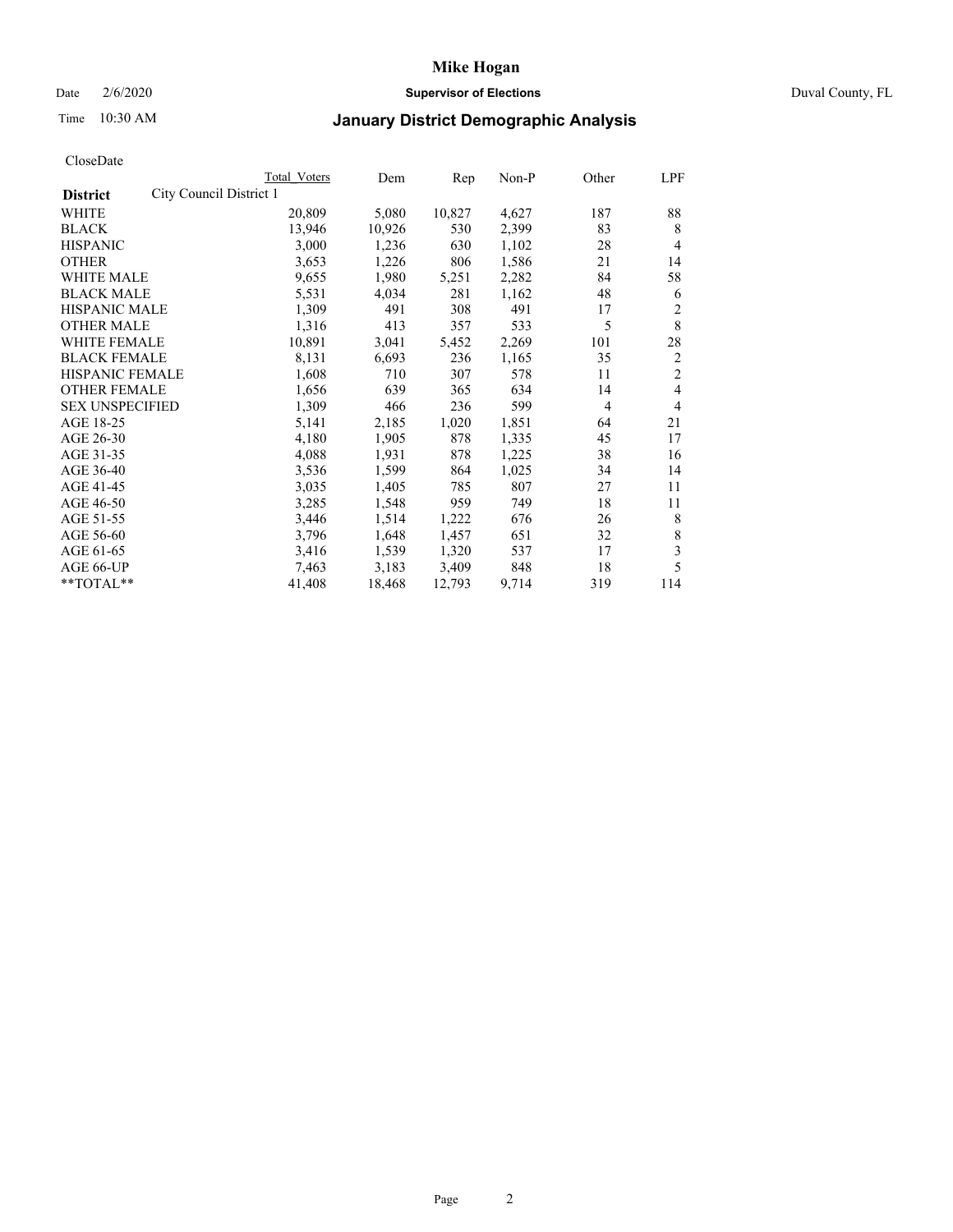## Date 2/6/2020 **Supervisor of Elections** Duval County, FL

# Time 10:30 AM **January District Demographic Analysis**

|                                            | Total Voters | Dem    | Rep    | Non-P  | Other          | LPF            |
|--------------------------------------------|--------------|--------|--------|--------|----------------|----------------|
| City Council District 2<br><b>District</b> |              |        |        |        |                |                |
| <b>WHITE</b>                               | 32,630       | 6,202  | 19,551 | 6,458  | 280            | 139            |
| <b>BLACK</b>                               | 8,821        | 6,763  | 415    | 1,567  | 69             | 7              |
| <b>HISPANIC</b>                            | 2,633        | 935    | 760    | 924    | 11             | 3              |
| <b>OTHER</b>                               | 4,053        | 1,030  | 1,355  | 1,622  | 33             | 13             |
| WHITE MALE                                 | 15,584       | 2,485  | 9,635  | 3,237  | 143            | 84             |
| <b>BLACK MALE</b>                          | 3,871        | 2,737  | 234    | 854    | 39             | 7              |
| HISPANIC MALE                              | 1,244        | 391    | 392    | 452    | 7              | 2              |
| <b>OTHER MALE</b>                          | 1,641        | 396    | 589    | 635    | 14             | 7              |
| <b>WHITE FEMALE</b>                        | 16,713       | 3,659  | 9,739  | 3,123  | 137            | 55             |
| <b>BLACK FEMALE</b>                        | 4,828        | 3,940  | 180    | 679    | 29             | $\theta$       |
| HISPANIC FEMALE                            | 1,333        | 525    | 352    | 451    | $\overline{4}$ | 1              |
| <b>OTHER FEMALE</b>                        | 1,856        | 537    | 637    | 659    | 19             | 4              |
| <b>SEX UNSPECIFIED</b>                     | 1,067        | 260    | 323    | 481    | 1              | $\overline{2}$ |
| AGE 18-25                                  | 5,090        | 1,519  | 1,807  | 1,659  | 85             | 20             |
| AGE 26-30                                  | 4,214        | 1,304  | 1,527  | 1,310  | 45             | 28             |
| AGE 31-35                                  | 4,442        | 1,313  | 1,708  | 1,351  | 45             | 25             |
| AGE 36-40                                  | 4,486        | 1,428  | 1,675  | 1,308  | 43             | 32             |
| AGE 41-45                                  | 4,033        | 1,310  | 1,630  | 1,046  | 27             | 20             |
| AGE 46-50                                  | 4,328        | 1,433  | 1,983  | 866    | 33             | 13             |
| AGE 51-55                                  | 4,425        | 1,373  | 2,207  | 808    | 30             | 7              |
| AGE 56-60                                  | 4,507        | 1,322  | 2,463  | 688    | 27             | 7              |
| AGE 61-65                                  | 3,947        | 1,212  | 2,173  | 538    | 23             | 1              |
| AGE 66-UP                                  | 8,635        | 2,709  | 4,900  | 983    | 34             | 9              |
| **TOTAL**                                  | 48,137       | 14,930 | 22,081 | 10,571 | 393            | 162            |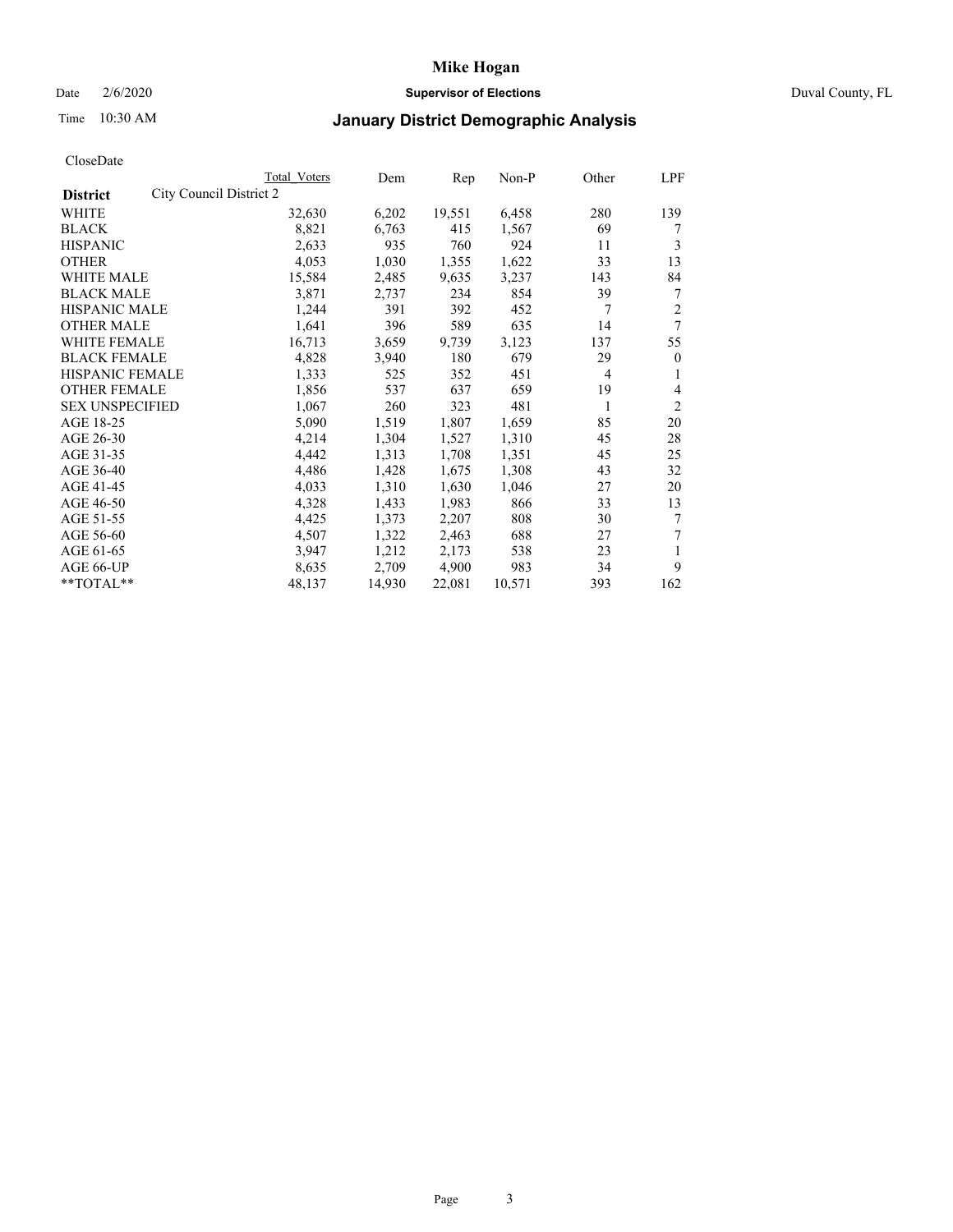## Date 2/6/2020 **Supervisor of Elections** Duval County, FL

# Time 10:30 AM **January District Demographic Analysis**

|                                            | Total Voters | Dem    | Rep    | Non-P  | Other | LPF |
|--------------------------------------------|--------------|--------|--------|--------|-------|-----|
| City Council District 3<br><b>District</b> |              |        |        |        |       |     |
| <b>WHITE</b>                               | 34,627       | 7,122  | 19,058 | 7,949  | 319   | 179 |
| <b>BLACK</b>                               | 4,593        | 3,395  | 248    | 913    | 32    | 5   |
| <b>HISPANIC</b>                            | 3,016        | 1,039  | 881    | 1,064  | 29    | 3   |
| <b>OTHER</b>                               | 5,861        | 1,539  | 1,888  | 2,383  | 40    | 11  |
| WHITE MALE                                 | 16,276       | 2,642  | 9,454  | 3,897  | 159   | 124 |
| <b>BLACK MALE</b>                          | 2,129        | 1,456  | 149    | 502    | 18    | 4   |
| HISPANIC MALE                              | 1,332        | 396    | 406    | 512    | 17    | 1   |
| <b>OTHER MALE</b>                          | 2,387        | 587    | 800    | 978    | 16    | 6   |
| <b>WHITE FEMALE</b>                        | 17,960       | 4,392  | 9,432  | 3,927  | 158   | 51  |
| <b>BLACK FEMALE</b>                        | 2,398        | 1,897  | 94     | 392    | 14    | 1   |
| <b>HISPANIC FEMALE</b>                     | 1,608        | 620    | 459    | 517    | 10    | 2   |
| <b>OTHER FEMALE</b>                        | 2,780        | 817    | 921    | 1,018  | 20    | 4   |
| <b>SEX UNSPECIFIED</b>                     | 1,226        | 288    | 360    | 565    | 8     | 5   |
| AGE 18-25                                  | 5,037        | 1,435  | 1,758  | 1,741  | 82    | 21  |
| AGE 26-30                                  | 4,459        | 1,253  | 1,703  | 1,426  | 45    | 32  |
| AGE 31-35                                  | 4,439        | 1,243  | 1,633  | 1,477  | 52    | 34  |
| AGE 36-40                                  | 4,449        | 1,214  | 1,769  | 1,379  | 53    | 34  |
| AGE 41-45                                  | 3,879        | 1,055  | 1,599  | 1,174  | 27    | 24  |
| AGE 46-50                                  | 4,139        | 1,087  | 1,977  | 1,015  | 38    | 22  |
| AGE 51-55                                  | 4,200        | 1,079  | 2,130  | 959    | 22    | 10  |
| AGE 56-60                                  | 4,435        | 1,125  | 2,349  | 927    | 26    | 8   |
| AGE 61-65                                  | 3,910        | 1,082  | 2,045  | 751    | 26    | 6   |
| AGE 66-UP                                  | 9,129        | 2,513  | 5,105  | 1,456  | 48    | 7   |
| **TOTAL**                                  | 48,097       | 13,095 | 22,075 | 12,309 | 420   | 198 |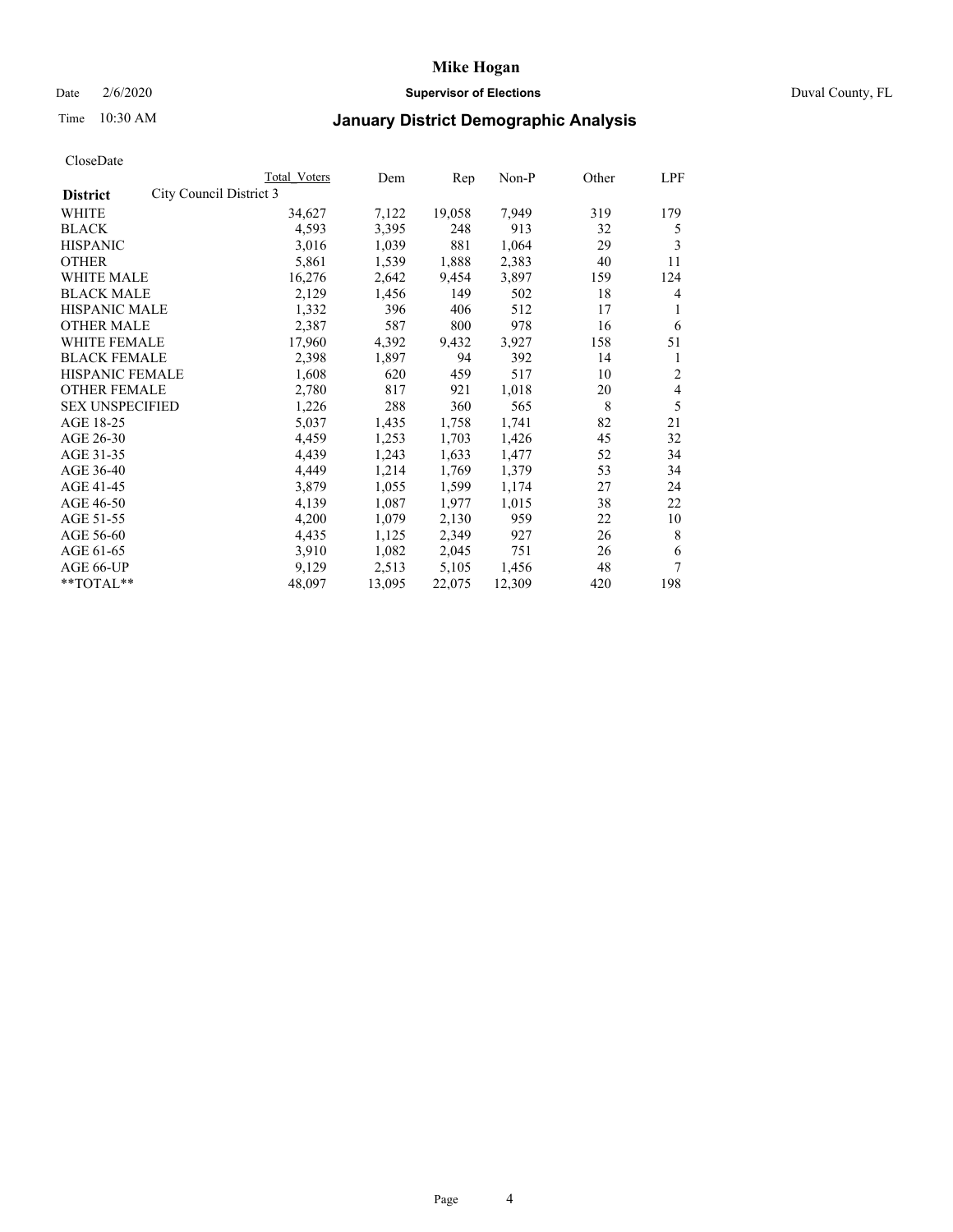## Date 2/6/2020 **Supervisor of Elections** Duval County, FL

## Time 10:30 AM **January District Demographic Analysis**

|                                            | Total Voters | Dem    | Rep    | Non-P  | Other          | LPF |
|--------------------------------------------|--------------|--------|--------|--------|----------------|-----|
| City Council District 4<br><b>District</b> |              |        |        |        |                |     |
| WHITE                                      | 26,201       | 6,391  | 13,215 | 6,146  | 293            | 156 |
| <b>BLACK</b>                               | 7,374        | 5,604  | 327    | 1,384  | 52             | 7   |
| <b>HISPANIC</b>                            | 3,649        | 1,465  | 750    | 1,400  | 28             | 6   |
| <b>OTHER</b>                               | 4,899        | 1,497  | 1,158  | 2,204  | 28             | 12  |
| WHITE MALE                                 | 12,274       | 2,528  | 6,471  | 3,019  | 153            | 103 |
| <b>BLACK MALE</b>                          | 3,019        | 2,125  | 161    | 700    | 27             | 6   |
| HISPANIC MALE                              | 1,592        | 590    | 380    | 608    | 12             | 2   |
| <b>OTHER MALE</b>                          | 1,964        | 563    | 498    | 881    | 16             | 6   |
| <b>WHITE FEMALE</b>                        | 13,605       | 3,784  | 6,604  | 3,028  | 138            | 51  |
| <b>BLACK FEMALE</b>                        | 4,243        | 3,401  | 160    | 656    | 25             | 1   |
| HISPANIC FEMALE                            | 1,964        | 844    | 348    | 752    | 16             | 4   |
| <b>OTHER FEMALE</b>                        | 2,201        | 771    | 545    | 869    | 12             | 4   |
| <b>SEX UNSPECIFIED</b>                     | 1,261        | 351    | 283    | 621    | $\overline{2}$ | 4   |
| AGE 18-25                                  | 4,794        | 1,674  | 1,236  | 1,781  | 85             | 18  |
| AGE 26-30                                  | 4,848        | 1,638  | 1,413  | 1,698  | 66             | 33  |
| AGE 31-35                                  | 4,324        | 1,548  | 1,225  | 1,474  | 51             | 26  |
| AGE 36-40                                  | 3,611        | 1,321  | 1,080  | 1,136  | 48             | 26  |
| AGE 41-45                                  | 3,082        | 1,099  | 950    | 982    | 27             | 24  |
| AGE 46-50                                  | 3,270        | 1,149  | 1,208  | 860    | 34             | 19  |
| AGE 51-55                                  | 3,455        | 1,195  | 1,459  | 773    | 19             | 9   |
| AGE 56-60                                  | 3,807        | 1,310  | 1,665  | 797    | 22             | 13  |
| AGE 61-65                                  | 3,391        | 1,186  | 1,583  | 593    | 23             | 6   |
| AGE 66-UP                                  | 7,526        | 2,832  | 3,626  | 1,036  | 25             | 7   |
| **TOTAL**                                  | 42,123       | 14,957 | 15,450 | 11,134 | 401            | 181 |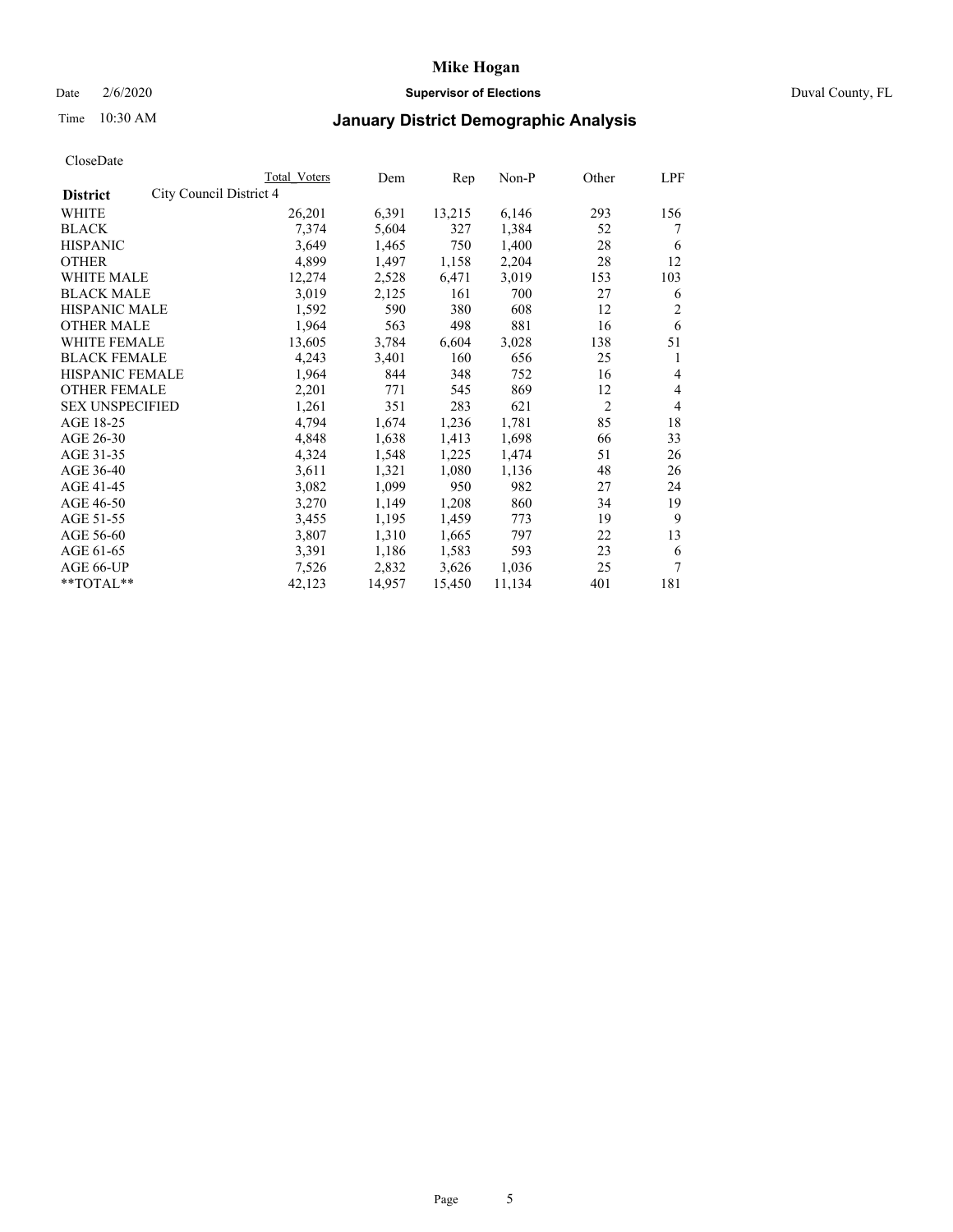## Date 2/6/2020 **Supervisor of Elections** Duval County, FL

## Time 10:30 AM **January District Demographic Analysis**

|                                            | Total Voters | Dem    | Rep    | Non-P | Other | LPF            |
|--------------------------------------------|--------------|--------|--------|-------|-------|----------------|
| City Council District 5<br><b>District</b> |              |        |        |       |       |                |
| WHITE                                      | 27,763       | 7,700  | 14,182 | 5,524 | 210   | 147            |
| <b>BLACK</b>                               | 6,582        | 5,113  | 259    | 1,161 | 40    | 9              |
| <b>HISPANIC</b>                            | 2,490        | 1,010  | 565    | 896   | 13    | 6              |
| <b>OTHER</b>                               | 3,177        | 947    | 844    | 1,353 | 26    | 7              |
| WHITE MALE                                 | 12,779       | 3,069  | 6,755  | 2,760 | 98    | 97             |
| <b>BLACK MALE</b>                          | 2,693        | 1,946  | 135    | 586   | 20    | 6              |
| HISPANIC MALE                              | 1,122        | 425    | 288    | 398   | 6     | 5              |
| <b>OTHER MALE</b>                          | 1,227        | 335    | 394    | 486   | 9     | 3              |
| <b>WHITE FEMALE</b>                        | 14,667       | 4,542  | 7,306  | 2,661 | 111   | 47             |
| <b>BLACK FEMALE</b>                        | 3,788        | 3,095  | 122    | 549   | 19    | 3              |
| HISPANIC FEMALE                            | 1,304        | 562    | 265    | 469   | 7     | 1              |
| <b>OTHER FEMALE</b>                        | 1,390        | 486    | 371    | 519   | 11    | 3              |
| <b>SEX UNSPECIFIED</b>                     | 1,040        | 309    | 214    | 505   | 8     | $\overline{4}$ |
| AGE 18-25                                  | 3,790        | 1,361  | 1,082  | 1,275 | 59    | 13             |
| AGE 26-30                                  | 3,798        | 1,360  | 1,135  | 1,211 | 50    | 42             |
| AGE 31-35                                  | 3,830        | 1,467  | 1,216  | 1,096 | 25    | 26             |
| AGE 36-40                                  | 3,255        | 1,198  | 1,030  | 977   | 30    | 20             |
| AGE 41-45                                  | 2,809        | 1,005  | 948    | 803   | 30    | 23             |
| AGE 46-50                                  | 3,109        | 1,098  | 1,242  | 745   | 11    | 13             |
| AGE 51-55                                  | 3,217        | 1,092  | 1,416  | 681   | 19    | 9              |
| AGE 56-60                                  | 3,625        | 1,326  | 1,654  | 610   | 26    | 9              |
| AGE 61-65                                  | 3,580        | 1,402  | 1,653  | 509   | 13    | 3              |
| AGE 66-UP                                  | 8,982        | 3,449  | 4,471  | 1,025 | 26    | 11             |
| **TOTAL**                                  | 40,012       | 14,770 | 15,850 | 8,934 | 289   | 169            |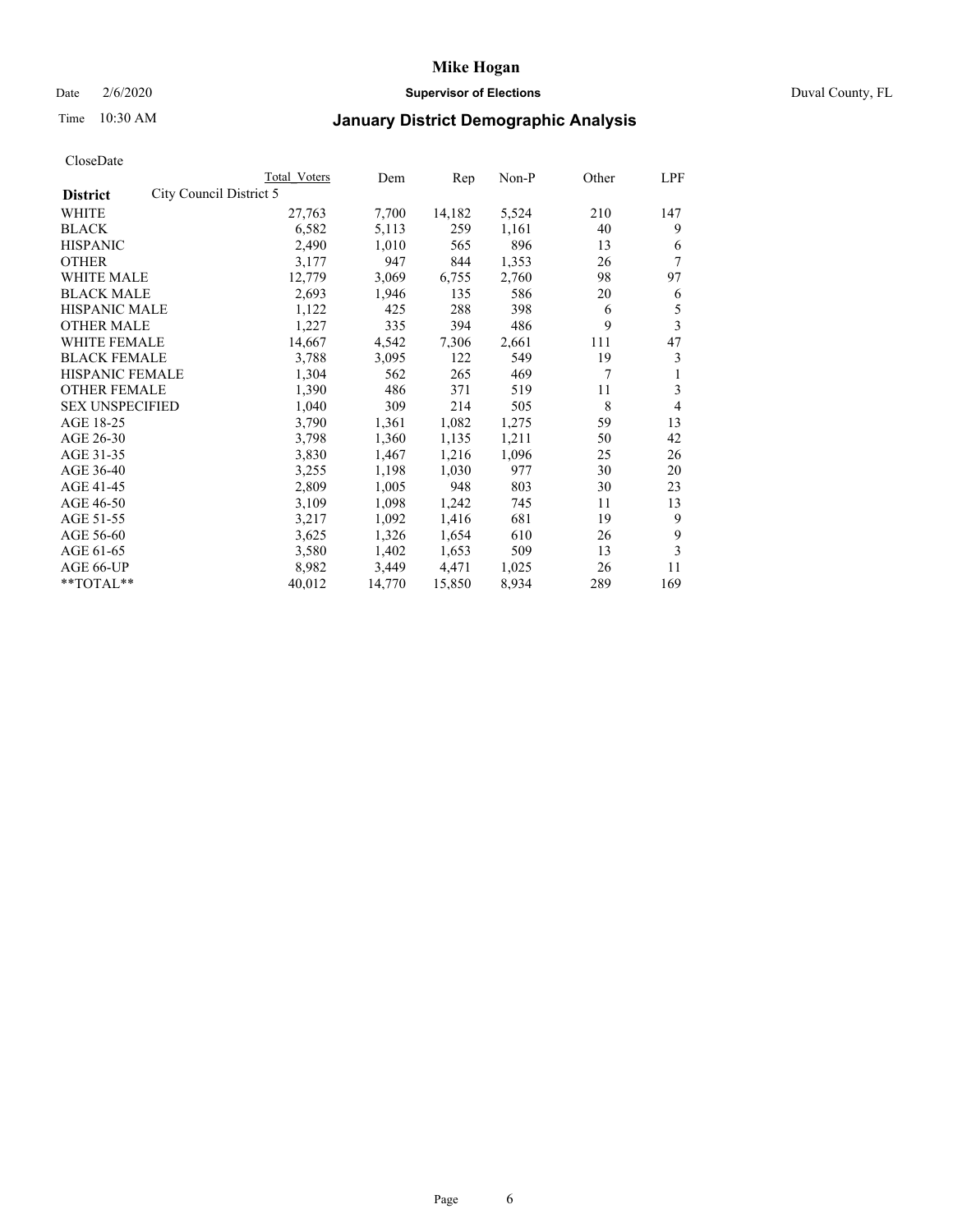## Date 2/6/2020 **Supervisor of Elections** Duval County, FL

## Time 10:30 AM **January District Demographic Analysis**

|                                            | Total Voters | Dem    | Rep    | Non-P  | Other | LPF            |
|--------------------------------------------|--------------|--------|--------|--------|-------|----------------|
| City Council District 6<br><b>District</b> |              |        |        |        |       |                |
| <b>WHITE</b>                               | 40,978       | 8,740  | 23,789 | 7,940  | 302   | 207            |
| <b>BLACK</b>                               | 3,570        | 2,648  | 204    | 690    | 25    | 3              |
| <b>HISPANIC</b>                            | 2,797        | 925    | 861    | 976    | 28    | 7              |
| <b>OTHER</b>                               | 4,137        | 1,092  | 1,390  | 1,614  | 27    | 14             |
| WHITE MALE                                 | 19,268       | 3,396  | 11,575 | 4,033  | 129   | 135            |
| <b>BLACK MALE</b>                          | 1,599        | 1,101  | 125    | 357    | 16    | $\mathbf{0}$   |
| HISPANIC MALE                              | 1,268        | 378    | 430    | 439    | 15    | 6              |
| <b>OTHER MALE</b>                          | 1,689        | 407    | 596    | 667    | 11    | 8              |
| <b>WHITE FEMALE</b>                        | 21,349       | 5,275  | 12,025 | 3,808  | 170   | 71             |
| <b>BLACK FEMALE</b>                        | 1,929        | 1,516  | 77     | 324    | 9     | 3              |
| HISPANIC FEMALE                            | 1,476        | 530    | 422    | 510    | 13    | 1              |
| <b>OTHER FEMALE</b>                        | 1,912        | 598    | 655    | 642    | 12    | 5              |
| <b>SEX UNSPECIFIED</b>                     | 992          | 204    | 339    | 440    | 7     | $\overline{2}$ |
| AGE 18-25                                  | 5,045        | 1,185  | 2,125  | 1,649  | 66    | 20             |
| AGE 26-30                                  | 3.934        | 1,017  | 1,663  | 1,161  | 56    | 37             |
| AGE 31-35                                  | 4,287        | 1,126  | 1,831  | 1,254  | 31    | 45             |
| AGE 36-40                                  | 3,993        | 1,025  | 1,715  | 1,164  | 49    | 40             |
| AGE 41-45                                  | 3,753        | 943    | 1,681  | 1,076  | 27    | 26             |
| AGE 46-50                                  | 4,208        | 1,002  | 2,170  | 988    | 29    | 19             |
| AGE 51-55                                  | 4,451        | 1,012  | 2,494  | 909    | 22    | 14             |
| AGE 56-60                                  | 4,972        | 1,193  | 2,875  | 876    | 23    | 5              |
| AGE 61-65                                  | 4,804        | 1,374  | 2,715  | 681    | 21    | 13             |
| AGE 66-UP                                  | 12,011       | 3,523  | 6,965  | 1,454  | 57    | 12             |
| **TOTAL**                                  | 51,482       | 13,405 | 26,244 | 11,220 | 382   | 231            |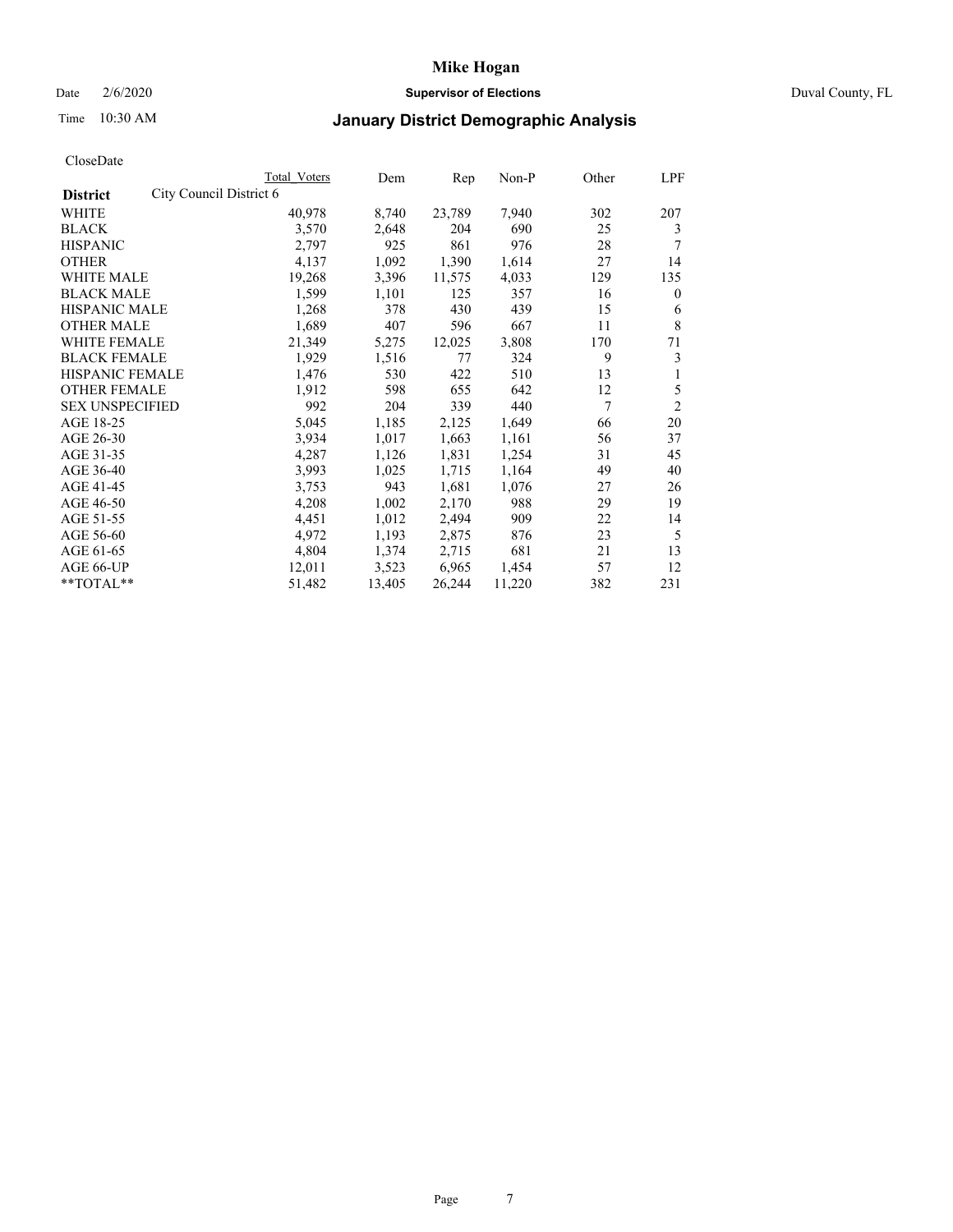## Date 2/6/2020 **Supervisor of Elections** Duval County, FL

# Time 10:30 AM **January District Demographic Analysis**

|                                            | Total Voters | Dem    | Rep   | Non-P | Other | LPF            |
|--------------------------------------------|--------------|--------|-------|-------|-------|----------------|
| City Council District 7<br><b>District</b> |              |        |       |       |       |                |
| WHITE                                      | 12,549       | 3,408  | 5,827 | 3,057 | 171   | 86             |
| <b>BLACK</b>                               | 24,978       | 20,985 | 759   | 3,117 | 102   | 15             |
| <b>HISPANIC</b>                            | 1,353        | 606    | 230   | 495   | 14    | 8              |
| <b>OTHER</b>                               | 2,786        | 1,214  | 363   | 1,181 | 15    | 13             |
| WHITE MALE                                 | 6,179        | 1,438  | 3,026 | 1,567 | 87    | 61             |
| <b>BLACK MALE</b>                          | 10,186       | 8,132  | 408   | 1,584 | 52    | 10             |
| HISPANIC MALE                              | 621          | 258    | 119   | 232   | 5     | 7              |
| <b>OTHER MALE</b>                          | 989          | 416    | 146   | 415   | 5     |                |
| <b>WHITE FEMALE</b>                        | 6,216        | 1,928  | 2,739 | 1,441 | 83    | 25             |
| <b>BLACK FEMALE</b>                        | 14,376       | 12,554 | 340   | 1,429 | 49    | 4              |
| <b>HISPANIC FEMALE</b>                     | 701          | 336    | 107   | 248   | 9     | 1              |
| <b>OTHER FEMALE</b>                        | 1,200        | 620    | 175   | 393   | 7     | 5              |
| <b>SEX UNSPECIFIED</b>                     | 1,197        | 531    | 119   | 540   | 5     | $\overline{2}$ |
| AGE 18-25                                  | 4,836        | 2,625  | 574   | 1,570 | 51    | 16             |
| AGE 26-30                                  | 4,124        | 2,384  | 609   | 1,067 | 37    | 27             |
| AGE 31-35                                  | 4,005        | 2,370  | 588   | 976   | 45    | 26             |
| AGE 36-40                                  | 3,805        | 2,339  | 578   | 839   | 38    | 11             |
| AGE 41-45                                  | 3,415        | 2,085  | 588   | 716   | 14    | 12             |
| AGE 46-50                                  | 3,725        | 2,213  | 776   | 704   | 25    | 7              |
| AGE 51-55                                  | 3,616        | 2,319  | 749   | 512   | 29    | 7              |
| AGE 56-60                                  | 3,775        | 2,460  | 768   | 518   | 24    | 5              |
| AGE 61-65                                  | 3,522        | 2,463  | 637   | 397   | 18    | 7              |
| AGE 66-UP                                  | 6,812        | 4,939  | 1,309 | 540   | 20    | 4              |
| **TOTAL**                                  | 41,666       | 26,213 | 7,179 | 7,850 | 302   | 122            |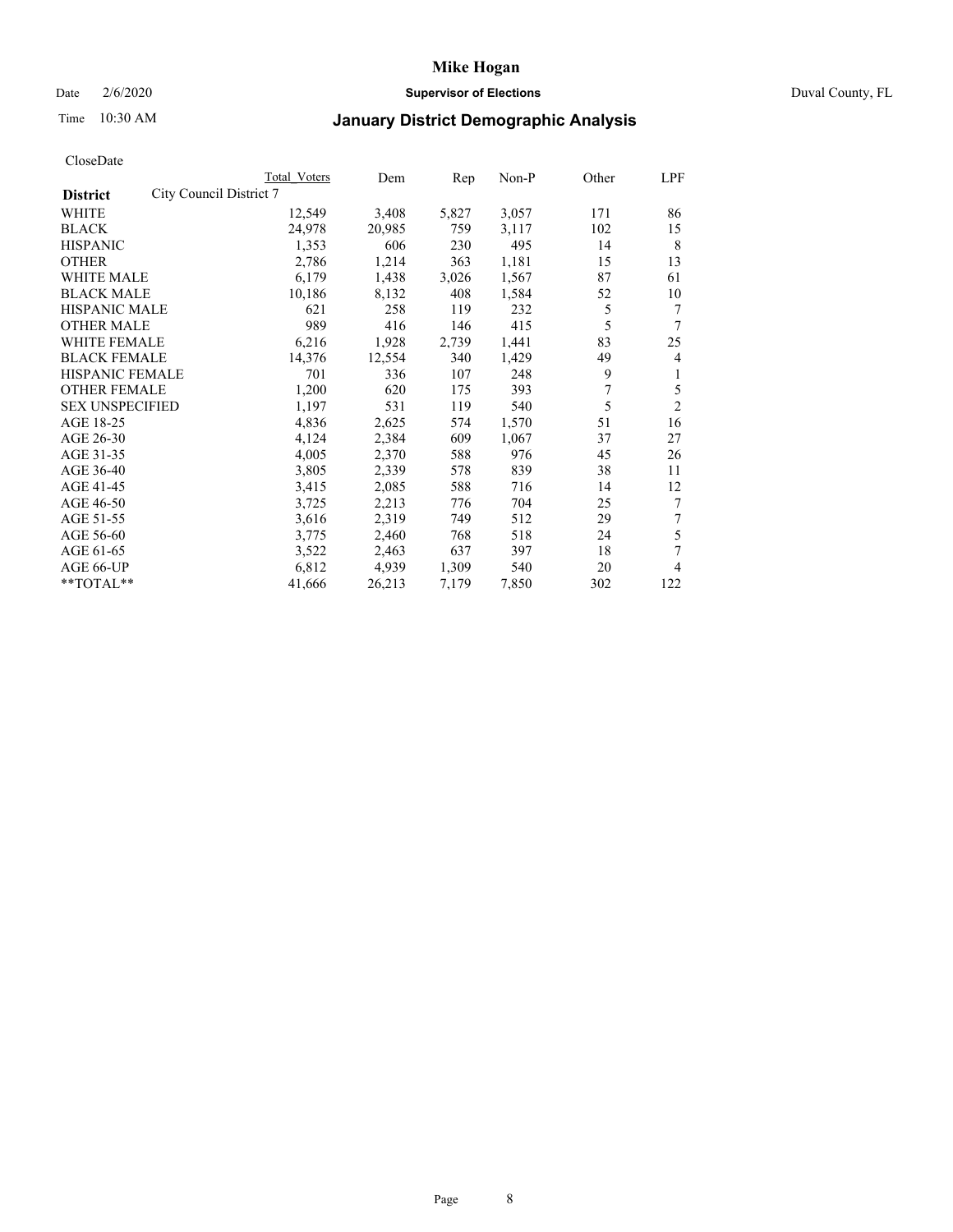## Date 2/6/2020 **Supervisor of Elections** Duval County, FL

# Time 10:30 AM **January District Demographic Analysis**

|                                            | Total Voters | Dem    | Rep   | Non-P | Other          | LPF            |
|--------------------------------------------|--------------|--------|-------|-------|----------------|----------------|
| City Council District 8<br><b>District</b> |              |        |       |       |                |                |
| <b>WHITE</b>                               | 10,853       | 2,368  | 6,260 | 2,105 | 72             | 48             |
| <b>BLACK</b>                               | 28,056       | 24,105 | 677   | 3,182 | 80             | 12             |
| <b>HISPANIC</b>                            | 737          | 306    | 164   | 261   | 5              | 1              |
| <b>OTHER</b>                               | 2,307        | 970    | 264   | 1,063 | 7              | 3              |
| WHITE MALE                                 | 5,107        | 953    | 3,102 | 986   | 33             | 33             |
| <b>BLACK MALE</b>                          | 11,055       | 9,066  | 356   | 1,573 | 52             | 8              |
| HISPANIC MALE                              | 343          | 136    | 87    | 117   | 2              |                |
| <b>OTHER MALE</b>                          | 750          | 312    | 112   | 322   | $\overline{2}$ | 2              |
| <b>WHITE FEMALE</b>                        | 5,614        | 1,391  | 3,091 | 1,079 | 39             | 14             |
| <b>BLACK FEMALE</b>                        | 16,556       | 14,708 | 310   | 1,506 | 28             | 4              |
| <b>HISPANIC FEMALE</b>                     | 374          | 166    | 70    | 135   | 3              | $\theta$       |
| <b>OTHER FEMALE</b>                        | 918          | 468    | 116   | 331   | $\overline{c}$ | 1              |
| <b>SEX UNSPECIFIED</b>                     | 1,236        | 549    | 121   | 562   | 3              | 1              |
| AGE 18-25                                  | 5,177        | 2,909  | 604   | 1,616 | 39             | 9              |
| AGE 26-30                                  | 3,770        | 2,364  | 478   | 905   | 14             | 9              |
| AGE 31-35                                  | 3,671        | 2,302  | 526   | 817   | 15             | 11             |
| AGE 36-40                                  | 3,481        | 2,300  | 511   | 646   | 13             | 11             |
| AGE 41-45                                  | 3,120        | 2,146  | 453   | 496   | 21             | 4              |
| AGE 46-50                                  | 3,454        | 2,332  | 619   | 487   | 12             | 4              |
| AGE 51-55                                  | 3,531        | 2,361  | 719   | 426   | 17             | $\,$ 8 $\,$    |
| AGE 56-60                                  | 3,982        | 2,670  | 861   | 435   | 13             | 3              |
| AGE 61-65                                  | 3,728        | 2,589  | 793   | 337   | 7              | $\overline{c}$ |
| AGE 66-UP                                  | 8,008        | 5,764  | 1,796 | 432   | 13             | 3              |
| **TOTAL**                                  | 41,953       | 27,749 | 7,365 | 6,611 | 164            | 64             |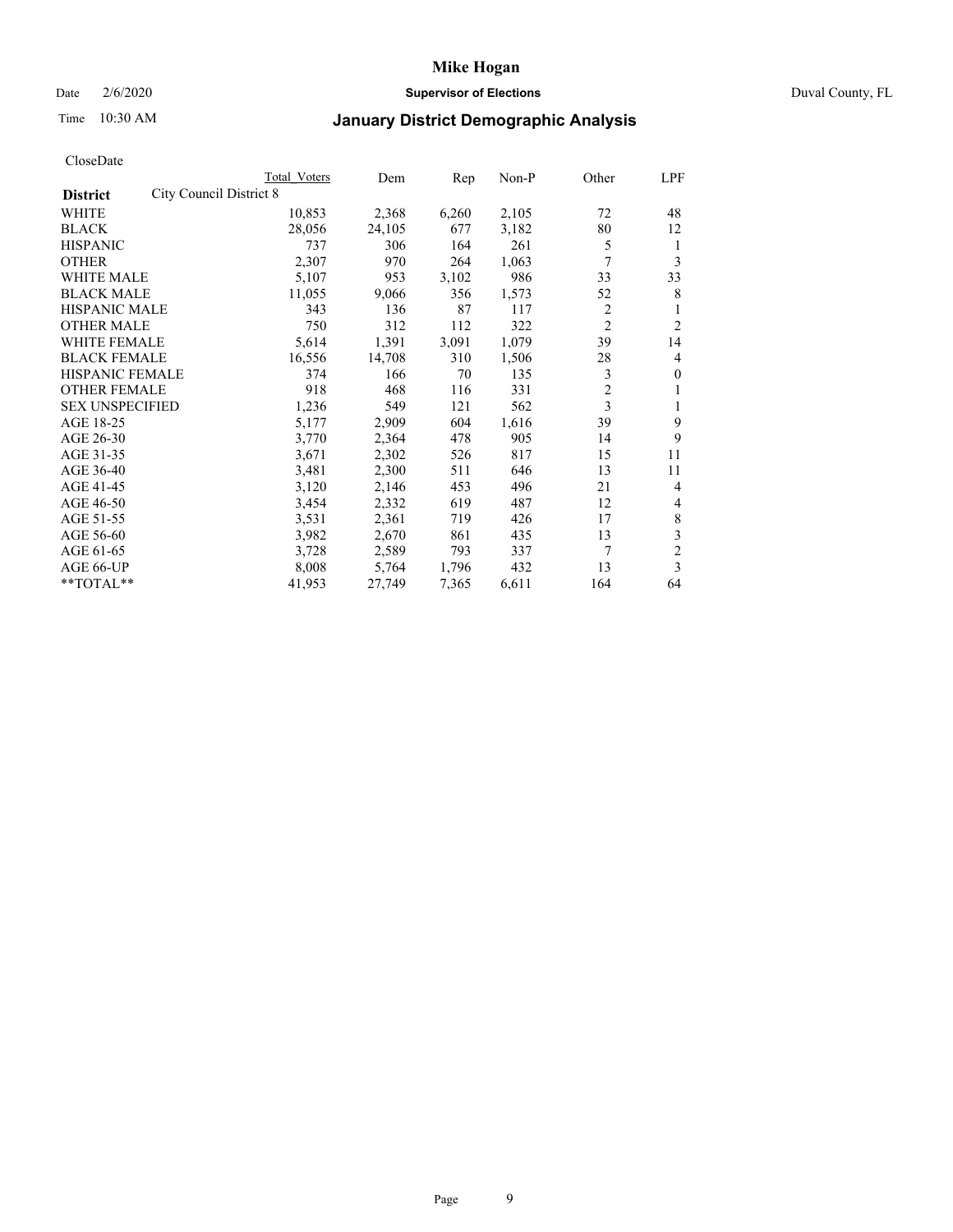## Date 2/6/2020 **Supervisor of Elections** Duval County, FL

# Time 10:30 AM **January District Demographic Analysis**

|                                            | Total Voters | Dem    | Rep   | Non-P | Other | LPF                     |
|--------------------------------------------|--------------|--------|-------|-------|-------|-------------------------|
| City Council District 9<br><b>District</b> |              |        |       |       |       |                         |
| WHITE                                      | 11,464       | 3,367  | 5,062 | 2,805 | 158   | 72                      |
| <b>BLACK</b>                               | 21,738       | 17,873 | 679   | 3,077 | 93    | 16                      |
| <b>HISPANIC</b>                            | 1,653        | 691    | 255   | 685   | 19    | 3                       |
| <b>OTHER</b>                               | 2,947        | 1,110  | 477   | 1,323 | 29    | 8                       |
| WHITE MALE                                 | 5,277        | 1,334  | 2,502 | 1,315 | 81    | 45                      |
| <b>BLACK MALE</b>                          | 8,335        | 6,492  | 316   | 1,468 | 50    | 9                       |
| <b>HISPANIC MALE</b>                       | 726          | 280    | 138   | 297   | 10    | 1                       |
| <b>OTHER MALE</b>                          | 1,021        | 374    | 185   | 451   | 8     | 3                       |
| WHITE FEMALE                               | 6,030        | 1,982  | 2,511 | 1,436 | 75    | 26                      |
| <b>BLACK FEMALE</b>                        | 13,013       | 11,099 | 346   | 1,518 | 43    | 7                       |
| <b>HISPANIC FEMALE</b>                     | 876          | 388    | 113   | 367   | 6     | $\overline{\mathbf{c}}$ |
| <b>OTHER FEMALE</b>                        | 1,336        | 574    | 246   | 494   | 19    | $\overline{\mathbf{3}}$ |
| <b>SEX UNSPECIFIED</b>                     | 1,188        | 518    | 116   | 544   | 7     | 3                       |
| AGE 18-25                                  | 4,702        | 2,518  | 468   | 1,635 | 68    | 13                      |
| AGE 26-30                                  | 4,300        | 2,500  | 525   | 1,211 | 42    | 22                      |
| AGE 31-35                                  | 3,885        | 2,342  | 420   | 1,062 | 45    | 16                      |
| AGE 36-40                                  | 3,419        | 2,074  | 482   | 817   | 33    | 13                      |
| AGE 41-45                                  | 2,836        | 1,736  | 427   | 636   | 27    | 10                      |
| AGE 46-50                                  | 3,001        | 1,847  | 524   | 604   | 18    | 8                       |
| AGE 51-55                                  | 2,976        | 1,847  | 571   | 534   | 19    | 5                       |
| AGE 56-60                                  | 3,312        | 2,108  | 734   | 447   | 20    | 3                       |
| AGE 61-65                                  | 2,991        | 1,913  | 681   | 382   | 10    | 5                       |
| AGE 66-UP                                  | 6,361        | 4,145  | 1,641 | 555   | 16    | $\overline{4}$          |
| **TOTAL**                                  | 37,802       | 23,041 | 6,473 | 7,890 | 299   | 99                      |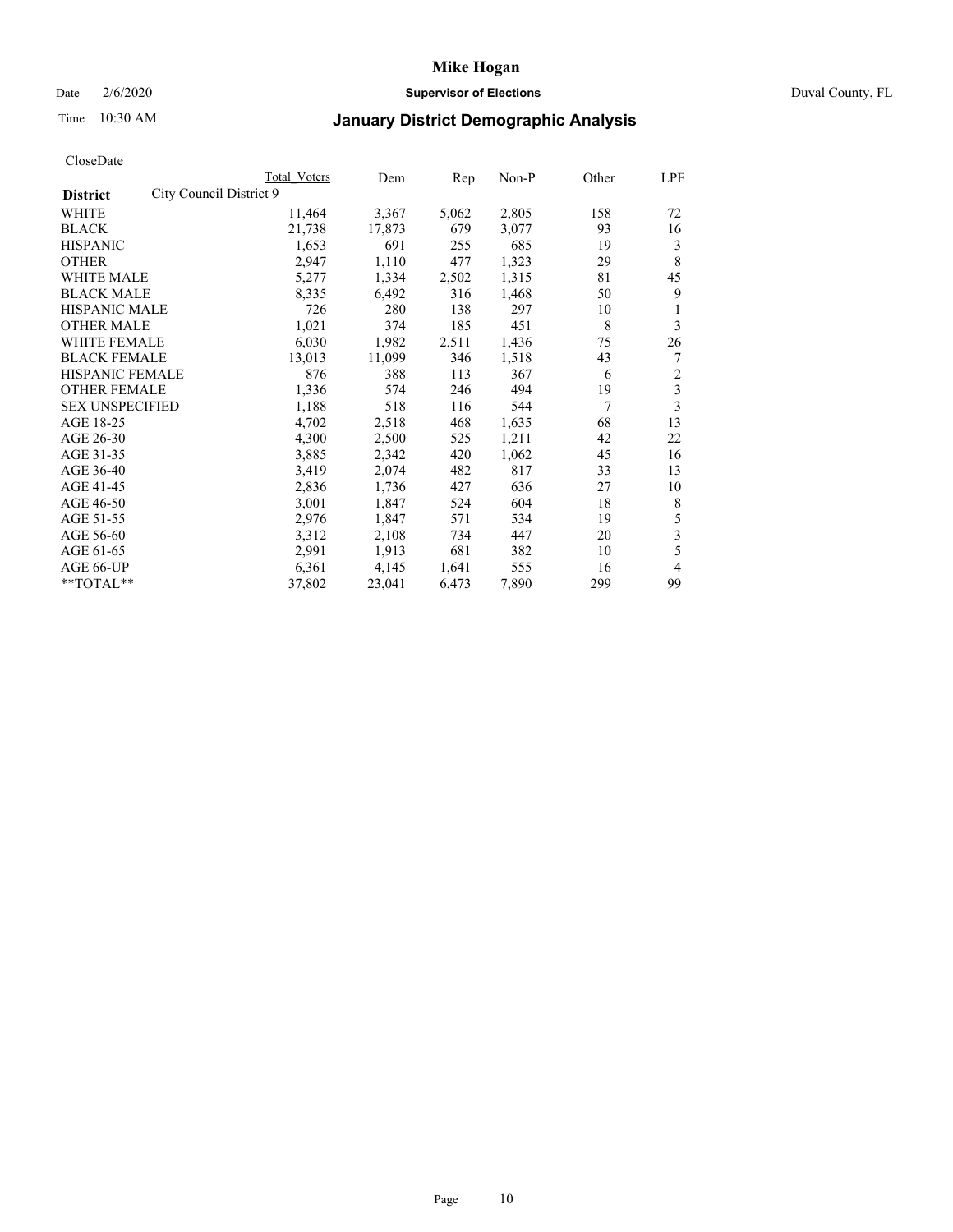## Date 2/6/2020 **Supervisor of Elections** Duval County, FL

# Time 10:30 AM **January District Demographic Analysis**

|                                             | Total Voters | Dem    | Rep   | Non-P | Other          | LPF            |
|---------------------------------------------|--------------|--------|-------|-------|----------------|----------------|
| City Council District 10<br><b>District</b> |              |        |       |       |                |                |
| <b>WHITE</b>                                | 11,860       | 2,886  | 6,137 | 2,666 | 118            | 53             |
| <b>BLACK</b>                                | 25,501       | 21,616 | 695   | 3,079 | 102            | 9              |
| <b>HISPANIC</b>                             | 1,841        | 798    | 331   | 690   | 16             | 6              |
| <b>OTHER</b>                                | 3,167        | 1,145  | 657   | 1,343 | 18             | 4              |
| WHITE MALE                                  | 5,456        | 1,136  | 2,979 | 1,252 | 51             | 38             |
| <b>BLACK MALE</b>                           | 9,964        | 8,038  | 374   | 1,493 | 53             | 6              |
| HISPANIC MALE                               | 831          | 308    | 177   | 330   | 11             | 5              |
| <b>OTHER MALE</b>                           | 1,160        | 404    | 268   | 482   | $\overline{4}$ | $\overline{c}$ |
| <b>WHITE FEMALE</b>                         | 6,267        | 1,715  | 3,104 | 1,368 | 65             | 15             |
| <b>BLACK FEMALE</b>                         | 15,147       | 13,282 | 311   | 1,504 | 47             | 3              |
| <b>HISPANIC FEMALE</b>                      | 967          | 473    | 146   | 342   | 5              | 1              |
| <b>OTHER FEMALE</b>                         | 1,413        | 568    | 328   | 502   | 13             | 2              |
| <b>SEX UNSPECIFIED</b>                      | 1,164        | 521    | 133   | 505   | 5              | $\mathbf{0}$   |
| AGE 18-25                                   | 5,001        | 2,640  | 587   | 1,712 | 54             | 8              |
| AGE 26-30                                   | 4,028        | 2,319  | 579   | 1,077 | 35             | 18             |
| AGE 31-35                                   | 3,726        | 2,256  | 531   | 897   | 29             | 13             |
| AGE 36-40                                   | 3,440        | 2,156  | 498   | 763   | 18             | 5              |
| AGE 41-45                                   | 3,202        | 2,011  | 509   | 651   | 26             | 5              |
| AGE 46-50                                   | 3,453        | 2,176  | 647   | 603   | 19             | $\,8\,$        |
| AGE 51-55                                   | 3,455        | 2,200  | 681   | 552   | 17             | 5              |
| AGE 56-60                                   | 3,840        | 2,402  | 895   | 521   | 21             |                |
| AGE 61-65                                   | 3,525        | 2,246  | 856   | 406   | 16             | 1              |
| AGE 66-UP                                   | 8,668        | 6,021  | 2,034 | 588   | 17             | 8              |
| **TOTAL**                                   | 42,369       | 26,445 | 7,820 | 7,778 | 254            | 72             |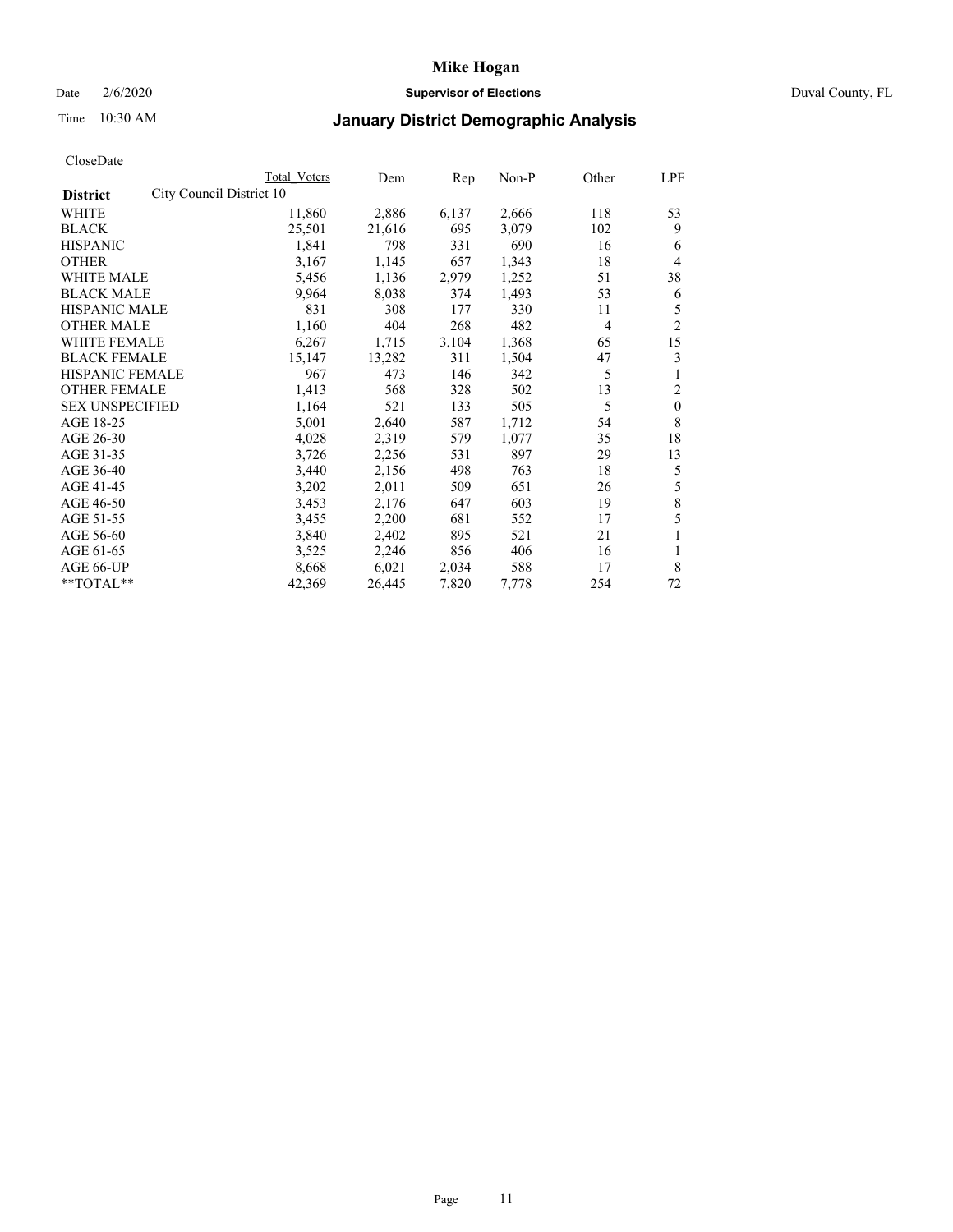## Date 2/6/2020 **Supervisor of Elections** Duval County, FL

# Time 10:30 AM **January District Demographic Analysis**

|                                             | <b>Total Voters</b> | Dem    | Rep    | Non-P  | Other | LPF |
|---------------------------------------------|---------------------|--------|--------|--------|-------|-----|
| City Council District 11<br><b>District</b> |                     |        |        |        |       |     |
| <b>WHITE</b>                                | 34,877              | 7,986  | 18,100 | 8,142  | 474   | 175 |
| <b>BLACK</b>                                | 7,837               | 5,727  | 339    | 1,664  | 100   | 7   |
| <b>HISPANIC</b>                             | 3,827               | 1,419  | 936    | 1,426  | 31    | 15  |
| <b>OTHER</b>                                | 6,337               | 1,980  | 1,479  | 2,805  | 56    | 17  |
| WHITE MALE                                  | 15,912              | 3,040  | 8,586  | 3,960  | 212   | 114 |
| <b>BLACK MALE</b>                           | 3,192               | 2,092  | 188    | 863    | 48    | 1   |
| HISPANIC MALE                               | 1,684               | 571    | 419    | 669    | 16    | 9   |
| <b>OTHER MALE</b>                           | 2,591               | 738    | 649    | 1,171  | 19    | 14  |
| <b>WHITE FEMALE</b>                         | 18,550              | 4,855  | 9,349  | 4,031  | 256   | 59  |
| <b>BLACK FEMALE</b>                         | 4,522               | 3,542  | 145    | 778    | 51    | 6   |
| HISPANIC FEMALE                             | 2,054               | 810    | 501    | 723    | 15    | 5   |
| <b>OTHER FEMALE</b>                         | 3,012               | 1,068  | 717    | 1,191  | 33    | 3   |
| <b>SEX UNSPECIFIED</b>                      | 1,361               | 396    | 300    | 651    | 11    | 3   |
| AGE 18-25                                   | 7,131               | 2,437  | 2,164  | 2,333  | 155   | 42  |
| AGE 26-30                                   | 6,499               | 2,275  | 2,029  | 2,039  | 122   | 34  |
| AGE 31-35                                   | 5,436               | 1,793  | 1,757  | 1,774  | 71    | 41  |
| AGE 36-40                                   | 4,599               | 1,575  | 1,450  | 1,506  | 39    | 29  |
| AGE 41-45                                   | 4,121               | 1,432  | 1,415  | 1,201  | 52    | 21  |
| AGE 46-50                                   | 4,420               | 1,352  | 1,767  | 1,225  | 59    | 17  |
| AGE 51-55                                   | 4,101               | 1,246  | 1,806  | 1,007  | 33    | 9   |
| AGE 56-60                                   | 4,063               | 1,191  | 1,962  | 877    | 28    | 5   |
| AGE 61-65                                   | 3,472               | 1,070  | 1,704  | 657    | 34    | 7   |
| AGE 66-UP                                   | 9,021               | 2,731  | 4,799  | 1,414  | 68    | 9   |
| **TOTAL**                                   | 52,878              | 17,112 | 20,854 | 14,037 | 661   | 214 |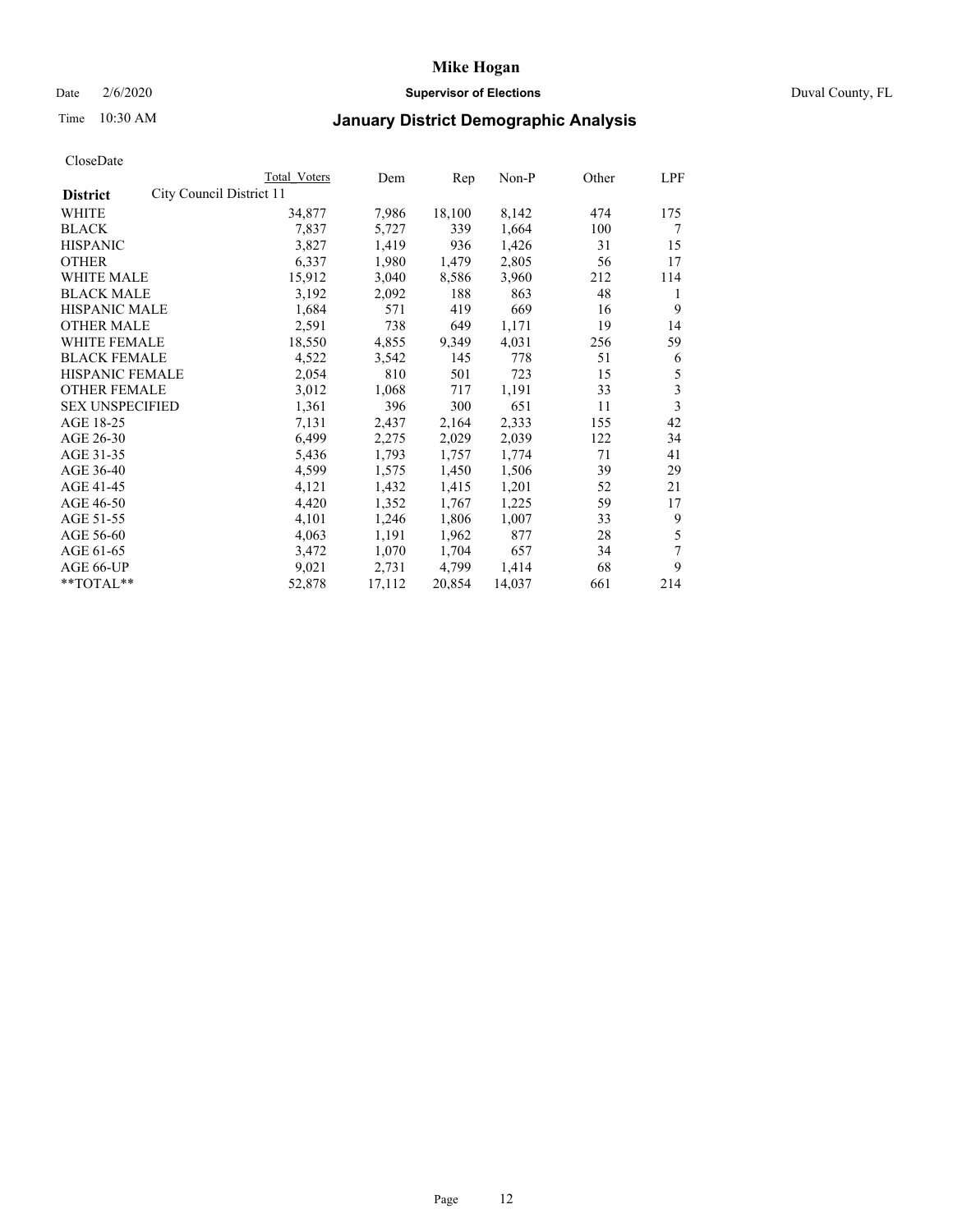## Date 2/6/2020 **Supervisor of Elections** Duval County, FL

# Time 10:30 AM **January District Demographic Analysis**

|                                             | <b>Total Voters</b> | Dem    | Rep    | Non-P | Other          | LPF            |
|---------------------------------------------|---------------------|--------|--------|-------|----------------|----------------|
| City Council District 12<br><b>District</b> |                     |        |        |       |                |                |
| <b>WHITE</b>                                | 25,078              | 4,471  | 15,572 | 4,718 | 211            | 106            |
| <b>BLACK</b>                                | 12,811              | 10,107 | 543    | 2,071 | 84             | 6              |
| <b>HISPANIC</b>                             | 2,352               | 898    | 542    | 882   | 27             | 3              |
| <b>OTHER</b>                                | 3,213               | 917    | 976    | 1,284 | 29             | 7              |
| WHITE MALE                                  | 11,768              | 1,778  | 7,548  | 2,274 | 104            | 64             |
| <b>BLACK MALE</b>                           | 5,311               | 3,940  | 295    | 1,025 | 47             | 4              |
| HISPANIC MALE                               | 1,099               | 385    | 289    | 412   | 13             | $\mathbf{0}$   |
| <b>OTHER MALE</b>                           | 1,189               | 328    | 390    | 451   | 16             | 4              |
| <b>WHITE FEMALE</b>                         | 13,003              | 2,647  | 7,841  | 2,368 | 106            | 41             |
| <b>BLACK FEMALE</b>                         | 7,271               | 6,012  | 235    | 985   | 37             | $\overline{c}$ |
| HISPANIC FEMALE                             | 1,195               | 482    | 244    | 452   | 14             | 3              |
| <b>OTHER FEMALE</b>                         | 1,492               | 476    | 480    | 524   | 10             | $\overline{2}$ |
| <b>SEX UNSPECIFIED</b>                      | 1,123               | 345    | 310    | 462   | $\overline{4}$ | $\overline{2}$ |
| AGE 18-25                                   | 4,913               | 1,639  | 1,524  | 1,663 | 76             | 11             |
| AGE 26-30                                   | 3,849               | 1,365  | 1,261  | 1,151 | 49             | 23             |
| AGE 31-35                                   | 3,848               | 1,431  | 1,319  | 1,053 | 30             | 15             |
| AGE 36-40                                   | 3,770               | 1,480  | 1,307  | 929   | 33             | 21             |
| AGE 41-45                                   | 3,587               | 1,459  | 1,250  | 839   | 27             | 12             |
| AGE 46-50                                   | 3,950               | 1,600  | 1,563  | 730   | 44             | 13             |
| AGE 51-55                                   | 4,154               | 1,669  | 1,731  | 728   | 19             | 7              |
| AGE 56-60                                   | 4,341               | 1,657  | 2,034  | 621   | 23             | 6              |
| AGE 61-65                                   | 3,646               | 1,396  | 1,766  | 462   | 13             | 9              |
| AGE 66-UP                                   | 7,364               | 2,685  | 3,871  | 767   | 36             | 5              |
| **TOTAL**                                   | 43,454              | 16,393 | 17,633 | 8,955 | 351            | 122            |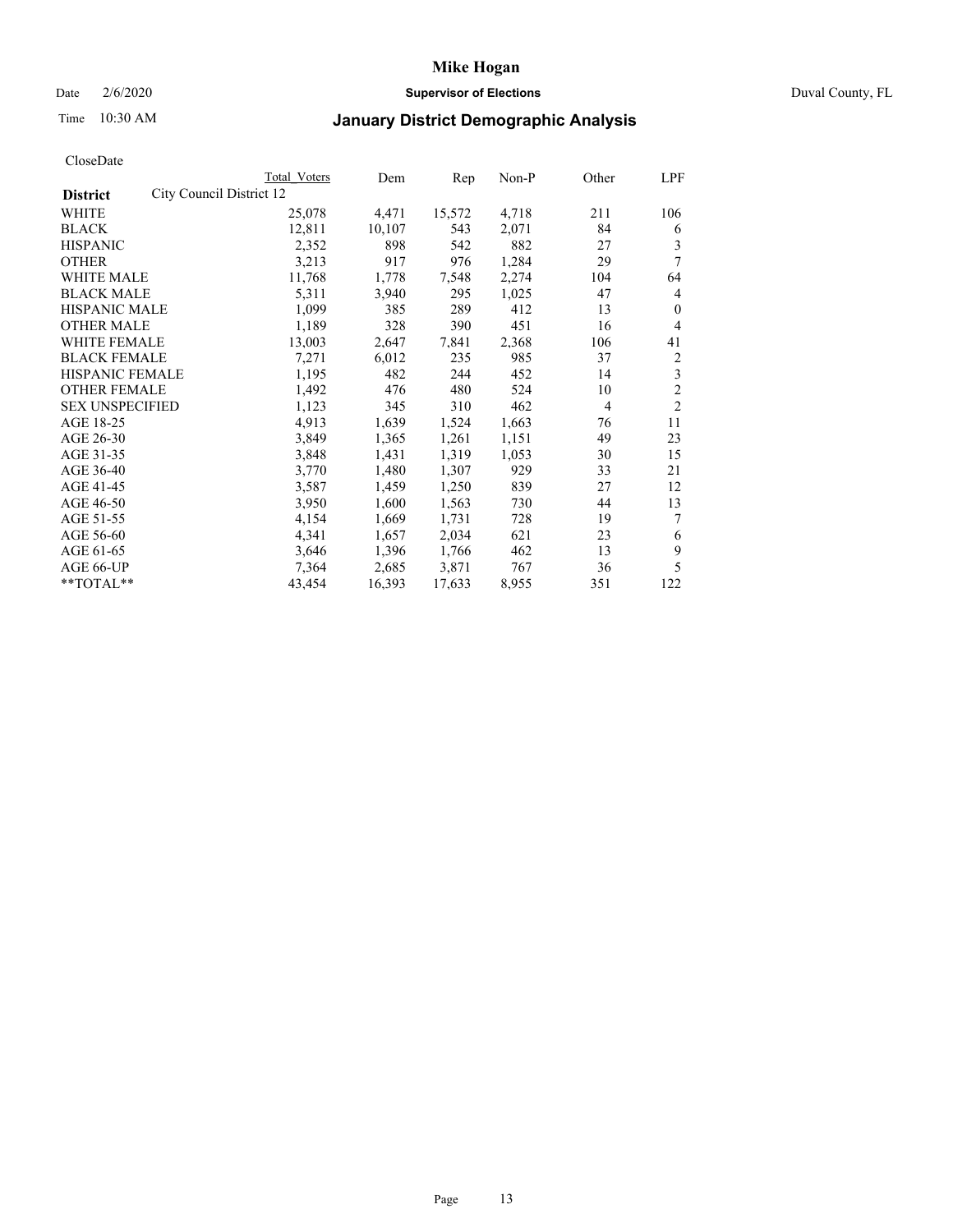## Date 2/6/2020 **Supervisor of Elections** Duval County, FL

## Time 10:30 AM **January District Demographic Analysis**

|                                             | Total Voters | Dem    | Rep    | Non-P  | Other          | LPF            |
|---------------------------------------------|--------------|--------|--------|--------|----------------|----------------|
| City Council District 13<br><b>District</b> |              |        |        |        |                |                |
| WHITE                                       | 40,509       | 9,575  | 20,984 | 9,365  | 379            | 206            |
| <b>BLACK</b>                                | 2,482        | 1,810  | 148    | 496    | 21             |                |
| <b>HISPANIC</b>                             | 1,469        | 521    | 451    | 480    | 12             | 5              |
| <b>OTHER</b>                                | 2,672        | 681    | 865    | 1,084  | 23             | 19             |
| WHITE MALE                                  | 19,440       | 3,706  | 10,552 | 4,855  | 186            | 141            |
| <b>BLACK MALE</b>                           | 1,087        | 718    | 87     | 266    | 12             | 4              |
| HISPANIC MALE                               | 668          | 197    | 231    | 229    | 8              | 3              |
| <b>OTHER MALE</b>                           | 961          | 219    | 351    | 373    | 9              | 9              |
| <b>WHITE FEMALE</b>                         | 20,681       | 5,790  | 10,243 | 4,391  | 192            | 65             |
| <b>BLACK FEMALE</b>                         | 1,351        | 1,059  | 59     | 222    | 9              | $\overline{c}$ |
| HISPANIC FEMALE                             | 772          | 311    | 213    | 242    | 4              | $\overline{c}$ |
| <b>OTHER FEMALE</b>                         | 1,219        | 362    | 415    | 424    | 11             | 7              |
| <b>SEX UNSPECIFIED</b>                      | 951          | 225    | 297    | 421    | $\overline{4}$ | 4              |
| AGE 18-25                                   | 4,368        | 1,068  | 1,668  | 1,517  | 84             | 31             |
| AGE 26-30                                   | 4,454        | 1,121  | 1,791  | 1,447  | 62             | 33             |
| AGE 31-35                                   | 4,361        | 1,164  | 1,689  | 1,409  | 53             | 46             |
| AGE 36-40                                   | 4,220        | 1,068  | 1,717  | 1,370  | 33             | 32             |
| AGE 41-45                                   | 3,382        | 869    | 1,479  | 979    | 33             | 22             |
| AGE 46-50                                   | 3,840        | 937    | 1,853  | 986    | 35             | 29             |
| AGE 51-55                                   | 3,807        | 896    | 2,105  | 764    | 28             | 14             |
| AGE 56-60                                   | 4,399        | 1,041  | 2,492  | 825    | 29             | 12             |
| AGE 61-65                                   | 4,192        | 1,264  | 2,198  | 701    | 21             | 8              |
| AGE 66-UP                                   | 10,092       | 3,156  | 5,448  | 1,421  | 57             | 10             |
| **TOTAL**                                   | 47,132       | 12,587 | 22,448 | 11,425 | 435            | 237            |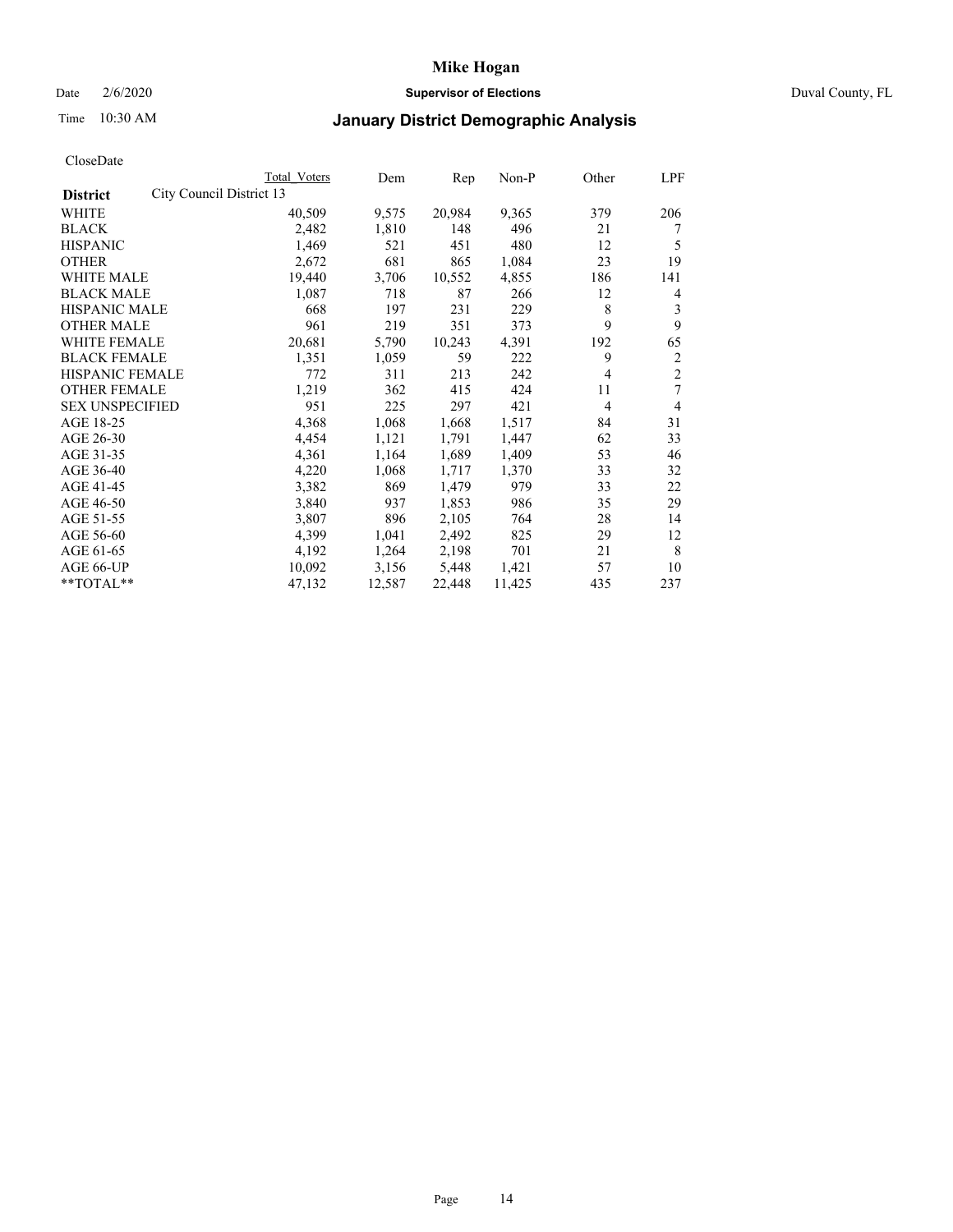## Date 2/6/2020 **Supervisor of Elections** Duval County, FL

# Time 10:30 AM **January District Demographic Analysis**

|                                             | <b>Total Voters</b> | Dem    | Rep    | Non-P  | Other | LPF |
|---------------------------------------------|---------------------|--------|--------|--------|-------|-----|
| City Council District 14<br><b>District</b> |                     |        |        |        |       |     |
| <b>WHITE</b>                                | 33,026              | 9,468  | 16,466 | 6,515  | 389   | 188 |
| <b>BLACK</b>                                | 7,176               | 5,484  | 335    | 1,302  | 50    | 5   |
| <b>HISPANIC</b>                             | 2,509               | 1,039  | 569    | 867    | 25    | 9   |
| <b>OTHER</b>                                | 3,404               | 1,014  | 976    | 1,352  | 47    | 15  |
| WHITE MALE                                  | 15,351              | 3,773  | 7,995  | 3,277  | 188   | 118 |
| <b>BLACK MALE</b>                           | 2,935               | 2,070  | 178    | 658    | 27    | 2   |
| HISPANIC MALE                               | 1,149               | 435    | 299    | 398    | 13    | 4   |
| <b>OTHER MALE</b>                           | 1,340               | 368    | 428    | 508    | 27    | 9   |
| <b>WHITE FEMALE</b>                         | 17,333              | 5,611  | 8,302  | 3,159  | 197   | 64  |
| <b>BLACK FEMALE</b>                         | 4,119               | 3,333  | 148    | 612    | 23    | 3   |
| HISPANIC FEMALE                             | 1,310               | 582    | 257    | 455    | 12    | 4   |
| <b>OTHER FEMALE</b>                         | 1,570               | 528    | 462    | 559    | 17    | 4   |
| <b>SEX UNSPECIFIED</b>                      | 1,008               | 305    | 277    | 410    | 7     | 9   |
| AGE 18-25                                   | 4,234               | 1,509  | 1,169  | 1,438  | 98    | 20  |
| AGE 26-30                                   | 4,798               | 1,839  | 1,486  | 1,367  | 73    | 33  |
| AGE 31-35                                   | 5,023               | 1,929  | 1,580  | 1,396  | 74    | 44  |
| AGE 36-40                                   | 4,256               | 1,641  | 1,261  | 1,242  | 66    | 46  |
| AGE 41-45                                   | 3,453               | 1,265  | 1,213  | 911    | 42    | 22  |
| AGE 46-50                                   | 3,575               | 1,249  | 1,519  | 767    | 26    | 14  |
| AGE 51-55                                   | 3,681               | 1,306  | 1,623  | 712    | 28    | 12  |
| AGE 56-60                                   | 3,977               | 1,441  | 1,862  | 632    | 31    | 11  |
| AGE 61-65                                   | 3,877               | 1,473  | 1,865  | 509    | 22    | 8   |
| AGE 66-UP                                   | 9,221               | 3,344  | 4,766  | 1,053  | 51    | 7   |
| **TOTAL**                                   | 46,115              | 17,005 | 18,346 | 10,036 | 511   | 217 |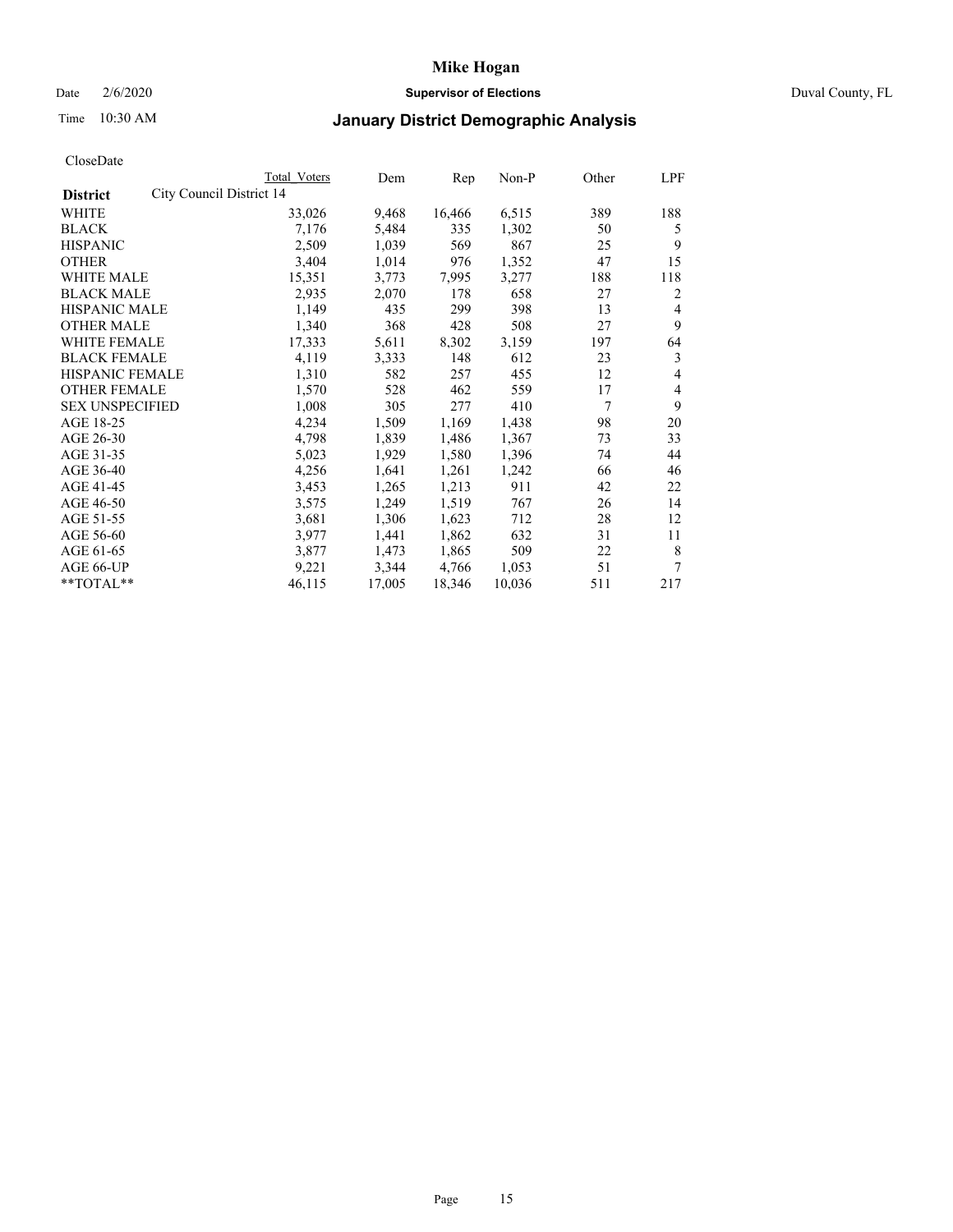## Date 2/6/2020 **Supervisor of Elections** Duval County, FL

# Time 10:30 AM **January District Demographic Analysis**

|                        |               | <b>Total Voters</b> | Dem      | Rep            | Non-P | Other          | LPF |
|------------------------|---------------|---------------------|----------|----------------|-------|----------------|-----|
| <b>District</b>        | Isle of Palms |                     |          |                |       |                |     |
| WHITE                  |               | 942                 | 110      | 672            | 154   | $\overline{4}$ |     |
| <b>BLACK</b>           |               | $\Omega$            | $\Omega$ | $\theta$       | 0     | 0              | 0   |
| <b>HISPANIC</b>        |               | 15                  | 4        | 5              | 6     | 0              | 0   |
| <b>OTHER</b>           |               | 44                  | 4        | 20             | 19    |                | 0   |
| WHITE MALE             |               | 481                 | 40       | 354            | 86    | 0              |     |
| <b>BLACK MALE</b>      |               | 0                   | $\theta$ | $\theta$       | 0     | 0              | 0   |
| <b>HISPANIC MALE</b>   |               | 5                   | $\theta$ | 3              | 2     | 0              | 0   |
| <b>OTHER MALE</b>      |               | 14                  |          | 6              | 7     | 0              | 0   |
| WHITE FEMALE           |               | 457                 | 70       | 314            | 68    | 4              |     |
| <b>BLACK FEMALE</b>    |               | $\theta$            | $\theta$ | $\theta$       | 0     | 0              | 0   |
| <b>HISPANIC FEMALE</b> |               | 9                   | 4        | $\overline{2}$ | 3     |                | 0   |
| <b>OTHER FEMALE</b>    |               | 22                  | 3        | 10             | 8     |                | 0   |
| <b>SEX UNSPECIFIED</b> |               | 13                  | 0        | 8              | 5     | 0              | 0   |
| AGE 18-25              |               | 83                  | 8        | 53             | 22    | 0              | 0   |
| AGE 26-30              |               | 48                  | 3        | 34             | 11    | 0              | 0   |
| AGE 31-35              |               | 57                  | 7        | 31             | 19    | 0              | 0   |
| AGE 36-40              |               | 95                  | 7        | 60             | 25    | 2              |     |
| AGE 41-45              |               | 107                 | 10       | 71             | 25    |                | 0   |
| AGE 46-50              |               | 111                 | 12       | 77             | 21    |                | 0   |
| AGE 51-55              |               | 93                  | 11       | 64             | 17    | 0              |     |
| AGE 56-60              |               | 123                 | 11       | 95             | 17    |                | 0   |
| AGE 61-65              |               | 72                  | 8        | 57             | 7     |                | 0   |
| AGE 66-UP              |               | 211                 | 41       | 154            | 15    |                |     |
| **TOTAL**              |               | 1,001               | 118      | 697            | 179   | 5              | 2   |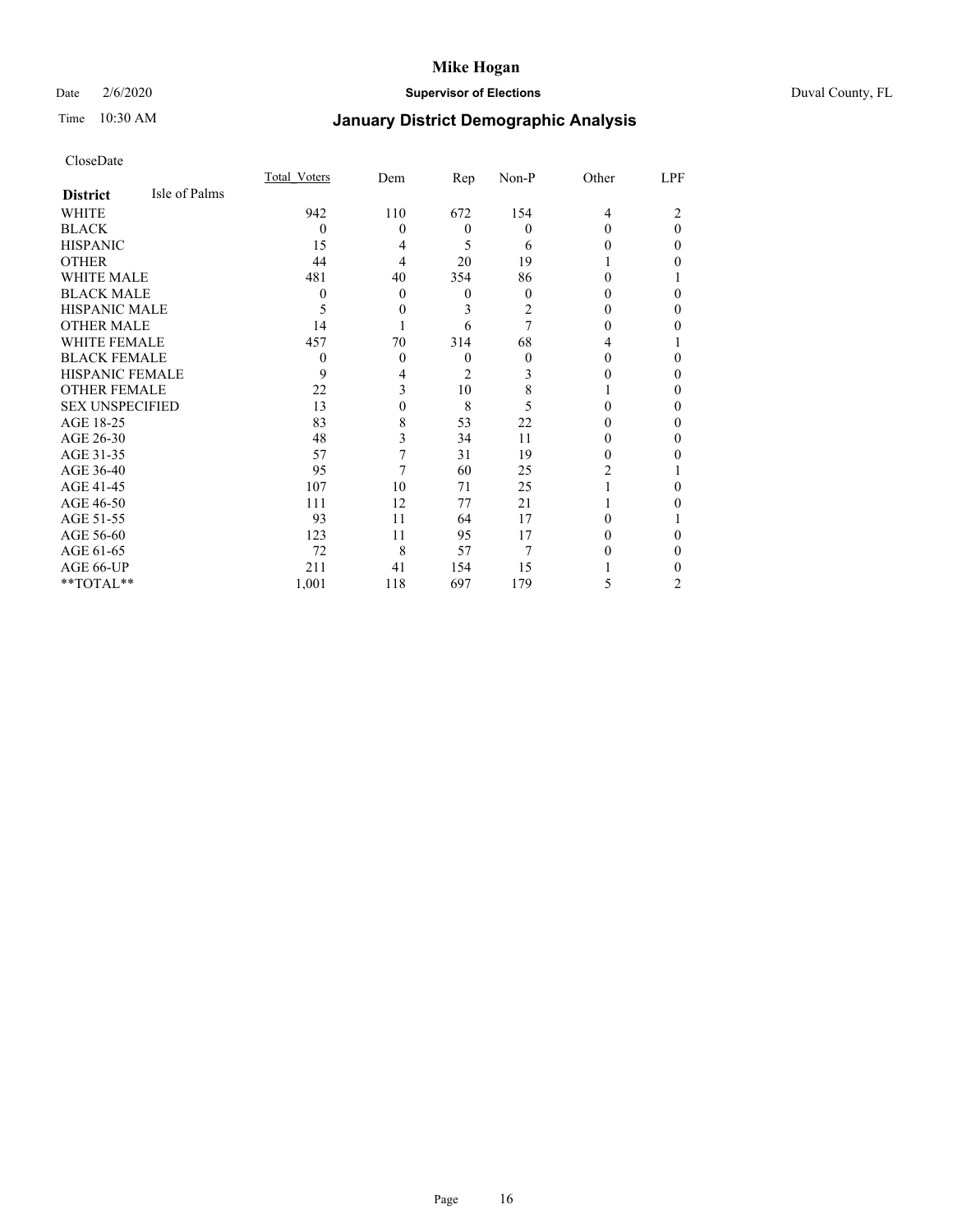## Date 2/6/2020 **Supervisor of Elections** Duval County, FL

# Time 10:30 AM **January District Demographic Analysis**

|                                           | Total Voters | Dem   | Rep   | Non-P | Other          | LPF              |
|-------------------------------------------|--------------|-------|-------|-------|----------------|------------------|
| <b>Bartram Springs</b><br><b>District</b> |              |       |       |       |                |                  |
| WHITE                                     | 2,022        | 398   | 1,119 | 472   | 19             | 14               |
| <b>BLACK</b>                              | 505          | 373   | 35    | 95    | 2              | $\theta$         |
| <b>HISPANIC</b>                           | 244          | 96    | 64    | 83    | $\theta$       |                  |
| <b>OTHER</b>                              | 429          | 146   | 113   | 167   | 3              | $\theta$         |
| <b>WHITE MALE</b>                         | 940          | 139   | 557   | 227   | 8              | 9                |
| <b>BLACK MALE</b>                         | 226          | 149   | 24    | 51    | $\overline{c}$ | $\boldsymbol{0}$ |
| <b>HISPANIC MALE</b>                      | 116          | 37    | 31    | 47    | $\mathbf{0}$   |                  |
| <b>OTHER MALE</b>                         | 187          | 60    | 56    | 70    |                | $\Omega$         |
| <b>WHITE FEMALE</b>                       | 1,057        | 255   | 548   | 238   | 11             | 5                |
| <b>BLACK FEMALE</b>                       | 276          | 221   | 11    | 44    | $\theta$       | $\theta$         |
| <b>HISPANIC FEMALE</b>                    | 124          | 57    | 32    | 35    | $\theta$       | $\mathbf{0}$     |
| <b>OTHER FEMALE</b>                       | 200          | 74    | 52    | 72    | 2              | $\Omega$         |
| <b>SEX UNSPECIFIED</b>                    | 74           | 21    | 20    | 33    | $\theta$       | 0                |
| AGE 18-25                                 | 344          | 119   | 115   | 106   | 3              |                  |
| AGE 26-30                                 | 215          | 67    | 81    | 61    | $\overline{4}$ | 2                |
| AGE 31-35                                 | 341          | 96    | 122   | 120   | 1              | $\overline{c}$   |
| AGE 36-40                                 | 396          | 110   | 169   | 112   | 3              | $\overline{2}$   |
| AGE 41-45                                 | 443          | 128   | 176   | 126   | 7              | 6                |
| AGE 46-50                                 | 372          | 117   | 155   | 97    | $\overline{2}$ |                  |
| AGE 51-55                                 | 310          | 94    | 153   | 62    | $\mathbf{0}$   |                  |
| AGE 56-60                                 | 245          | 91    | 114   | 40    | $\theta$       | $\theta$         |
| AGE 61-65                                 | 179          | 66    | 88    | 23    | $\overline{c}$ | $\theta$         |
| AGE 66-UP                                 | 354          | 125   | 158   | 69    | $\overline{c}$ | $\Omega$         |
| **TOTAL**                                 | 3,200        | 1,013 | 1,331 | 817   | 24             | 15               |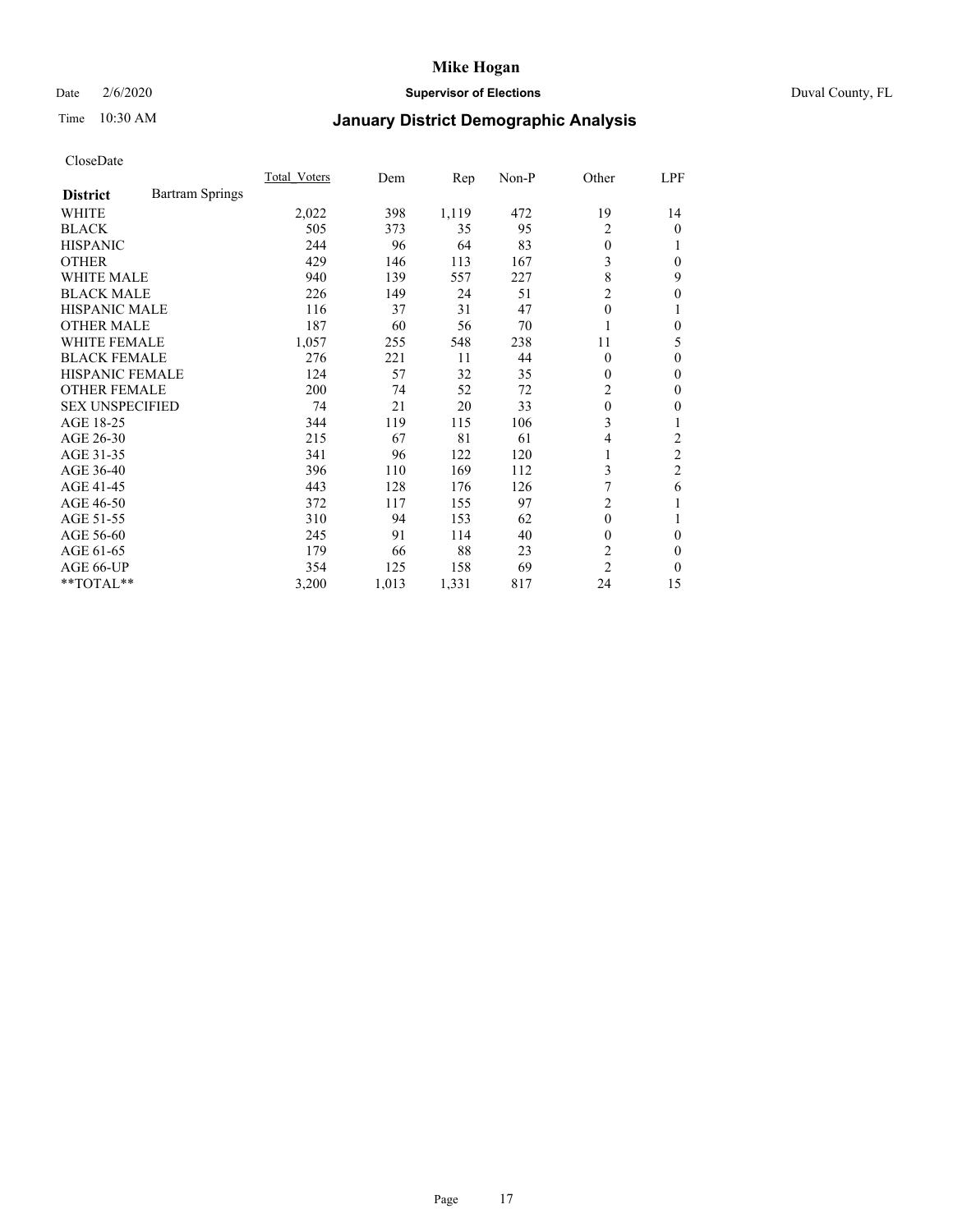## Date 2/6/2020 **Supervisor of Elections** Duval County, FL

# Time 10:30 AM **January District Demographic Analysis**

|                        |                 | Total Voters | Dem | Rep            | Non-P | Other    | LPF      |
|------------------------|-----------------|--------------|-----|----------------|-------|----------|----------|
| <b>District</b>        | Wynnfield Lakes |              |     |                |       |          |          |
| WHITE                  |                 | 489          | 110 | 257            | 112   | 5        | 5        |
| <b>BLACK</b>           |                 | 129          | 91  | 7              | 30    |          | $\theta$ |
| <b>HISPANIC</b>        |                 | 85           | 22  | 32             | 29    | 2        | $\Omega$ |
| <b>OTHER</b>           |                 | 245          | 72  | 67             | 106   | $\theta$ | $\Omega$ |
| WHITE MALE             |                 | 213          | 38  | 110            | 58    | 2        | 5        |
| <b>BLACK MALE</b>      |                 | 67           | 44  | 5              | 17    |          | $\theta$ |
| <b>HISPANIC MALE</b>   |                 | 39           | 5   | 17             | 15    | 2        | 0        |
| <b>OTHER MALE</b>      |                 | 110          | 32  | 27             | 51    | 0        | $\theta$ |
| <b>WHITE FEMALE</b>    |                 | 270          | 71  | 143            | 53    | 3        | 0        |
| <b>BLACK FEMALE</b>    |                 | 60           | 45  | $\overline{c}$ | 13    | 0        | $\Omega$ |
| <b>HISPANIC FEMALE</b> |                 | 42           | 16  | 13             | 13    | 0        | 0        |
| <b>OTHER FEMALE</b>    |                 | 110          | 33  | 38             | 39    | 0        | $\Omega$ |
| <b>SEX UNSPECIFIED</b> |                 | 37           | 11  | 8              | 18    | 0        | $\Omega$ |
| AGE 18-25              |                 | 121          | 36  | 36             | 47    | 2        | $\theta$ |
| AGE 26-30              |                 | 90           | 26  | 35             | 28    |          | 0        |
| AGE 31-35              |                 | 121          | 40  | 46             | 32    |          | 2        |
| AGE 36-40              |                 | 117          | 28  | 44             | 42    | 2        |          |
| AGE 41-45              |                 | 112          | 32  | 48             | 32    | 0        | 0        |
| AGE 46-50              |                 | 94           | 27  | 41             | 24    |          |          |
| AGE 51-55              |                 | 78           | 35  | 28             | 14    | 0        |          |
| AGE 56-60              |                 | 62           | 16  | 23             | 22    |          | 0        |
| AGE 61-65              |                 | 47           | 16  | 16             | 15    | 0        | $\theta$ |
| AGE 66-UP              |                 | 106          | 39  | 46             | 21    | 0        | $_{0}$   |
| **TOTAL**              |                 | 948          | 295 | 363            | 277   | 8        | 5        |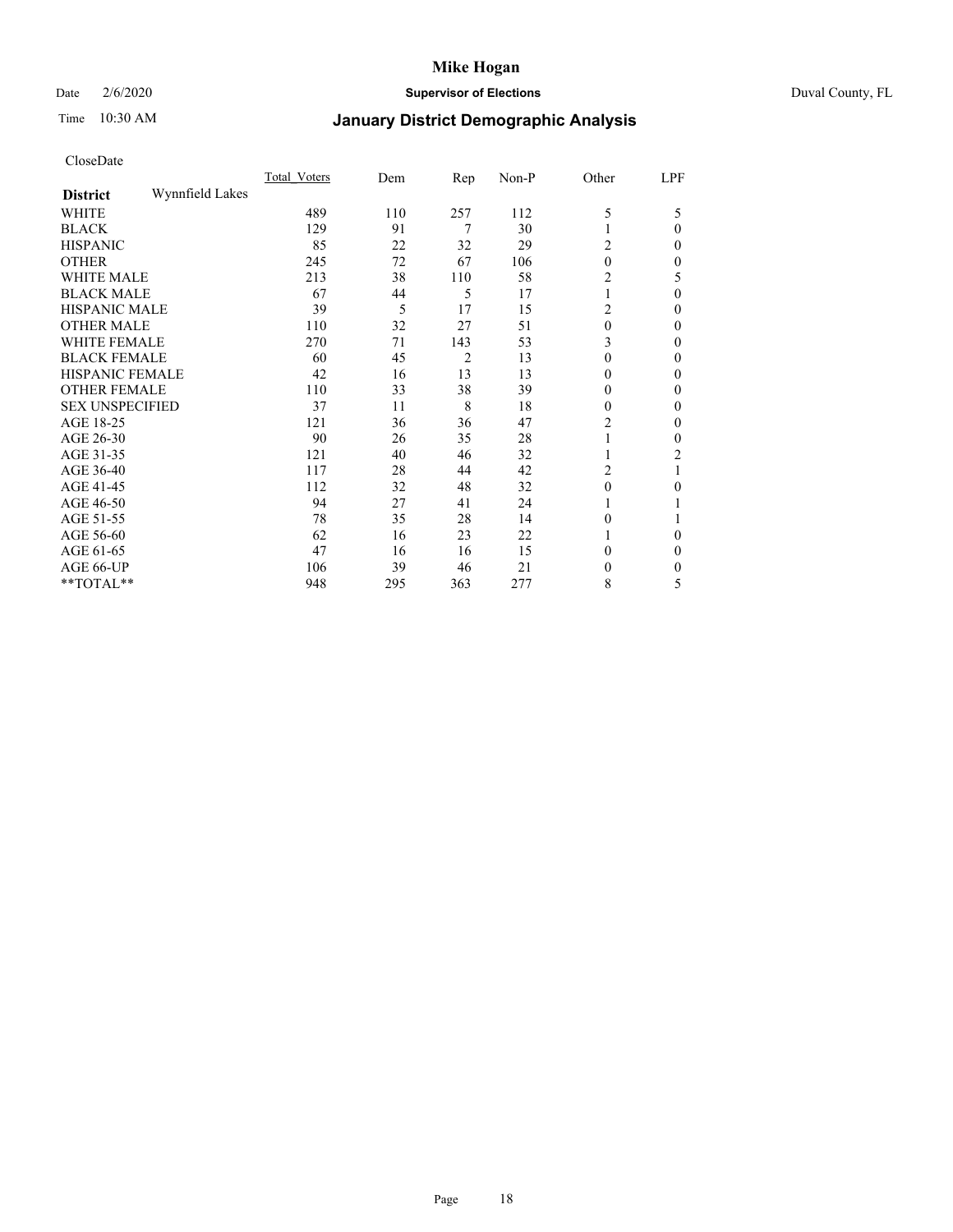## Date 2/6/2020 **Supervisor of Elections** Duval County, FL

## Time 10:30 AM **January District Demographic Analysis**

|                                     | Total Voters | Dem            | Rep      | Non-P | Other | LPF |
|-------------------------------------|--------------|----------------|----------|-------|-------|-----|
| Harbour Waterway<br><b>District</b> |              |                |          |       |       |     |
| <b>WHITE</b>                        | 250          | 44             | 176      | 28    |       |     |
| <b>BLACK</b>                        |              | $\overline{c}$ | $\theta$ | 0     | 0     | 0   |
| <b>HISPANIC</b>                     | 8            | 0              | 6        | 2     | 0     | 0   |
| <b>OTHER</b>                        | 16           | 5              |          | 4     |       |     |
| WHITE MALE                          | 123          | 15             | 92       | 14    |       |     |
| <b>BLACK MALE</b>                   |              |                | $\Omega$ | 0     | 0     |     |
| <b>HISPANIC MALE</b>                |              |                |          |       |       |     |
| <b>OTHER MALE</b>                   |              | 4              | 2        |       |       | 0   |
| <b>WHITE FEMALE</b>                 | 126          | 28             | 84       | 14    |       |     |
| <b>BLACK FEMALE</b>                 |              |                | $\theta$ | 0     | 0     | 0   |
| HISPANIC FEMALE                     |              |                | 5        | 2     |       |     |
| <b>OTHER FEMALE</b>                 |              |                | 4        | 3     |       |     |
| <b>SEX UNSPECIFIED</b>              |              | 2              |          |       |       |     |
| AGE 18-25                           | 21           | $\overline{c}$ | 15       |       |       |     |
| AGE 26-30                           | 13           | 5              | 6        | 2     |       | 0   |
| AGE 31-35                           | 10           | $\overline{c}$ | 5        | 3     |       |     |
| AGE 36-40                           | 16           | 3              | 9        | 3     |       |     |
| AGE 41-45                           | 13           | 5              | 6        | 2     |       |     |
| AGE 46-50                           | 26           | 4              | 18       | 4     |       |     |
| AGE 51-55                           | 25           |                | 15       | 3     |       |     |
| AGE 56-60                           | 39           | 6              | 30       |       |       |     |
| AGE 61-65                           | 32           | 5              | 22       |       |       |     |
| AGE 66-UP                           | 80           | 11             | 63       | 6     |       |     |
| **TOTAL**                           | 276          | 51             | 189      | 34    |       |     |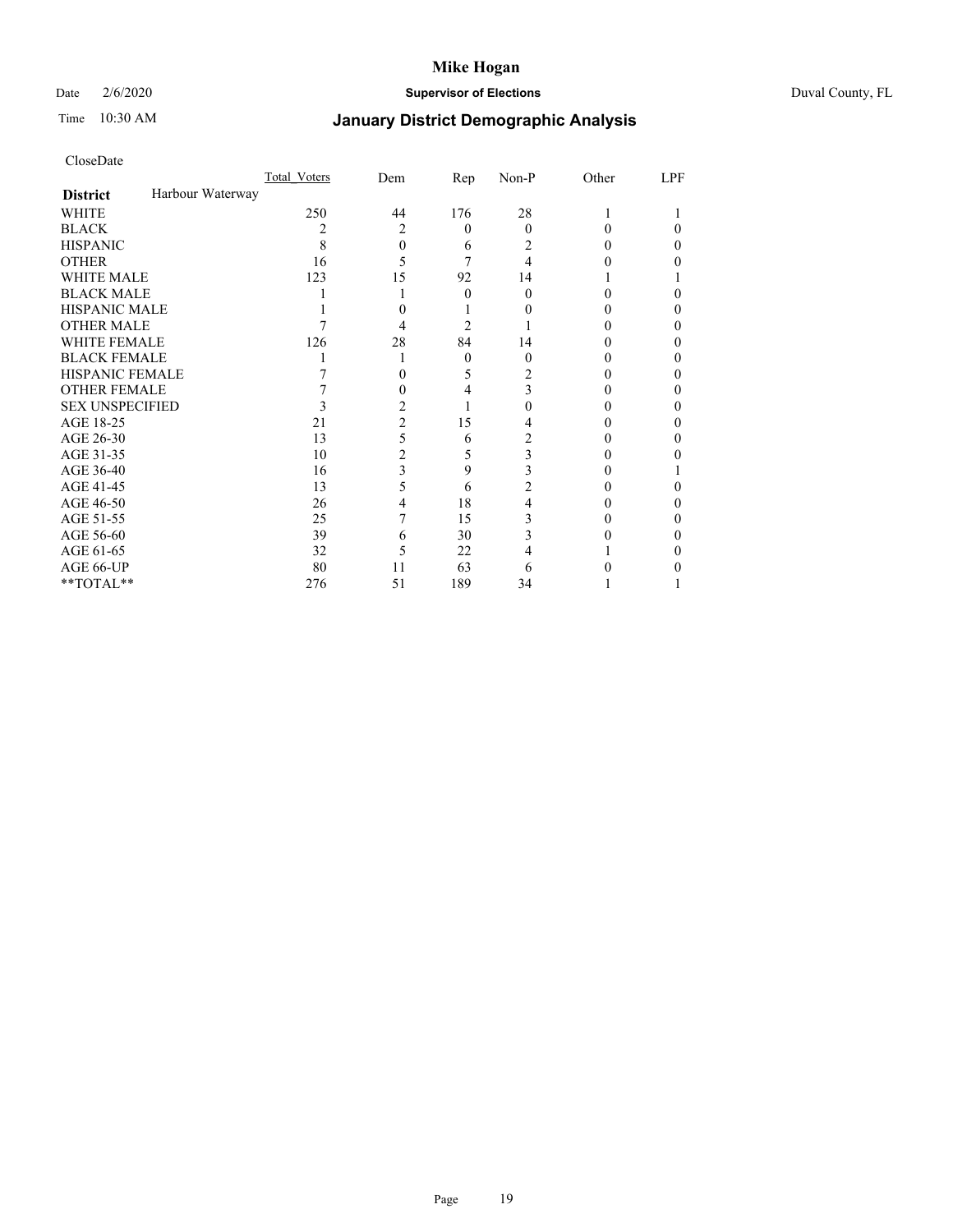## Date 2/6/2020 **Supervisor of Elections** Duval County, FL

# Time 10:30 AM **January District Demographic Analysis**

|                        |               | <b>Total Voters</b> | Dem            | Rep                     | Non-P | Other    | LPF      |
|------------------------|---------------|---------------------|----------------|-------------------------|-------|----------|----------|
| <b>District</b>        | Principle One |                     |                |                         |       |          |          |
| <b>WHITE</b>           |               | 269                 | 51             | 125                     | 88    | 4        |          |
| <b>BLACK</b>           |               | 78                  | 49             | 3                       | 26    | 0        | 0        |
| <b>HISPANIC</b>        |               | 47                  | 16             | 15                      | 16    | 0        | 0        |
| <b>OTHER</b>           |               | 63                  | 19             | 12                      | 32    | 0        | $\Omega$ |
| <b>WHITE MALE</b>      |               | 136                 | 22             | 62                      | 50    | 2        | $\Omega$ |
| <b>BLACK MALE</b>      |               | 35                  | 17             | $\overline{\mathbf{c}}$ | 16    | $\theta$ | $\Omega$ |
| <b>HISPANIC MALE</b>   |               | 18                  | 5              | 5                       | 8     | $\theta$ | $\Omega$ |
| <b>OTHER MALE</b>      |               | 29                  | 10             | 7                       | 12    | $\Omega$ | $\Omega$ |
| <b>WHITE FEMALE</b>    |               | 130                 | 29             | 63                      | 35    | 2        |          |
| <b>BLACK FEMALE</b>    |               | 42                  | 31             | 1                       | 10    | 0        | 0        |
| HISPANIC FEMALE        |               | 28                  | 11             | 9                       | 8     | 0        | $\Omega$ |
| <b>OTHER FEMALE</b>    |               | 28                  | 8              | 5                       | 15    | 0        | $\Omega$ |
| <b>SEX UNSPECIFIED</b> |               | 11                  | $\overline{2}$ | 1                       | 8     | $\theta$ | $\Omega$ |
| AGE 18-25              |               | 54                  | 18             | 16                      | 18    | 2        | 0        |
| AGE 26-30              |               | 72                  | 17             | 28                      | 26    | $\theta$ |          |
| AGE 31-35              |               | 68                  | 21             | 18                      | 29    | 0        | 0        |
| AGE 36-40              |               | 33                  | 9              | 11                      | 13    | 0        | 0        |
| AGE 41-45              |               | 38                  | 11             | 15                      | 12    | 0        | 0        |
| AGE 46-50              |               | 31                  | 13             | 7                       | 11    | 0        | $\Omega$ |
| AGE 51-55              |               | 31                  | 10             | 3                       | 17    |          | $\Omega$ |
| AGE 56-60              |               | 34                  | 12             | 13                      | 9     | 0        | 0        |
| AGE 61-65              |               | 35                  | 8              | 19                      | 8     | 0        | $\Omega$ |
| AGE 66-UP              |               | 61                  | 16             | 25                      | 19    |          | 0        |
| **TOTAL**              |               | 457                 | 135            | 155                     | 162   | 4        |          |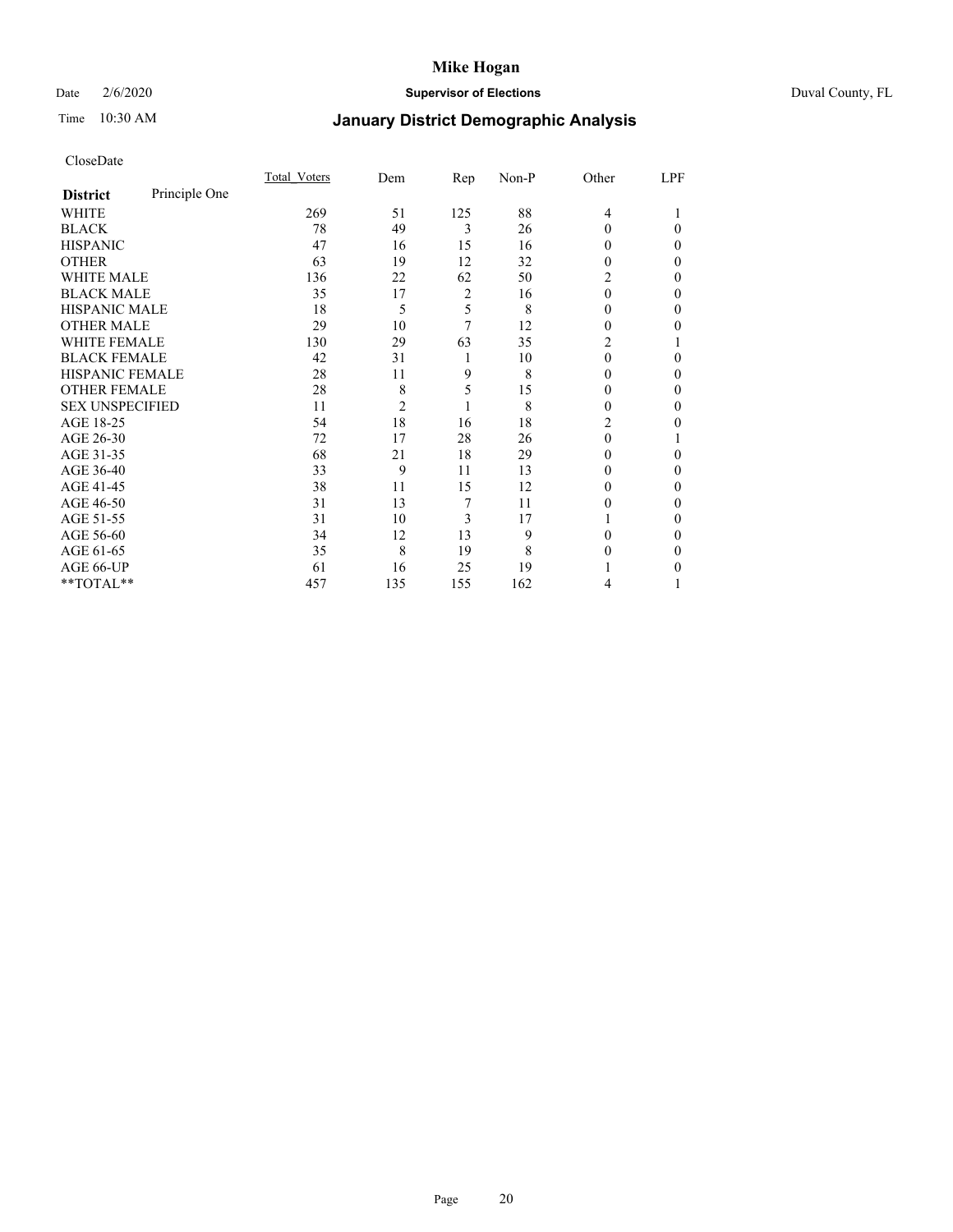## Date 2/6/2020 **Supervisor of Elections** Duval County, FL

# Time 10:30 AM **January District Demographic Analysis**

|                        |          | Total Voters | Dem | Rep            | Non-P | Other          | LPF          |
|------------------------|----------|--------------|-----|----------------|-------|----------------|--------------|
| <b>District</b>        | Tolomato |              |     |                |       |                |              |
| WHITE                  |          | 1,523        | 312 | 877            | 300   | 28             | 6            |
| <b>BLACK</b>           |          | 79           | 53  | 10             | 15    |                | $\mathbf{0}$ |
| <b>HISPANIC</b>        |          | 90           | 29  | 36             | 25    | $\Omega$       | $\theta$     |
| <b>OTHER</b>           |          | 96           | 29  | 29             | 37    | $\theta$       | 1            |
| <b>WHITE MALE</b>      |          | 728          | 122 | 442            | 148   | 14             | 2            |
| <b>BLACK MALE</b>      |          | 42           | 26  | 6              | 9     |                | $\theta$     |
| <b>HISPANIC MALE</b>   |          | 42           | 12  | 17             | 13    | $\mathbf{0}$   | $\theta$     |
| <b>OTHER MALE</b>      |          | 37           | 13  | 8              | 15    | $\theta$       | 1            |
| <b>WHITE FEMALE</b>    |          | 787          | 189 | 430            | 150   | 14             | 4            |
| <b>BLACK FEMALE</b>    |          | 37           | 27  | $\overline{4}$ | 6     | $\theta$       | $\theta$     |
| HISPANIC FEMALE        |          | 47           | 17  | 19             | 11    | $\Omega$       | $\Omega$     |
| <b>OTHER FEMALE</b>    |          | 47           | 14  | 18             | 15    | $\Omega$       | $\theta$     |
| <b>SEX UNSPECIFIED</b> |          | 21           | 3   | 8              | 10    | $\theta$       | $\theta$     |
| AGE 18-25              |          | 114          | 36  | 42             | 31    | 4              |              |
| AGE 26-30              |          | 89           | 17  | 45             | 26    | $\overline{0}$ | 1            |
| AGE 31-35              |          | 122          | 32  | 59             | 29    | 0              | 2            |
| AGE 36-40              |          | 122          | 34  | 50             | 38    | 0              | $\mathbf{0}$ |
| AGE 41-45              |          | 108          | 23  | 46             | 36    | 2              |              |
| AGE 46-50              |          | 129          | 37  | 56             | 28    | 8              | $\theta$     |
| AGE 51-55              |          | 160          | 32  | 79             | 44    | 3              | 2            |
| AGE 56-60              |          | 188          | 35  | 117            | 35    |                | $\theta$     |
| AGE 61-65              |          | 203          | 46  | 120            | 36    |                | $\theta$     |
| AGE 66-UP              |          | 553          | 131 | 338            | 74    | 10             | $\mathbf{0}$ |
| **TOTAL**              |          | 1,788        | 423 | 952            | 377   | 29             | 7            |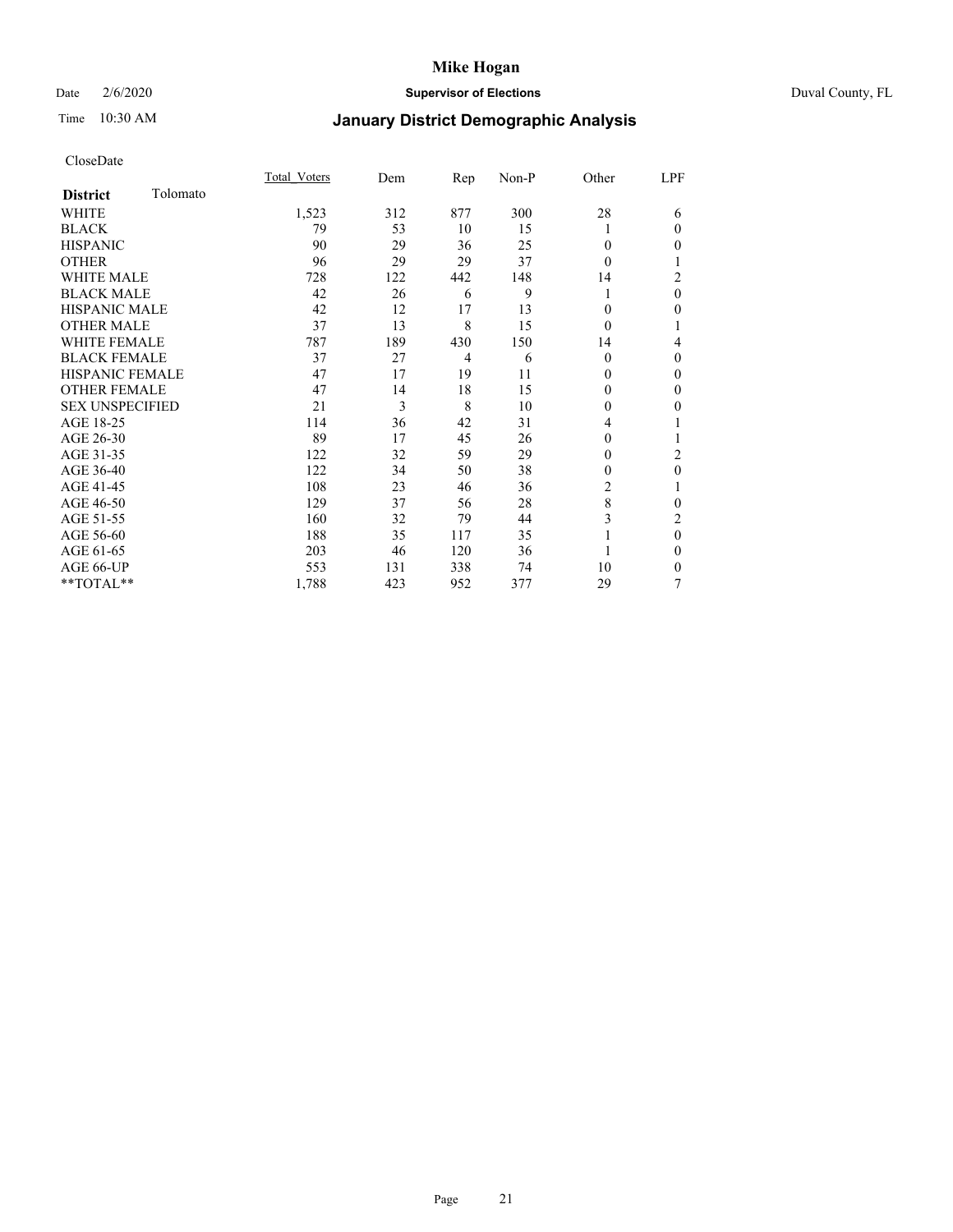## Date 2/6/2020 **Supervisor of Elections** Duval County, FL

# Time 10:30 AM **January District Demographic Analysis**

|                        |             | Total Voters | Dem | Rep            | Non-P | Other          | LPF            |
|------------------------|-------------|--------------|-----|----------------|-------|----------------|----------------|
| <b>District</b>        | Bainebridge |              |     |                |       |                |                |
| WHITE                  |             | 297          | 46  | 143            | 103   | $\overline{4}$ |                |
| <b>BLACK</b>           |             | 424          | 337 | 10             | 75    | 2              | $\Omega$       |
| <b>HISPANIC</b>        |             | 40           | 14  | 6              | 18    | $\overline{c}$ | 0              |
| <b>OTHER</b>           |             | 55           | 23  | 10             | 21    | $\theta$       |                |
| WHITE MALE             |             | 142          | 16  | 78             | 45    | 2              |                |
| <b>BLACK MALE</b>      |             | 175          | 135 | 5              | 33    | $\overline{2}$ | 0              |
| <b>HISPANIC MALE</b>   |             | 15           | 5   | 3              | 6     | 1              | 0              |
| <b>OTHER MALE</b>      |             | 17           | 8   | $\overline{2}$ | 6     | 0              |                |
| <b>WHITE FEMALE</b>    |             | 152          | 30  | 63             | 57    | 2              | 0              |
| <b>BLACK FEMALE</b>    |             | 243          | 198 | 5              | 40    | $\theta$       | 0              |
| HISPANIC FEMALE        |             | 25           | 9   | 3              | 12    |                | 0              |
| <b>OTHER FEMALE</b>    |             | 25           | 10  | 6              | 9     | 0              | 0              |
| <b>SEX UNSPECIFIED</b> |             | 22           | 9   | 4              | 9     | 0              | 0              |
| AGE 18-25              |             | 79           | 43  | 7              | 28    |                | 0              |
| AGE 26-30              |             | 102          | 32  | 28             | 40    | 2              | 0              |
| AGE 31-35              |             | 113          | 46  | 26             | 38    |                | 2              |
| AGE 36-40              |             | 121          | 60  | 23             | 37    |                | $\theta$       |
| AGE 41-45              |             | 99           | 60  | 16             | 22    |                | 0              |
| AGE 46-50              |             | 71           | 44  | 15             | 12    | 0              | 0              |
| AGE 51-55              |             | 78           | 44  | 15             | 19    | 0              | 0              |
| AGE 56-60              |             | 52           | 34  | 10             | 8     | 0              | 0              |
| AGE 61-65              |             | 41           | 22  | 12             | 6     |                | 0              |
| AGE 66-UP              |             | 60           | 35  | 17             | 7     |                | 0              |
| **TOTAL**              |             | 816          | 420 | 169            | 217   | 8              | $\overline{c}$ |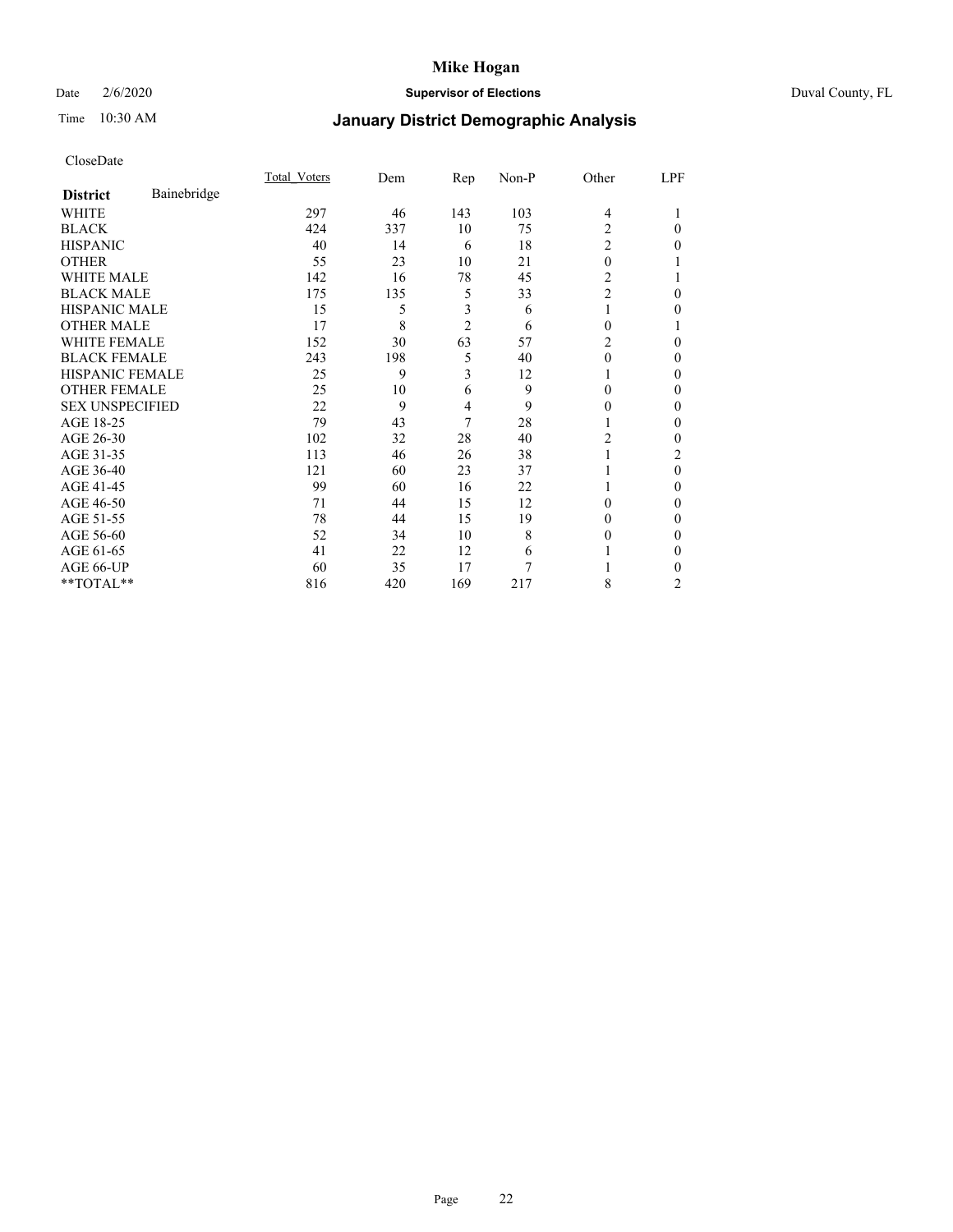## Date 2/6/2020 **Supervisor of Elections** Duval County, FL

## Time 10:30 AM **January District Demographic Analysis**

|                        | Total Voters             | Dem     | Rep     | Non-P  | Other | LPF   |
|------------------------|--------------------------|---------|---------|--------|-------|-------|
| <b>District</b>        | Congressional District 4 |         |         |        |       |       |
| WHITE                  | 266,711                  | 60,869  | 145,934 | 56,021 | 2,521 | 1,366 |
| <b>BLACK</b>           | 40,187                   | 30,182  | 1,931   | 7,691  | 343   | 40    |
| <b>HISPANIC</b>        | 19,293                   | 6,985   | 5,239   | 6,860  | 161   | 48    |
| <b>OTHER</b>           | 31,096                   | 8,675   | 9,168   | 12,908 | 245   | 100   |
| WHITE MALE             | 125,277                  | 23,861  | 71,243  | 28,064 | 1,215 | 894   |
| <b>BLACK MALE</b>      | 17,359                   | 12,020  | 1,099   | 4,027  | 188   | 25    |
| <b>HISPANIC MALE</b>   | 8,745                    | 2,847   | 2,566   | 3,217  | 84    | 31    |
| <b>OTHER MALE</b>      | 12,440                   | 3,224   | 3,926   | 5,130  | 102   | 58    |
| <b>WHITE FEMALE</b>    | 138,627                  | 36,407  | 73,372  | 27,100 | 1,290 | 458   |
| <b>BLACK FEMALE</b>    | 22,236                   | 17,752  | 805     | 3,512  | 153   | 14    |
| HISPANIC FEMALE        | 10,125                   | 3,985   | 2,578   | 3,471  | 75    | 16    |
| <b>OTHER FEMALE</b>    | 14,279                   | 4,583   | 4,332   | 5,213  | 121   | 30    |
| <b>SEX UNSPECIFIED</b> | 8,195                    | 2,032   | 2,350   | 3,743  | 42    | 28    |
| AGE 18-25              | 37,236                   | 10,890  | 13,139  | 12,370 | 655   | 182   |
| AGE 26-30              | 34,236                   | 10,340  | 12,521  | 10,628 | 485   | 262   |
| AGE 31-35              | 33,804                   | 10,219  | 12,524  | 10,395 | 379   | 287   |
| AGE 36-40              | 31,016                   | 9,334   | 11,724  | 9,384  | 337   | 237   |
| AGE 41-45              | 27,082                   | 8,193   | 10,821  | 7,661  | 232   | 175   |
| AGE 46-50              | 29,648                   | 8,557   | 13,653  | 7,038  | 257   | 143   |
| AGE 51-55              | 30,014                   | 8,385   | 15,189  | 6,159  | 198   | 83    |
| AGE 56-60              | 32,222                   | 8,893   | 17,174  | 5,885  | 208   | 62    |
| AGE 61-65              | 29,800                   | 9,153   | 15,729  | 4,692  | 172   | 54    |
| AGE 66-UP              | 72,077                   | 22,692  | 39,750  | 9,223  | 343   | 69    |
| $*$ TOTAL $*$          | 357,287                  | 106,711 | 162,272 | 83,480 | 3,270 | 1,554 |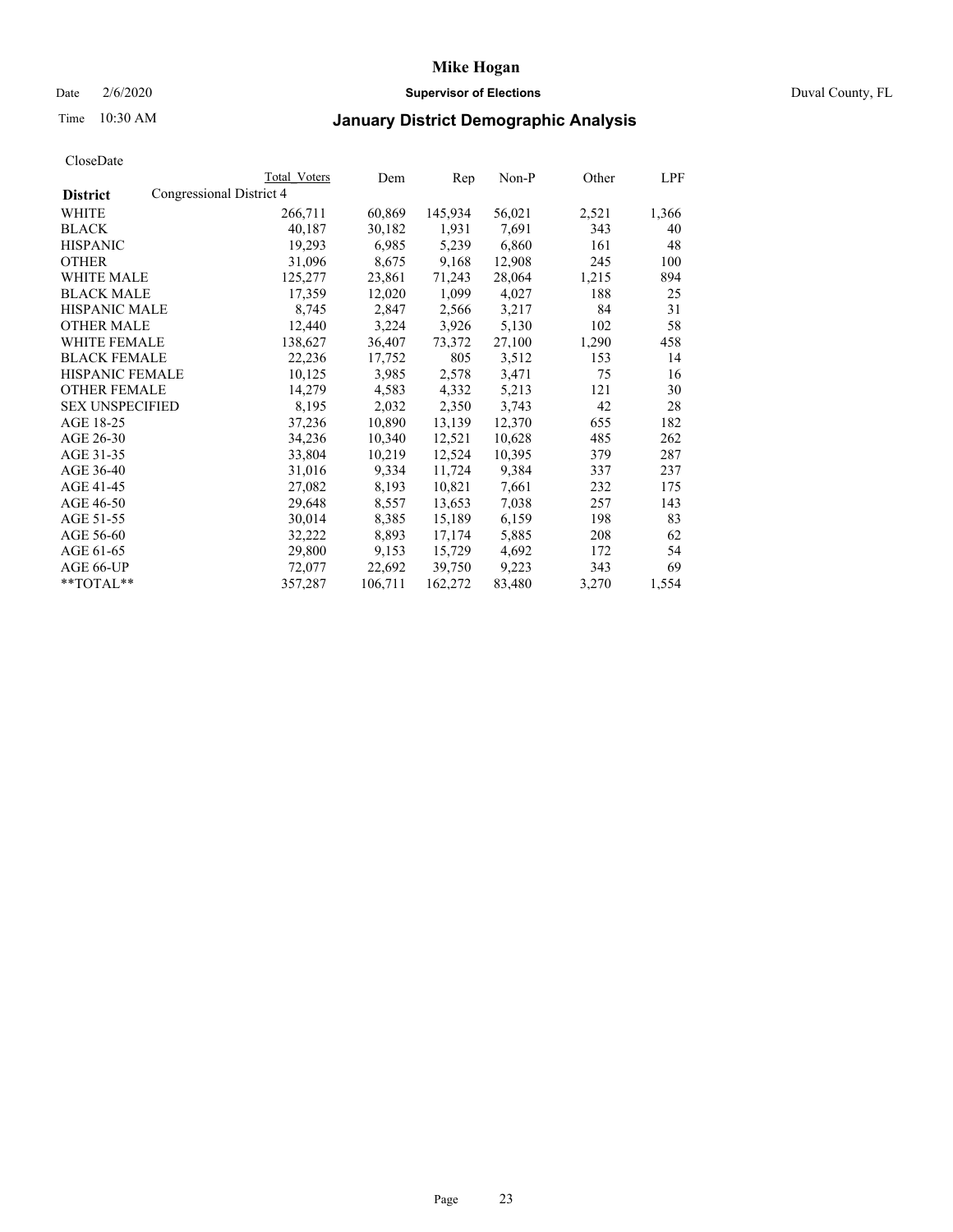## Date 2/6/2020 **Supervisor of Elections** Duval County, FL

## Time 10:30 AM **January District Demographic Analysis**

|                                             | Total Voters | Dem     | Rep    | Non-P  | Other | LPF |
|---------------------------------------------|--------------|---------|--------|--------|-------|-----|
| Congressional District 5<br><b>District</b> |              |         |        |        |       |     |
| WHITE                                       | 96,513       | 23,895  | 49,096 | 21,996 | 1,042 | 484 |
| <b>BLACK</b>                                | 135,278      | 111,974 | 4,227  | 18,411 | 590   | 76  |
| <b>HISPANIC</b>                             | 14,033       | 5,903   | 2,686  | 5,288  | 125   | 31  |
| <b>OTHER</b>                                | 21,517       | 7,687   | 4,330  | 9,289  | 154   | 57  |
| WHITE MALE                                  | 45,049       | 9,397   | 24,188 | 10,650 | 493   | 321 |
| <b>BLACK MALE</b>                           | 53,548       | 41,927  | 2,188  | 9,064  | 321   | 48  |
| <b>HISPANIC MALE</b>                        | 6,243        | 2,394   | 1,397  | 2,367  | 68    | 17  |
| <b>OTHER MALE</b>                           | 7,785        | 2,636   | 1,837  | 3,223  | 59    | 30  |
| <b>WHITE FEMALE</b>                         | 50,252       | 14,205  | 24,366 | 10,989 | 538   | 154 |
| <b>BLACK FEMALE</b>                         | 79,436       | 68,379  | 1,958  | 8,807  | 265   | 27  |
| <b>HISPANIC FEMALE</b>                      | 7.417        | 3,354   | 1,226  | 2,770  | 54    | 13  |
| <b>OTHER FEMALE</b>                         | 9,676        | 3,929   | 2,101  | 3,546  | 79    | 21  |
| <b>SEX UNSPECIFIED</b>                      | 7,928        | 3,236   | 1,078  | 3,563  | 34    | 17  |
| AGE 18-25                                   | 32,023       | 15,814  | 4,647  | 11,070 | 411   | 81  |
| AGE 26-30                                   | 27,019       | 14,304  | 4,556  | 7,777  | 256   | 126 |
| AGE 31-35                                   | 25,561       | 13,996  | 4,377  | 6,866  | 225   | 97  |
| AGE 36-40                                   | 23,304       | 13,084  | 4,213  | 5,717  | 193   | 97  |
| AGE 41-45                                   | 20,625       | 11,627  | 4,106  | 4,656  | 175   | 61  |
| AGE 46-50                                   | 22,109       | 12,466  | 5,154  | 4,291  | 144   | 54  |
| AGE 51-55                                   | 22,501       | 12,724  | 5,724  | 3,882  | 130   | 41  |
| AGE 56-60                                   | 24,609       | 14,001  | 6,897  | 3,540  | 137   | 34  |
| AGE 61-65                                   | 22,201       | 13,056  | 6,260  | 2,768  | 92    | 25  |
| AGE 66-UP                                   | 47,216       | 28,302  | 14,390 | 4,349  | 143   | 32  |
| **TOTAL**                                   | 267,341      | 149,459 | 60,339 | 54,984 | 1,911 | 648 |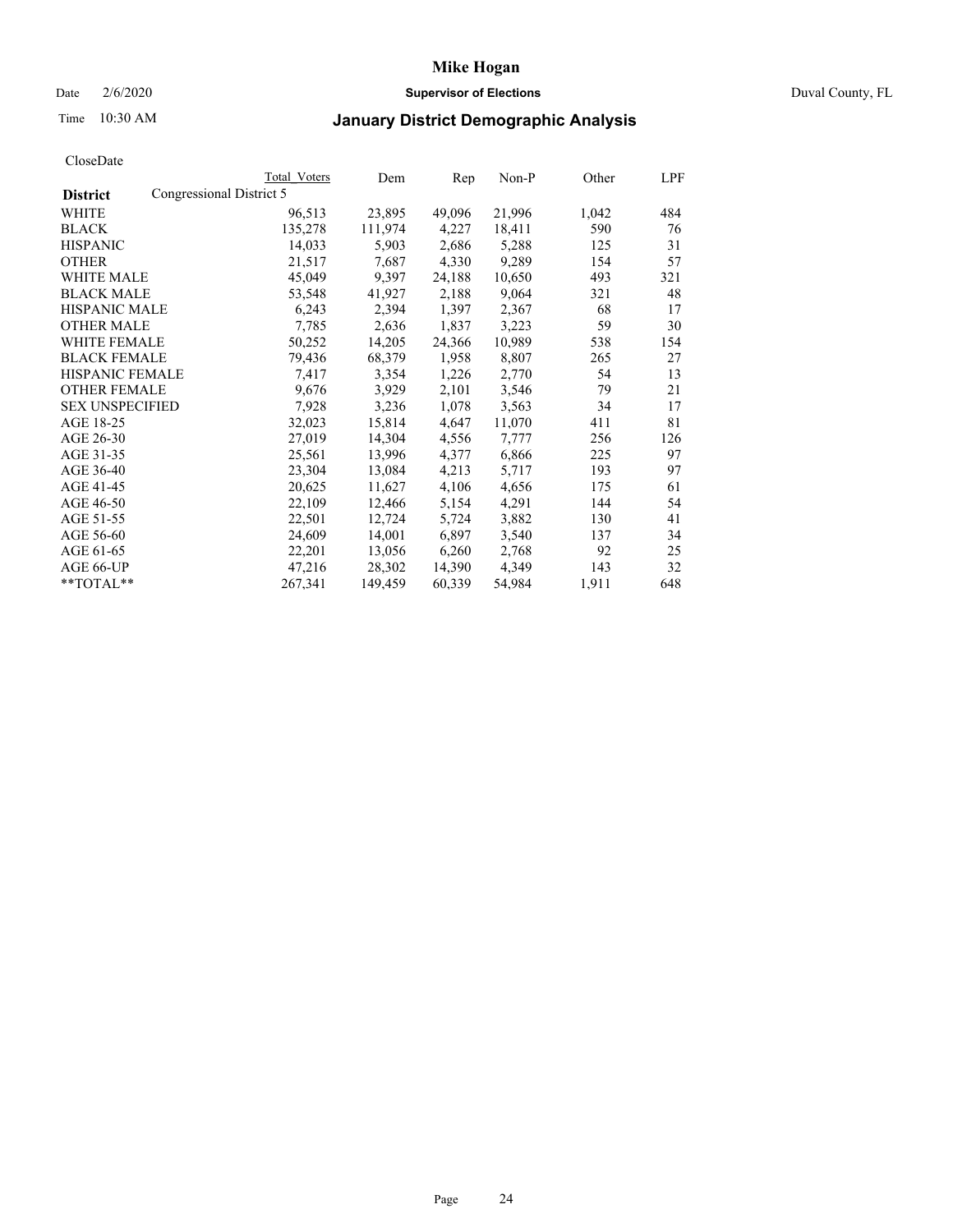## Date 2/6/2020 **Supervisor of Elections** Duval County, FL

# Time 10:30 AM **January District Demographic Analysis**

|                        |              | Total Voters | Dem     | Rep     | Non-P   | Other | LPF   |
|------------------------|--------------|--------------|---------|---------|---------|-------|-------|
| <b>District</b>        | Duval County |              |         |         |         |       |       |
| WHITE                  |              | 330,631      | 76,774  | 178,224 | 70,690  | 3,257 | 1,686 |
| <b>BLACK</b>           |              | 173,859      | 140,917 | 6,067   | 25,839  | 923   | 113   |
| <b>HISPANIC</b>        |              | 32,453       | 12,584  | 7,631   | 11,882  | 280   | 76    |
| <b>OTHER</b>           |              | 50,783       | 15,871  | 12,907  | 21,478  | 385   | 142   |
| WHITE MALE             |              | 154,750      | 30,142  | 87,052  | 34,901  | 1,557 | 1,098 |
| <b>BLACK MALE</b>      |              | 70,215       | 53,460  | 3,233   | 12,948  | 502   | 72    |
| <b>HISPANIC MALE</b>   |              | 14,605       | 5,131   | 3,817   | 5,462   | 149   | 46    |
| <b>OTHER MALE</b>      |              | 19,569       | 5,700   | 5,526   | 8,107   | 155   | 81    |
| <b>WHITE FEMALE</b>    |              | 172,180      | 45,805  | 89,464  | 34,672  | 1,674 | 565   |
| <b>BLACK FEMALE</b>    |              | 100,790      | 85,402  | 2,728   | 12,206  | 415   | 39    |
| HISPANIC FEMALE        |              | 17,065       | 7,150   | 3,661   | 6,100   | 126   | 28    |
| <b>OTHER FEMALE</b>    |              | 23,134       | 8,251   | 6,154   | 8,489   | 194   | 46    |
| <b>SEX UNSPECIFIED</b> |              | 15,409       | 5,103   | 3,193   | 6,998   | 73    | 42    |
| AGE 18-25              |              | 66,003       | 25,924  | 16,479  | 22,363  | 1,000 | 237   |
| AGE 26-30              |              | 57,812       | 23,802  | 15,626  | 17,326  | 693   | 365   |
| AGE 31-35              |              | 56,010       | 23,347  | 15,556  | 16,187  | 567   | 353   |
| AGE 36-40              |              | 51,151       | 21,612  | 14,621  | 14,104  | 505   | 309   |
| AGE 41-45              |              | 45,177       | 19,150  | 13,836  | 11,594  | 380   | 217   |
| AGE 46-50              |              | 48,824       | 20,326  | 17,354  | 10,595  | 377   | 172   |
| AGE 51-55              |              | 49,510       | 20,395  | 19,231  | 9,465   | 307   | 112   |
| AGE 56-60              |              | 53,362       | 22,047  | 22,100  | 8,808   | 320   | 87    |
| AGE 61-65              |              | 48,565       | 21,141  | 20,198  | 6,904   | 249   | 73    |
| AGE 66-UP              |              | 110,997      | 48,264  | 49.770  | 12,433  | 438   | 92    |
| $*$ TOTAL $*$          |              | 587,726      | 246,146 | 204,829 | 129,889 | 4,845 | 2,017 |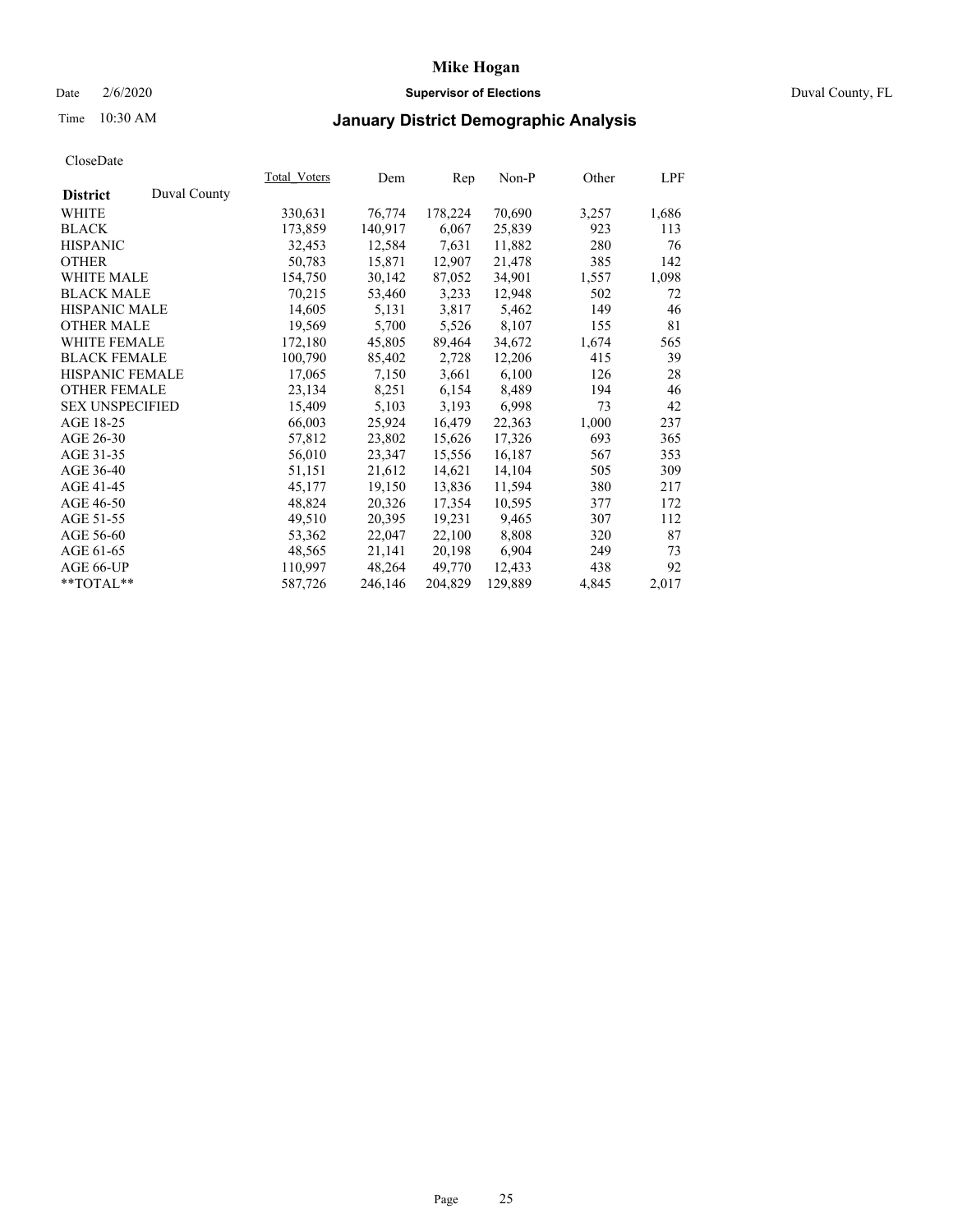## Date 2/6/2020 **Supervisor of Elections** Duval County, FL

# Time 10:30 AM **January District Demographic Analysis**

|                                   | Total Voters | Dem   | Rep   | Non-P | Other        | LPF |
|-----------------------------------|--------------|-------|-------|-------|--------------|-----|
| Atlantic Beach<br><b>District</b> |              |       |       |       |              |     |
| WHITE                             | 9,347        | 2,500 | 4,563 | 2,167 | 74           | 43  |
| <b>BLACK</b>                      | 800          | 619   | 39    | 139   | 2            | 1   |
| <b>HISPANIC</b>                   | 291          | 118   | 83    | 90    | $\theta$     | 0   |
| <b>OTHER</b>                      | 581          | 166   | 176   | 230   | 3            | 6   |
| <b>WHITE MALE</b>                 | 4,407        | 951   | 2,277 | 1,114 | 35           | 30  |
| <b>BLACK MALE</b>                 | 345          | 244   | 25    | 75    | 1            | 0   |
| HISPANIC MALE                     | 133          | 47    | 41    | 45    | $\theta$     | 0   |
| <b>OTHER MALE</b>                 | 202          | 48    | 71    | 81    |              |     |
| WHITE FEMALE                      | 4,852        | 1,524 | 2,251 | 1,025 | 39           | 13  |
| <b>BLACK FEMALE</b>               | 441          | 366   | 13    | 60    | 1            |     |
| <b>HISPANIC FEMALE</b>            | 155          | 70    | 41    | 44    | $\mathbf{0}$ | 0   |
| <b>OTHER FEMALE</b>               | 268          | 92    | 82    | 89    | 2            | 3   |
| <b>SEX UNSPECIFIED</b>            | 215          | 61    | 60    | 92    | $\theta$     | 2   |
| AGE 18-25                         | 1,000        | 291   | 360   | 328   | 14           | 7   |
| AGE 26-30                         | 847          | 247   | 304   | 279   | 10           | 7   |
| AGE 31-35                         | 850          | 276   | 262   | 294   | 14           | 4   |
| AGE 36-40                         | 858          | 244   | 300   | 301   | 5            | 8   |
| AGE 41-45                         | 696          | 219   | 264   | 204   | 4            | 5   |
| AGE 46-50                         | 849          | 231   | 371   | 235   | 5            | 7   |
| AGE 51-55                         | 912          | 260   | 462   | 181   | 4            | 5   |
| AGE 56-60                         | 1,060        | 279   | 578   | 198   | 2            | 3   |
| AGE 61-65                         | 1,061        | 388   | 493   | 174   | 5            | 1   |
| AGE 66-UP                         | 2,882        | 966   | 1,465 | 432   | 16           | 3   |
| **TOTAL**                         | 11,019       | 3,403 | 4,861 | 2,626 | 79           | 50  |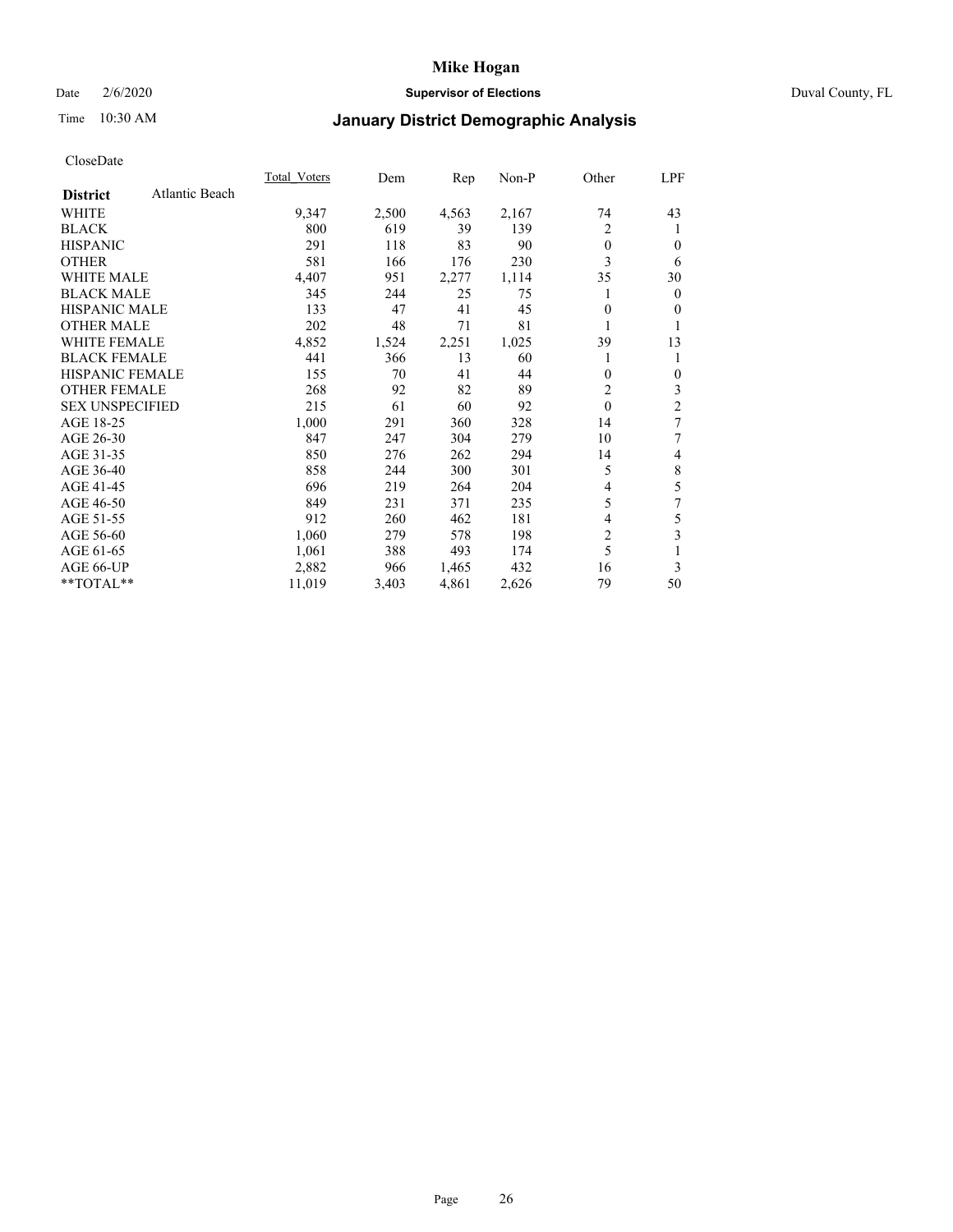## Date 2/6/2020 **Supervisor of Elections** Duval County, FL

# Time 10:30 AM **January District Demographic Analysis**

|                        |         | Total Voters | Dem            | Rep | Non-P          | Other    | LPF      |
|------------------------|---------|--------------|----------------|-----|----------------|----------|----------|
| <b>District</b>        | Baldwin |              |                |     |                |          |          |
| WHITE                  |         | 638          | 142            | 362 | 127            | 5        | 2        |
| <b>BLACK</b>           |         | 246          | 222            | 8   | 16             | $\Omega$ | $\Omega$ |
| <b>HISPANIC</b>        |         | 13           | $\overline{2}$ | 7   | $\overline{4}$ | $\theta$ | $_{0}$   |
| <b>OTHER</b>           |         | 33           | 11             | 9   | 13             | 0        | 0        |
| WHITE MALE             |         | 290          | 60             | 170 | 55             | 4        |          |
| <b>BLACK MALE</b>      |         | 89           | 78             | 5   | 6              | 0        | 0        |
| <b>HISPANIC MALE</b>   |         | 6            | $\theta$       | 3   | 3              | $\theta$ | 0        |
| <b>OTHER MALE</b>      |         | 17           | 8              | 3   | 6              | $_{0}$   | 0        |
| <b>WHITE FEMALE</b>    |         | 340          | 82             | 187 | 69             |          |          |
| <b>BLACK FEMALE</b>    |         | 149          | 138            | 3   | 8              | 0        | 0        |
| HISPANIC FEMALE        |         | 7            | 2              | 4   |                | 0        | 0        |
| <b>OTHER FEMALE</b>    |         | 11           | $\overline{c}$ | 6   | 3              | $\theta$ | 0        |
| <b>SEX UNSPECIFIED</b> |         | 21           | 7              | 5   | 9              | 0        | 0        |
| AGE 18-25              |         | 92           | 29             | 34  | 28             | 0        |          |
| AGE 26-30              |         | 82           | 23             | 36  | 21             | 2        | 0        |
| AGE 31-35              |         | 76           | 24             | 36  | 15             | 0        |          |
| AGE 36-40              |         | 71           | 19             | 36  | 16             | 0        | 0        |
| AGE 41-45              |         | 44           | 17             | 15  | 12             | 0        | 0        |
| AGE 46-50              |         | 76           | 28             | 36  | 10             | 2        | $_{0}$   |
| AGE 51-55              |         | 72           | 28             | 31  | 13             | 0        | 0        |
| AGE 56-60              |         | 83           | 29             | 39  | 15             | $\theta$ | 0        |
| AGE 61-65              |         | 94           | 40             | 40  | 14             | $\theta$ | 0        |
| AGE 66-UP              |         | 240          | 140            | 83  | 16             |          | 0        |
| $**TOTAL**$            |         | 930          | 377            | 386 | 160            | 5        | 2        |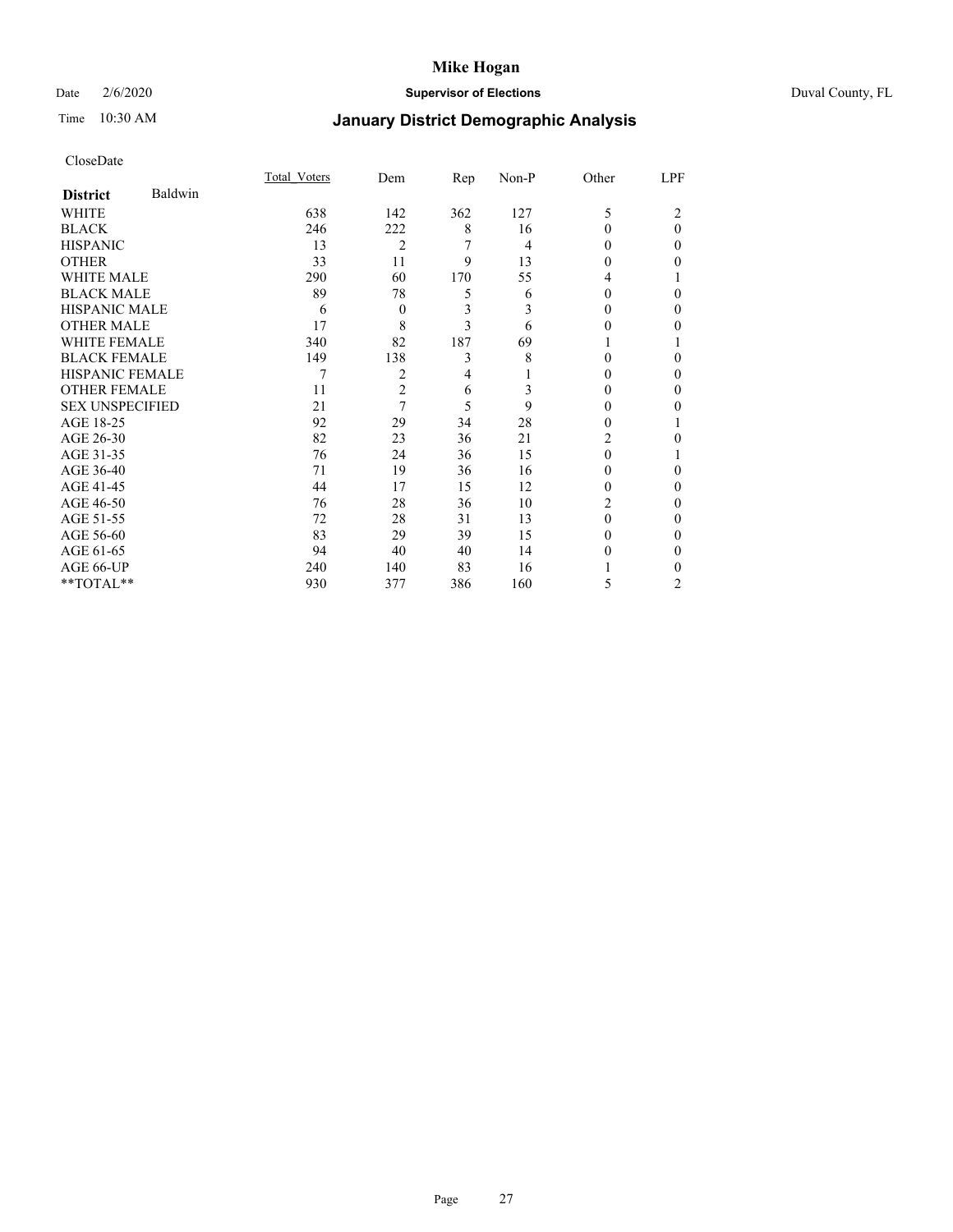## Date 2/6/2020 **Supervisor of Elections** Duval County, FL

## Time 10:30 AM **January District Demographic Analysis**

| Total Voters       | Dem   | Rep   | Non-P | Other          | LPF            |
|--------------------|-------|-------|-------|----------------|----------------|
| Jacksonville Beach |       |       |       |                |                |
| 17,243             | 4,022 | 9,065 | 3,880 | 181            | 95             |
| 497                | 364   | 36    | 91    | 4              | 2              |
| 449                | 143   | 165   | 136   | 3              | $\overline{c}$ |
| 956                | 244   | 328   | 371   | 7              | 6              |
| 8,330              | 1,615 | 4,515 | 2,043 | 90             | 67             |
| 224                | 147   | 20    | 53    | 3              | 1              |
| 191                | 48    | 83    | 58    | $\theta$       | 2              |
| 352                | 85    | 134   | 125   | $\overline{4}$ | $\overline{4}$ |
| 8,759              | 2,377 | 4,467 | 1,797 | 90             | 28             |
| 263                | 209   | 15    | 37    |                | 1              |
| 250                | 92    | 79    | 76    | 3              | $\mathbf{0}$   |
| 427                | 129   | 155   | 140   | $\overline{c}$ | 1              |
| 349                | 71    | 126   | 149   | $\overline{c}$ | 1              |
| 1,647              | 359   | 698   | 536   | 39             | 15             |
| 1,998              | 446   | 899   | 611   | 27             | 15             |
| 1,897              | 441   | 814   | 598   | 20             | 24             |
| 1,693              | 415   | 734   | 518   | 15             | 11             |
| 1,359              | 314   | 627   | 389   | 19             | 10             |
| 1,513              | 336   | 792   | 362   | 12             | 11             |
| 1,565              | 323   | 922   | 303   | 11             | 6              |
| 1,794              | 421   | 1,033 | 316   | 19             | 5              |
| 1,699              | 494   | 921   | 272   | 8              | $\overline{4}$ |
| 3,976              | 1,224 | 2,152 | 571   | 25             | 4              |
| 19,145             | 4,773 | 9,594 | 4,478 | 195            | 105            |
|                    |       |       |       |                |                |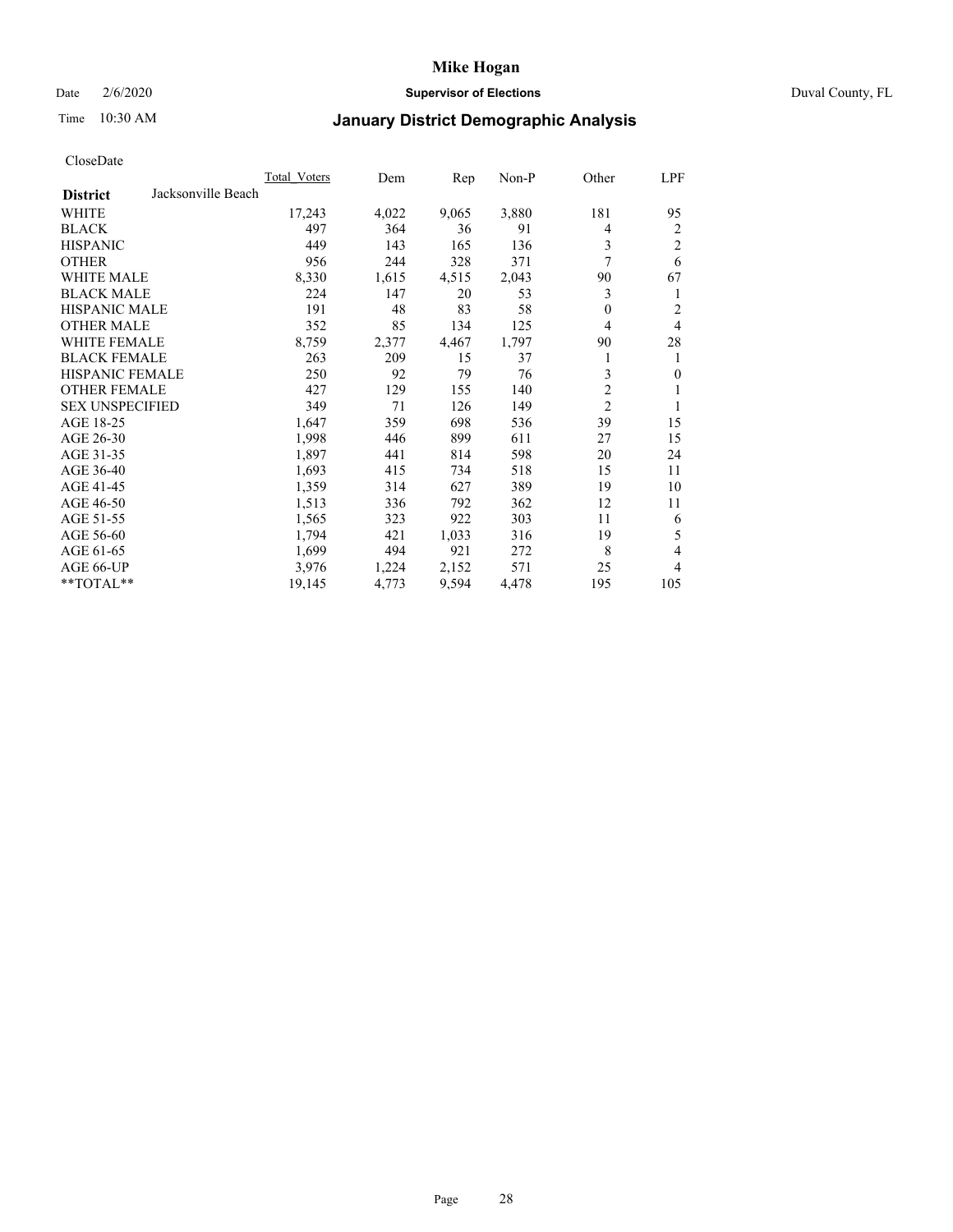## Date 2/6/2020 **Supervisor of Elections** Duval County, FL

## Time 10:30 AM **January District Demographic Analysis**

|                        |               | Total Voters | Dem   | Rep   | Non-P | Other          | LPF            |
|------------------------|---------------|--------------|-------|-------|-------|----------------|----------------|
| <b>District</b>        | Neptune Beach |              |       |       |       |                |                |
| WHITE                  |               | 5,365        | 1,326 | 2,816 | 1,153 | 46             | 24             |
| <b>BLACK</b>           |               | 63           | 34    | 8     | 17    | 4              | $\mathbf{0}$   |
| <b>HISPANIC</b>        |               | 120          | 41    | 39    | 36    | 3              |                |
| <b>OTHER</b>           |               | 260          | 70    | 78    | 105   | 4              | 3              |
| <b>WHITE MALE</b>      |               | 2,549        | 490   | 1,417 | 601   | 22             | 19             |
| <b>BLACK MALE</b>      |               | 34           | 18    | 4     | 9     | 3              | $\mathbf{0}$   |
| <b>HISPANIC MALE</b>   |               | 53           | 15    | 19    | 16    | 3              | $\mathbf{0}$   |
| <b>OTHER MALE</b>      |               | 85           | 19    | 29    | 34    |                | 2              |
| <b>WHITE FEMALE</b>    |               | 2,748        | 824   | 1,369 | 526   | 24             | 5              |
| <b>BLACK FEMALE</b>    |               | 29           | 16    | 4     | 8     |                | $\theta$       |
| <b>HISPANIC FEMALE</b> |               | 65           | 25    | 19    | 20    | $\Omega$       |                |
| <b>OTHER FEMALE</b>    |               | 115          | 38    | 36    | 38    | 2              |                |
| <b>SEX UNSPECIFIED</b> |               | 129          | 26    | 44    | 58    |                | $\theta$       |
| AGE 18-25              |               | 517          | 101   | 215   | 185   | 13             | 3              |
| AGE 26-30              |               | 516          | 126   | 212   | 168   | 9              |                |
| AGE 31-35              |               | 532          | 127   | 233   | 167   | 3              | $\overline{c}$ |
| AGE 36-40              |               | 547          | 128   | 246   | 162   | 5              | 6              |
| AGE 41-45              |               | 431          | 120   | 185   | 118   | 4              | 4              |
| AGE 46-50              |               | 495          | 102   | 254   | 127   | 5              | 7              |
| AGE 51-55              |               | 456          | 103   | 267   | 79    | 6              |                |
| AGE 56-60              |               | 532          | 118   | 321   | 88    | 4              |                |
| AGE 61-65              |               | 582          | 146   | 337   | 96    | $\overline{c}$ |                |
| AGE 66-UP              |               | 1,198        | 400   | 670   | 120   | 6              | 2              |
| **TOTAL**              |               | 5,808        | 1,471 | 2,941 | 1,311 | 57             | 28             |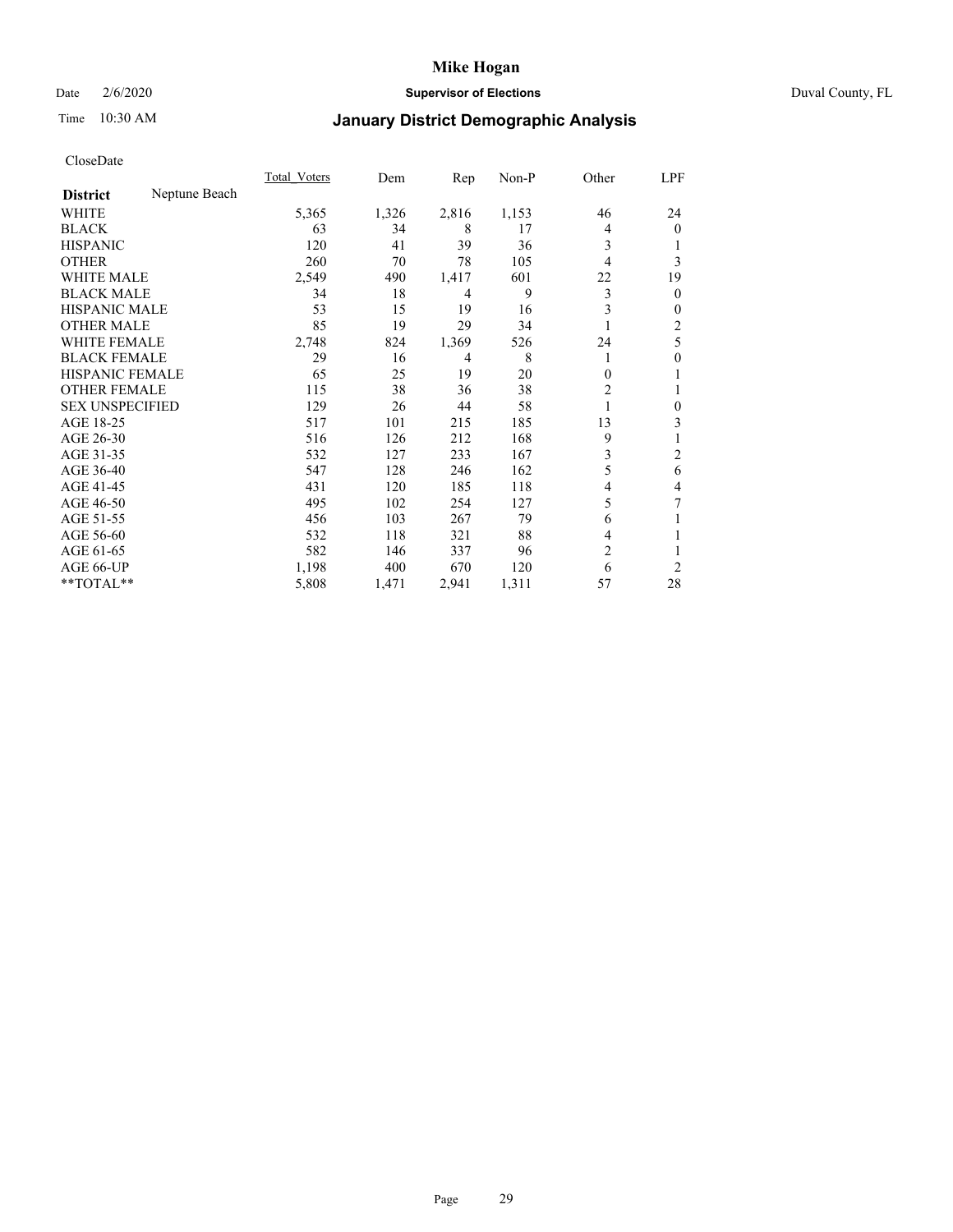## Date 2/6/2020 **Supervisor of Elections** Duval County, FL

## Time 10:30 AM **January District Demographic Analysis**

|                                      | Total Voters | Dem    | Rep    | Non-P  | Other          | LPF            |
|--------------------------------------|--------------|--------|--------|--------|----------------|----------------|
| House District 11<br><b>District</b> |              |        |        |        |                |                |
| WHITE                                | 55,038       | 12,192 | 29,912 | 12,191 | 483            | 260            |
| <b>BLACK</b>                         | 5,365        | 3,989  | 297    | 1,022  | 49             | 8              |
| <b>HISPANIC</b>                      | 2,364        | 812    | 748    | 782    | 16             | 6              |
| <b>OTHER</b>                         | 4,153        | 1,071  | 1,396  | 1,632  | 32             | 22             |
| WHITE MALE                           | 26,472       | 4,746  | 15,029 | 6,283  | 239            | 175            |
| <b>BLACK MALE</b>                    | 2,412        | 1,648  | 172    | 558    | 29             | 5              |
| <b>HISPANIC MALE</b>                 | 1,111        | 326    | 380    | 390    | 11             | 4              |
| <b>OTHER MALE</b>                    | 1,573        | 363    | 589    | 596    | 14             | 11             |
| <b>WHITE FEMALE</b>                  | 28,013       | 7,339  | 14,615 | 5,731  | 243            | 85             |
| <b>BLACK FEMALE</b>                  | 2,876        | 2,284  | 123    | 447    | 20             | $\overline{c}$ |
| HISPANIC FEMALE                      | 1,202        | 463    | 356    | 376    | 5              | $\overline{2}$ |
| <b>OTHER FEMALE</b>                  | 1,877        | 567    | 648    | 640    | 15             | 7              |
| <b>SEX UNSPECIFIED</b>               | 1,382        | 328    | 441    | 604    | $\overline{4}$ | 5              |
| AGE 18-25                            | 6,337        | 1,620  | 2,406  | 2,165  | 111            | 35             |
| AGE 26-30                            | 5,994        | 1,569  | 2,407  | 1,908  | 69             | 41             |
| AGE 31-35                            | 5,929        | 1,586  | 2,344  | 1,875  | 68             | 56             |
| AGE 36-40                            | 6,005        | 1,587  | 2,454  | 1,864  | 55             | 45             |
| AGE 41-45                            | 5,077        | 1,371  | 2,232  | 1,402  | 44             | 28             |
| AGE 46-50                            | 5,627        | 1,475  | 2,740  | 1,325  | 53             | 34             |
| AGE 51-55                            | 5,652        | 1,409  | 3,083  | 1,103  | 41             | 16             |
| AGE 56-60                            | 6,363        | 1,535  | 3,650  | 1,125  | 38             | 15             |
| AGE 61-65                            | 5,993        | 1,742  | 3,246  | 964    | 31             | 10             |
| AGE 66-UP                            | 13,908       | 4,165  | 7,776  | 1,882  | 69             | 16             |
| **TOTAL**                            | 66,920       | 18,064 | 32,353 | 15,627 | 580            | 296            |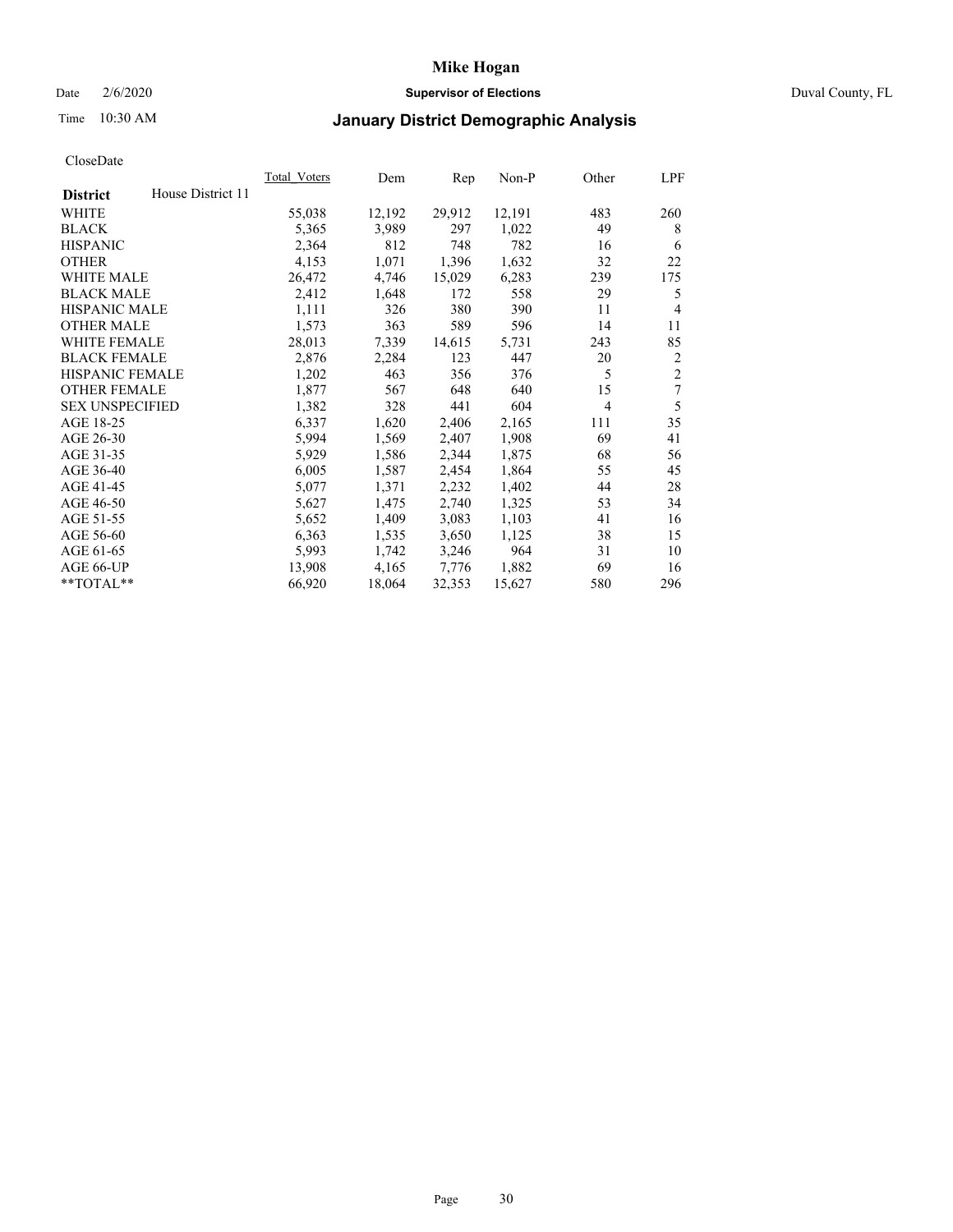## Date 2/6/2020 **Supervisor of Elections** Duval County, FL

# Time 10:30 AM **January District Demographic Analysis**

|                                      | Total Voters | Dem    | Rep    | Non-P  | Other | LPF |
|--------------------------------------|--------------|--------|--------|--------|-------|-----|
| House District 12<br><b>District</b> |              |        |        |        |       |     |
| WHITE                                | 72,964       | 15,999 | 39,035 | 16,818 | 717   | 395 |
| <b>BLACK</b>                         | 15,823       | 11,911 | 752    | 3,029  | 117   | 14  |
| <b>HISPANIC</b>                      | 7,886        | 2,959  | 1,966  | 2,880  | 69    | 12  |
| <b>OTHER</b>                         | 13,141       | 3,620  | 3,750  | 5,650  | 92    | 29  |
| WHITE MALE                           | 34,256       | 6,131  | 19,236 | 8,258  | 368   | 263 |
| <b>BLACK MALE</b>                    | 6,781        | 4,731  | 418    | 1,558  | 63    | 11  |
| <b>HISPANIC MALE</b>                 | 3,480        | 1,164  | 959    | 1,315  | 37    | 5   |
| <b>OTHER MALE</b>                    | 5,303        | 1,391  | 1,613  | 2,249  | 36    | 14  |
| <b>WHITE FEMALE</b>                  | 37,788       | 9,656  | 19,404 | 8,260  | 342   | 126 |
| <b>BLACK FEMALE</b>                  | 8,764        | 6,992  | 317    | 1,399  | 53    | 3   |
| HISPANIC FEMALE                      | 4,192        | 1,724  | 957    | 1,475  | 30    | 6   |
| <b>OTHER FEMALE</b>                  | 6,036        | 1,868  | 1,786  | 2,320  | 50    | 12  |
| <b>SEX UNSPECIFIED</b>               | 3,212        | 832    | 813    | 1,541  | 16    | 10  |
| AGE 18-25                            | 13,080       | 4,256  | 3,972  | 4,569  | 228   | 55  |
| AGE 26-30                            | 11,401       | 3,625  | 3,758  | 3,802  | 136   | 80  |
| AGE 31-35                            | 10,737       | 3,407  | 3,561  | 3,576  | 126   | 67  |
| AGE 36-40                            | 9,777        | 3,080  | 3,419  | 3,098  | 109   | 71  |
| AGE 41-45                            | 8,439        | 2,650  | 3,108  | 2,559  | 65    | 57  |
| AGE 46-50                            | 9,100        | 2,797  | 3,911  | 2,261  | 81    | 50  |
| AGE 51-55                            | 9,366        | 2,817  | 4,398  | 2,078  | 51    | 22  |
| AGE 56-60                            | 9,859        | 2,907  | 4,857  | 2,019  | 56    | 20  |
| AGE 61-65                            | 8,638        | 2,736  | 4,273  | 1,560  | 58    | 11  |
| AGE 66-UP                            | 19,374       | 6,196  | 10,236 | 2,842  | 83    | 17  |
| **TOTAL**                            | 109,814      | 34,489 | 45,503 | 28,377 | 995   | 450 |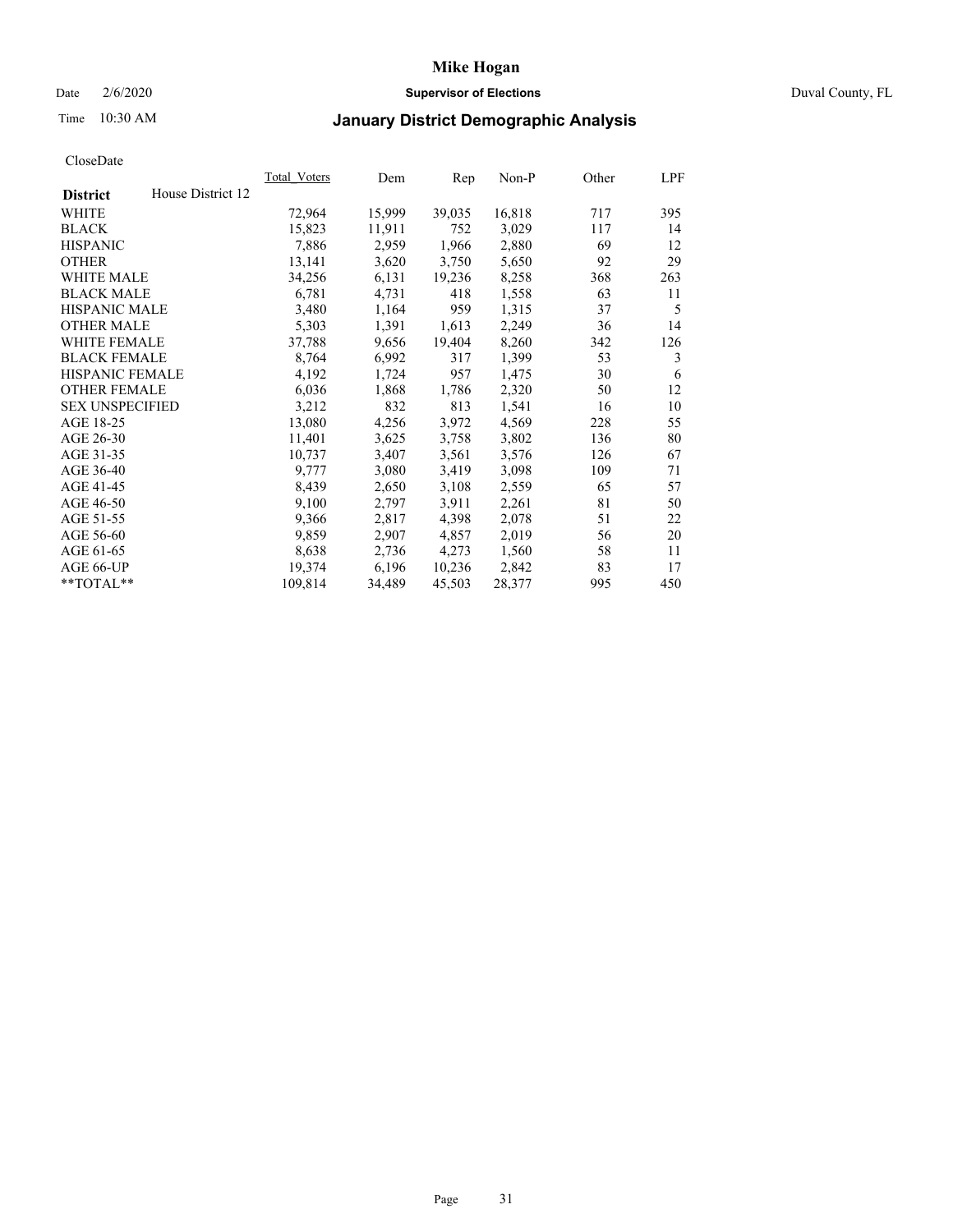## Date 2/6/2020 **Supervisor of Elections** Duval County, FL

# Time 10:30 AM **January District Demographic Analysis**

| House District 13<br><b>District</b><br>WHITE | 38,403<br>50,314<br>4,831 | 10,635<br>41,820 | 18,515 | 8,634  | 408 |             |
|-----------------------------------------------|---------------------------|------------------|--------|--------|-----|-------------|
|                                               |                           |                  |        |        |     |             |
|                                               |                           |                  |        |        |     | 211         |
| <b>BLACK</b>                                  |                           |                  | 1,524  | 6,736  | 197 | 37          |
| <b>HISPANIC</b>                               |                           | 2,062            | 947    | 1,773  | 36  | 13          |
| <b>OTHER</b>                                  | 7,991                     | 3,018            | 1,345  | 3,557  | 42  | 29          |
| WHITE MALE                                    | 18,019                    | 4,289            | 9,138  | 4,264  | 184 | 144         |
| <b>BLACK MALE</b>                             | 20,086                    | 15,824           | 768    | 3,356  | 112 | 26          |
| HISPANIC MALE                                 | 2,123                     | 847              | 465    | 785    | 18  | 8           |
| <b>OTHER MALE</b>                             | 2,820                     | 1,005            | 569    | 1,214  | 15  | 17          |
| <b>WHITE FEMALE</b>                           | 19,876                    | 6,216            | 9,151  | 4,224  | 220 | 65          |
| <b>BLACK FEMALE</b>                           | 29,317                    | 25,339           | 725    | 3,159  | 84  | 10          |
| HISPANIC FEMALE                               | 2,580                     | 1,165            | 460    | 932    | 18  | 5           |
| <b>OTHER FEMALE</b>                           | 3,420                     | 1,534            | 634    | 1,226  | 18  | $\,$ 8 $\,$ |
| <b>SEX UNSPECIFIED</b>                        | 3,294                     | 1,314            | 421    | 1,538  | 14  | 7           |
| AGE 18-25                                     | 11,918                    | 6,003            | 1,629  | 4,116  | 131 | 39          |
| AGE 26-30                                     | 10,336                    | 5,539            | 1,674  | 2,974  | 99  | 50          |
| AGE 31-35                                     | 10,098                    | 5,595            | 1,704  | 2,662  | 86  | 51          |
| AGE 36-40                                     | 8,567                     | 4,757            | 1,563  | 2,119  | 85  | 43          |
| AGE 41-45                                     | 7,339                     | 4,075            | 1,453  | 1,726  | 56  | 29          |
| AGE 46-50                                     | 7,856                     | 4,395            | 1,804  | 1,598  | 40  | 19          |
| AGE 51-55                                     | 8,144                     | 4,555            | 2,145  | 1,381  | 48  | 15          |
| AGE 56-60                                     | 9,351                     | 5,461            | 2,472  | 1,333  | 62  | 23          |
| AGE 61-65                                     | 8,765                     | 5,332            | 2,308  | 1,079  | 37  | 9           |
| AGE 66-UP                                     | 19,108                    | 11,792           | 5,576  | 1,690  | 38  | 12          |
| **TOTAL**                                     | 101,539                   | 57,535           | 22,331 | 20,700 | 683 | 290         |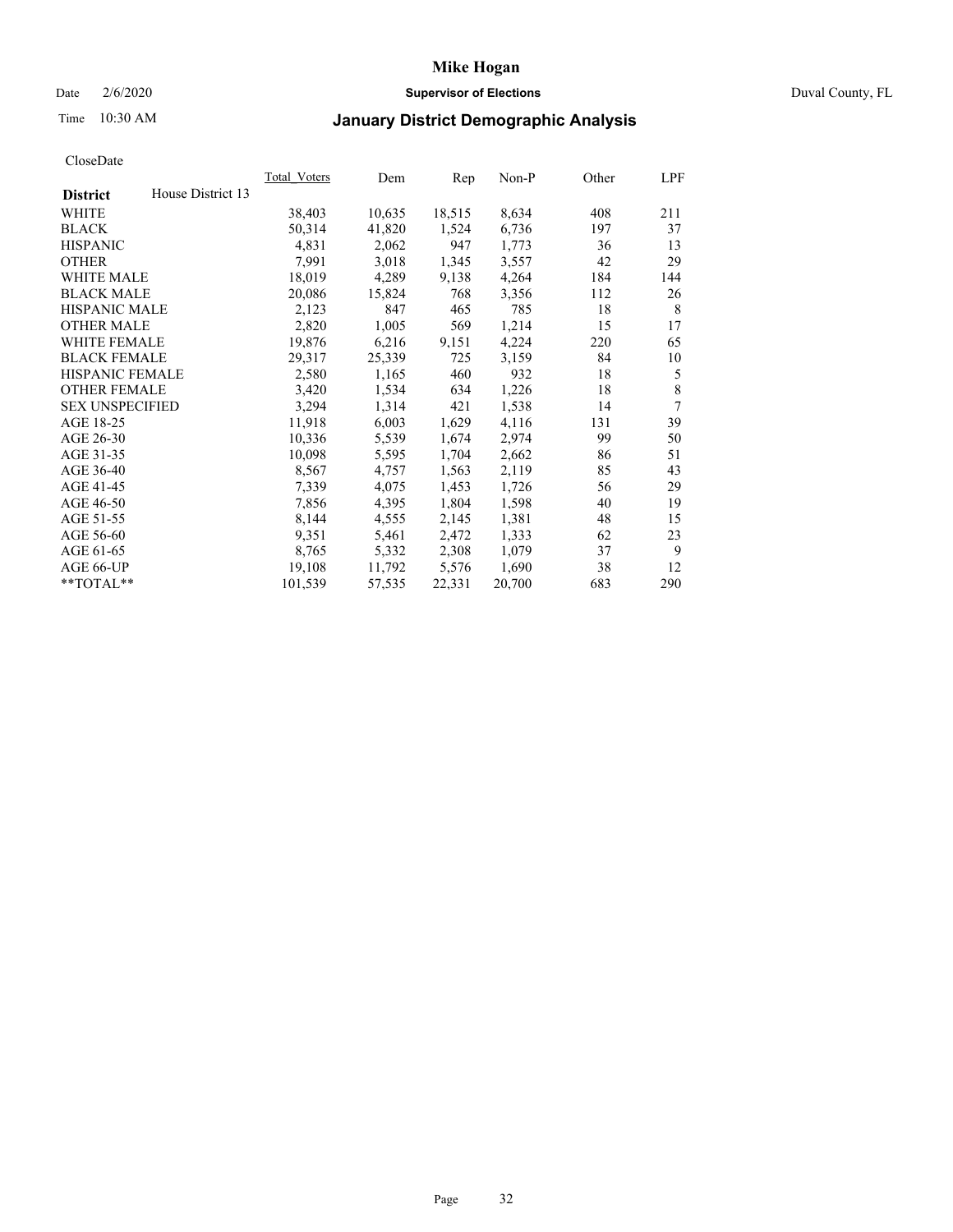## Date 2/6/2020 **Supervisor of Elections** Duval County, FL

# Time 10:30 AM **January District Demographic Analysis**

|                                      | Total Voters | Dem    | Rep    | Non-P  | Other | LPF            |
|--------------------------------------|--------------|--------|--------|--------|-------|----------------|
| House District 14<br><b>District</b> |              |        |        |        |       |                |
| <b>WHITE</b>                         | 40,859       | 10,120 | 21,155 | 8,938  | 429   | 217            |
| <b>BLACK</b>                         | 59,877       | 50,477 | 1,717  | 7.439  | 219   | 25             |
| <b>HISPANIC</b>                      | 3,874        | 1,649  | 779    | 1,405  | 32    | 9              |
| <b>OTHER</b>                         | 7,096        | 2,670  | 1,280  | 3,077  | 46    | 23             |
| WHITE MALE                           | 19,071       | 4,045  | 10,354 | 4,329  | 206   | 137            |
| <b>BLACK MALE</b>                    | 23,605       | 18,885 | 908    | 3,672  | 121   | 19             |
| <b>HISPANIC MALE</b>                 | 1,764        | 660    | 417    | 667    | 13    | 7              |
| <b>OTHER MALE</b>                    | 2,514        | 914    | 519    | 1,047  | 19    | 15             |
| <b>WHITE FEMALE</b>                  | 21,332       | 5,965  | 10,601 | 4,467  | 221   | 78             |
| <b>BLACK FEMALE</b>                  | 35,343       | 30,914 | 781    | 3,545  | 97    | 6              |
| HISPANIC FEMALE                      | 2,009        | 950    | 343    | 696    | 18    | $\overline{c}$ |
| <b>OTHER FEMALE</b>                  | 3,088        | 1,329  | 612    | 1,118  | 24    | 5              |
| <b>SEX UNSPECIFIED</b>               | 2,980        | 1,254  | 396    | 1,318  | 7     | 5              |
| AGE 18-25                            | 13,168       | 6,674  | 1,979  | 4,337  | 147   | 31             |
| AGE 26-30                            | 10,842       | 5,853  | 1,946  | 2,886  | 102   | 55             |
| AGE 31-35                            | 10,429       | 5,740  | 1,933  | 2,593  | 99    | 64             |
| AGE 36-40                            | 9.919        | 5,732  | 1,835  | 2,261  | 63    | 28             |
| AGE 41-45                            | 8,886        | 5,248  | 1,734  | 1,821  | 56    | 27             |
| AGE 46-50                            | 9,611        | 5,605  | 2,219  | 1,712  | 52    | 23             |
| AGE 51-55                            | 9,454        | 5,612  | 2,361  | 1,400  | 64    | 17             |
| AGE 56-60                            | 10,012       | 5,905  | 2,721  | 1,331  | 49    | 6              |
| AGE 61-65                            | 9,058        | 5,484  | 2,500  | 1,031  | 34    | 9              |
| AGE 66-UP                            | 20,251       | 13,027 | 5,691  | 1,462  | 57    | 14             |
| **TOTAL**                            | 111,706      | 64,916 | 24,931 | 20,859 | 726   | 274            |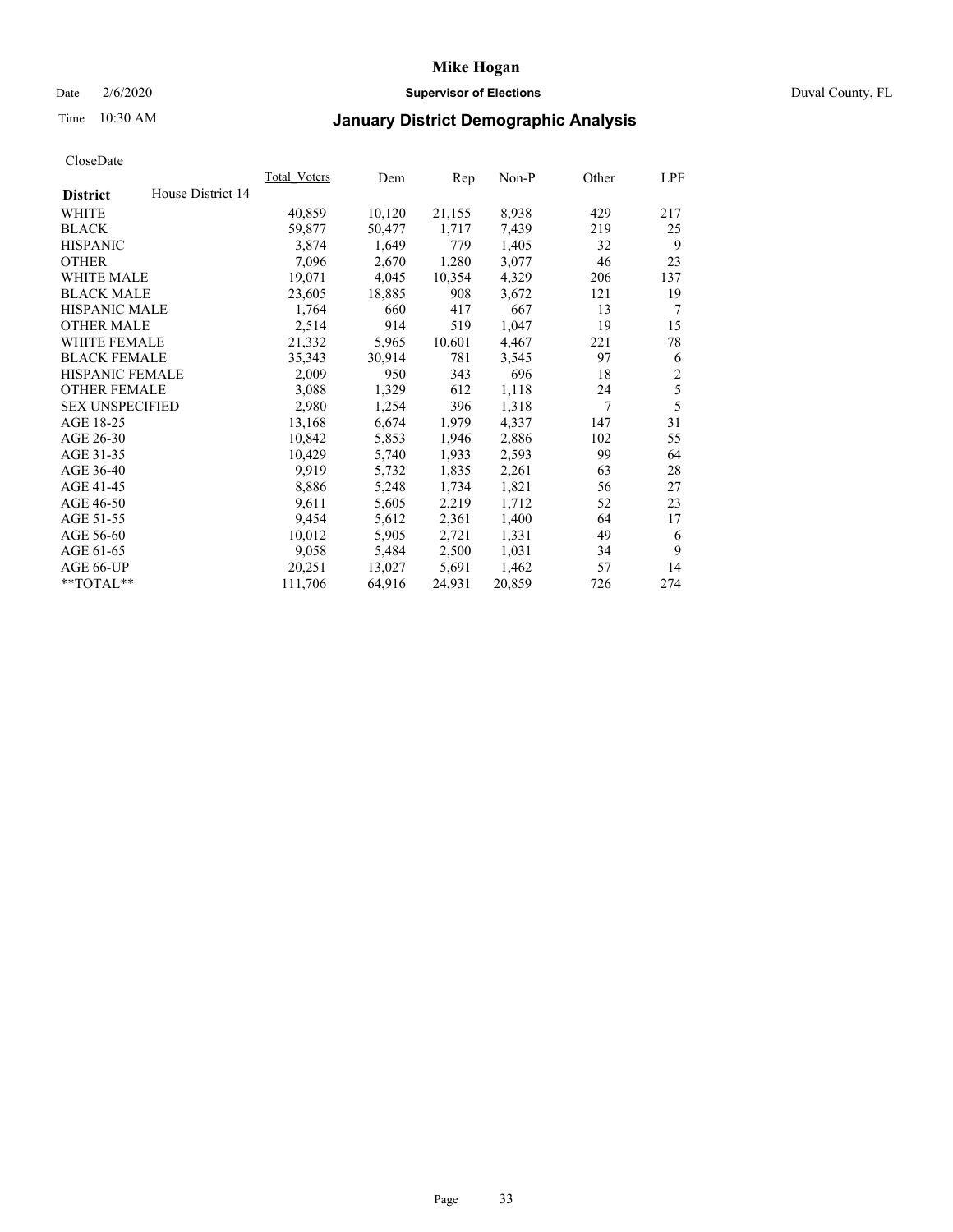## Date 2/6/2020 **Supervisor of Elections** Duval County, FL

# Time 10:30 AM **January District Demographic Analysis**

|                                      | Total Voters | Dem    | Rep    | Non-P  | Other | LPF |
|--------------------------------------|--------------|--------|--------|--------|-------|-----|
| House District 15<br><b>District</b> |              |        |        |        |       |     |
| <b>WHITE</b>                         | 64,125       | 14,729 | 35,828 | 12,589 | 661   | 318 |
| <b>BLACK</b>                         | 29,285       | 22,915 | 1,200  | 4,939  | 211   | 20  |
| <b>HISPANIC</b>                      | 6,418        | 2,538  | 1,376  | 2,421  | 68    | 15  |
| <b>OTHER</b>                         | 8,526        | 2,515  | 2,475  | 3,420  | 93    | 23  |
| WHITE MALE                           | 29,939       | 5,821  | 17,426 | 6,165  | 323   | 204 |
| <b>BLACK MALE</b>                    | 11,864       | 8,655  | 643    | 2,440  | 116   | 10  |
| <b>HISPANIC MALE</b>                 | 2,944        | 1,069  | 733    | 1,098  | 38    | 6   |
| <b>OTHER MALE</b>                    | 3,213        | 894    | 1,024  | 1,242  | 43    | 10  |
| <b>WHITE FEMALE</b>                  | 33,447       | 8,761  | 18,014 | 6,234  | 331   | 107 |
| <b>BLACK FEMALE</b>                  | 16,921       | 13,908 | 531    | 2,378  | 94    | 10  |
| HISPANIC FEMALE                      | 3,331        | 1,403  | 616    | 1,276  | 28    | 8   |
| <b>OTHER FEMALE</b>                  | 4,032        | 1,328  | 1,221  | 1,430  | 43    | 10  |
| <b>SEX UNSPECIFIED</b>               | 2,660        | 858    | 670    | 1,104  | 17    | 11  |
| AGE 18-25                            | 11,554       | 4,248  | 3,107  | 3,948  | 214   | 37  |
| AGE 26-30                            | 10,593       | 4,142  | 3,069  | 3,171  | 141   | 70  |
| AGE 31-35                            | 10,441       | 4,189  | 3,120  | 2,962  | 116   | 54  |
| AGE 36-40                            | 9,641        | 4,002  | 2,878  | 2,572  | 116   | 73  |
| AGE 41-45                            | 8,543        | 3,544  | 2,758  | 2,114  | 91    | 36  |
| AGE 46-50                            | 9,220        | 3,778  | 3,487  | 1,843  | 82    | 30  |
| AGE 51-55                            | 9,495        | 3,824  | 3,792  | 1,796  | 58    | 25  |
| AGE 56-60                            | 10,080       | 3,947  | 4,504  | 1,539  | 73    | 17  |
| AGE 61-65                            | 9,079        | 3,635  | 4,177  | 1,205  | 43    | 19  |
| AGE 66-UP                            | 19,644       | 7,361  | 9.977  | 2,193  | 98    | 15  |
| **TOTAL**                            | 108,354      | 42,697 | 40,879 | 23,369 | 1,033 | 376 |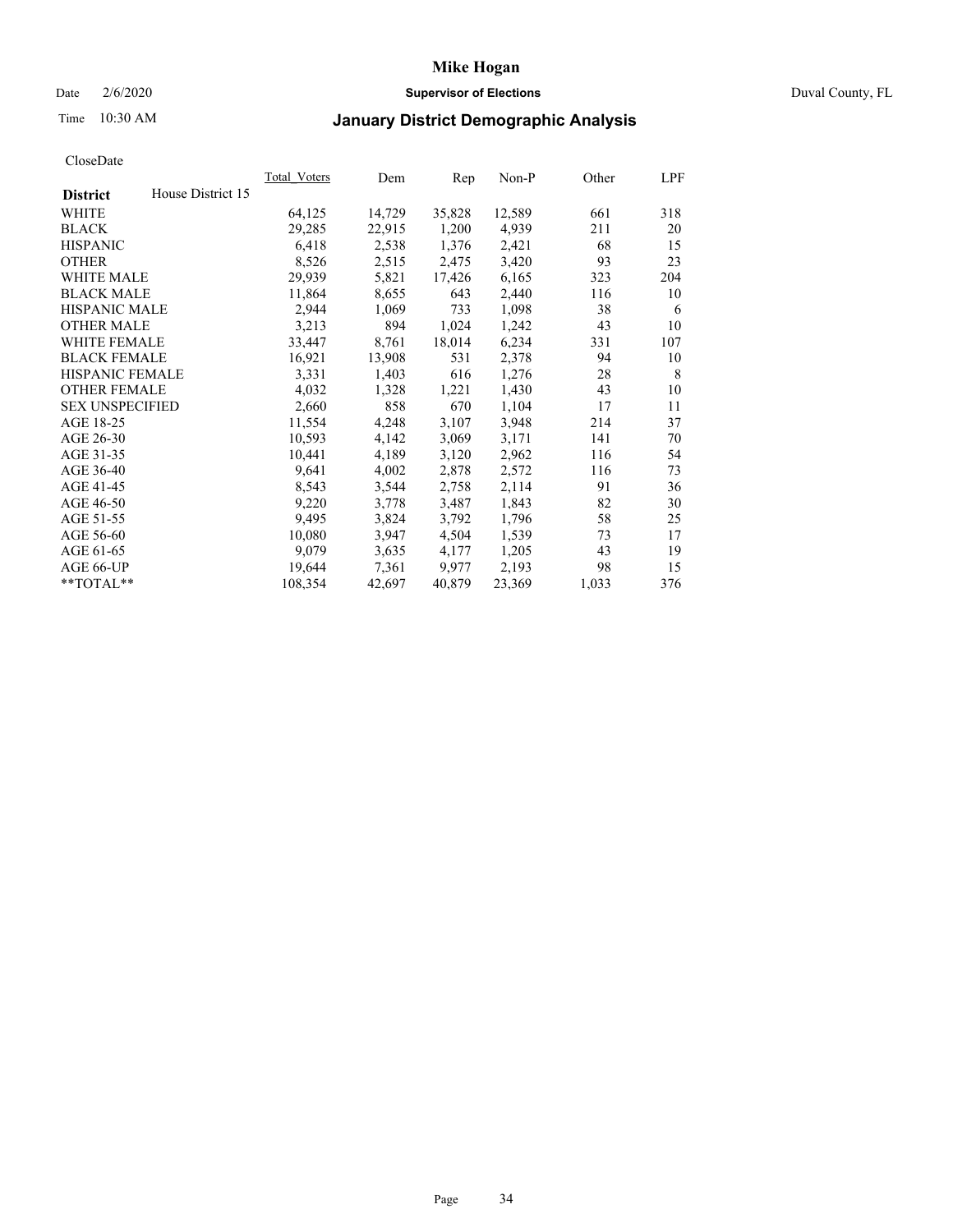## Date 2/6/2020 **Supervisor of Elections** Duval County, FL

# Time 10:30 AM **January District Demographic Analysis**

|                                      | Total Voters | Dem    | Rep    | Non-P  | Other | LPF |
|--------------------------------------|--------------|--------|--------|--------|-------|-----|
| House District 16<br><b>District</b> |              |        |        |        |       |     |
| <b>WHITE</b>                         | 91,835       | 21,089 | 50,585 | 18,847 | 865   | 449 |
| <b>BLACK</b>                         | 14,801       | 11,044 | 668    | 2,937  | 140   | 12  |
| <b>HISPANIC</b>                      | 7,953        | 2,868  | 2,109  | 2,887  | 65    | 24  |
| <b>OTHER</b>                         | 11,706       | 3,468  | 3,252  | 4,861  | 94    | 31  |
| WHITE MALE                           | 42,569       | 8,226  | 24,248 | 9,415  | 388   | 292 |
| <b>BLACK MALE</b>                    | 6,159        | 4,204  | 378    | 1,507  | 68    | 2   |
| <b>HISPANIC MALE</b>                 | 3,566        | 1,175  | 1,009  | 1,329  | 35    | 18  |
| <b>OTHER MALE</b>                    | 4,802        | 1,293  | 1,449  | 2,005  | 34    | 21  |
| <b>WHITE FEMALE</b>                  | 48,423       | 12,675 | 25,953 | 9,173  | 471   | 151 |
| <b>BLACK FEMALE</b>                  | 8,451        | 6,694  | 286    | 1,391  | 70    | 10  |
| <b>HISPANIC FEMALE</b>               | 4,228        | 1,634  | 1,072  | 1,486  | 30    | 6   |
| <b>OTHER FEMALE</b>                  | 5,502        | 1,886  | 1,532  | 2,025  | 50    | 9   |
| <b>SEX UNSPECIFIED</b>               | 2,595        | 682    | 687    | 1,201  | 18    | 7   |
| AGE 18-25                            | 13,202       | 3,903  | 4,693  | 4,305  | 235   | 66  |
| AGE 26-30                            | 12,089       | 3,916  | 4,223  | 3,664  | 194   | 92  |
| AGE 31-35                            | 11,731       | 3,698  | 4,239  | 3,593  | 109   | 92  |
| AGE 36-40                            | 10,411       | 3,260  | 3,788  | 3,187  | 102   | 74  |
| AGE 41-45                            | 9,423        | 2,932  | 3,642  | 2,695  | 95    | 59  |
| AGE 46-50                            | 10,343       | 2,973  | 4,646  | 2,590  | 93    | 41  |
| AGE 51-55                            | 10,404       | 2,892  | 5,134  | 2,283  | 66    | 29  |
| AGE 56-60                            | 11,166       | 3,139  | 5,867  | 2,078  | 67    | 15  |
| AGE 61-65                            | 10,468       | 3,280  | 5,485  | 1,621  | 61    | 21  |
| AGE 66-UP                            | 27,008       | 8,453  | 14,884 | 3,503  | 141   | 27  |
| **TOTAL**                            | 126,295      | 38,469 | 56,614 | 29,532 | 1,164 | 516 |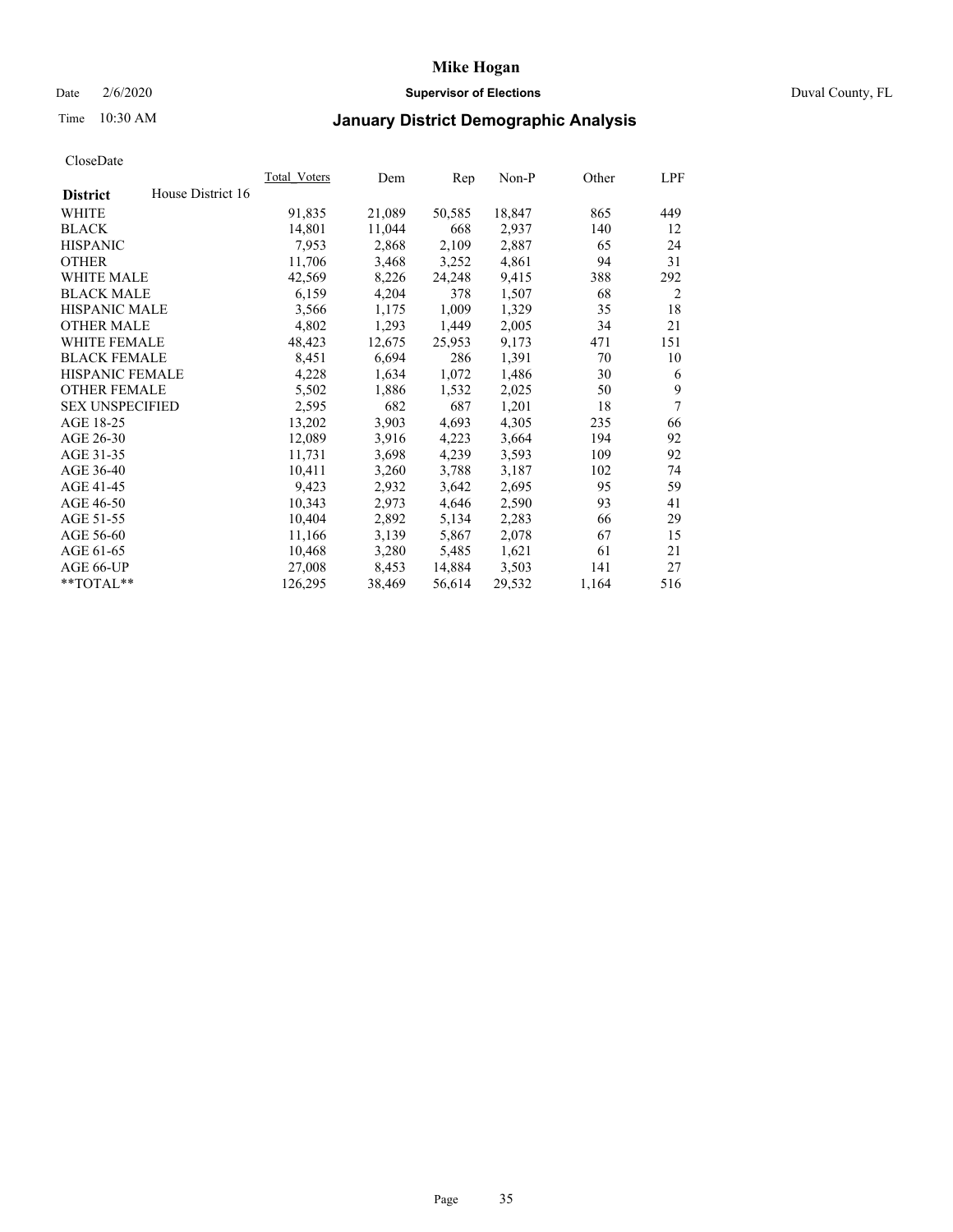## Date 2/6/2020 **Supervisor of Elections** Duval County, FL

## Time 10:30 AM **January District Demographic Analysis**

|                                        | Total Voters | Dem    | Rep    | Non-P  | Other | LPF            |
|----------------------------------------|--------------|--------|--------|--------|-------|----------------|
| School Board Dist 1<br><b>District</b> |              |        |        |        |       |                |
| <b>WHITE</b>                           | 53,439       | 11,282 | 30,378 | 11,085 | 467   | 227            |
| <b>BLACK</b>                           | 22,767       | 17,689 | 945    | 3,966  | 152   | 15             |
| <b>HISPANIC</b>                        | 5,633        | 2,171  | 1,390  | 2,026  | 39    | 7              |
| <b>OTHER</b>                           | 7,706        | 2,256  | 2,161  | 3,208  | 54    | 27             |
| WHITE MALE                             | 25,239       | 4,465  | 14,886 | 5,519  | 227   | 142            |
| <b>BLACK MALE</b>                      | 9,402        | 6,771  | 515    | 2,016  | 87    | 13             |
| <b>HISPANIC MALE</b>                   | 2,553        | 882    | 700    | 943    | 24    | 4              |
| <b>OTHER MALE</b>                      | 2,957        | 809    | 946    | 1,168  | 19    | 15             |
| <b>WHITE FEMALE</b>                    | 27,604       | 6,700  | 15,191 | 5,392  | 238   | 83             |
| <b>BLACK FEMALE</b>                    | 12,959       | 10,633 | 416    | 1,844  | 64    | $\overline{c}$ |
| <b>HISPANIC FEMALE</b>                 | 2,941        | 1,235  | 659    | 1,029  | 15    | 3              |
| <b>OTHER FEMALE</b>                    | 3,512        | 1,176  | 1,002  | 1,293  | 33    | 8              |
| <b>SEX UNSPECIFIED</b>                 | 2,376        | 726    | 559    | 1,080  | 5     | 6              |
| AGE 18-25                              | 10,231       | 3,704  | 2,827  | 3,510  | 149   | 41             |
| AGE 26-30                              | 8,394        | 3,209  | 2,405  | 2,645  | 90    | 45             |
| AGE 31-35                              | 8,530        | 3,244  | 2,586  | 2,576  | 83    | 41             |
| AGE 36-40                              | 8,022        | 3,027  | 2,539  | 2,333  | 77    | 46             |
| AGE 41-45                              | 7,068        | 2,715  | 2,415  | 1,853  | 54    | 31             |
| AGE 46-50                              | 7,613        | 2,981  | 2,942  | 1,615  | 51    | 24             |
| AGE 51-55                              | 7,871        | 2,887  | 3,429  | 1,484  | 56    | 15             |
| AGE 56-60                              | 8,303        | 2,970  | 3,920  | 1,339  | 59    | 15             |
| AGE 61-65                              | 7,363        | 2,751  | 3,493  | 1,075  | 40    | 4              |
| AGE 66-UP                              | 16,098       | 5,892  | 8,309  | 1,831  | 52    | 14             |
| **TOTAL**                              | 89,545       | 33,398 | 34,874 | 20,285 | 712   | 276            |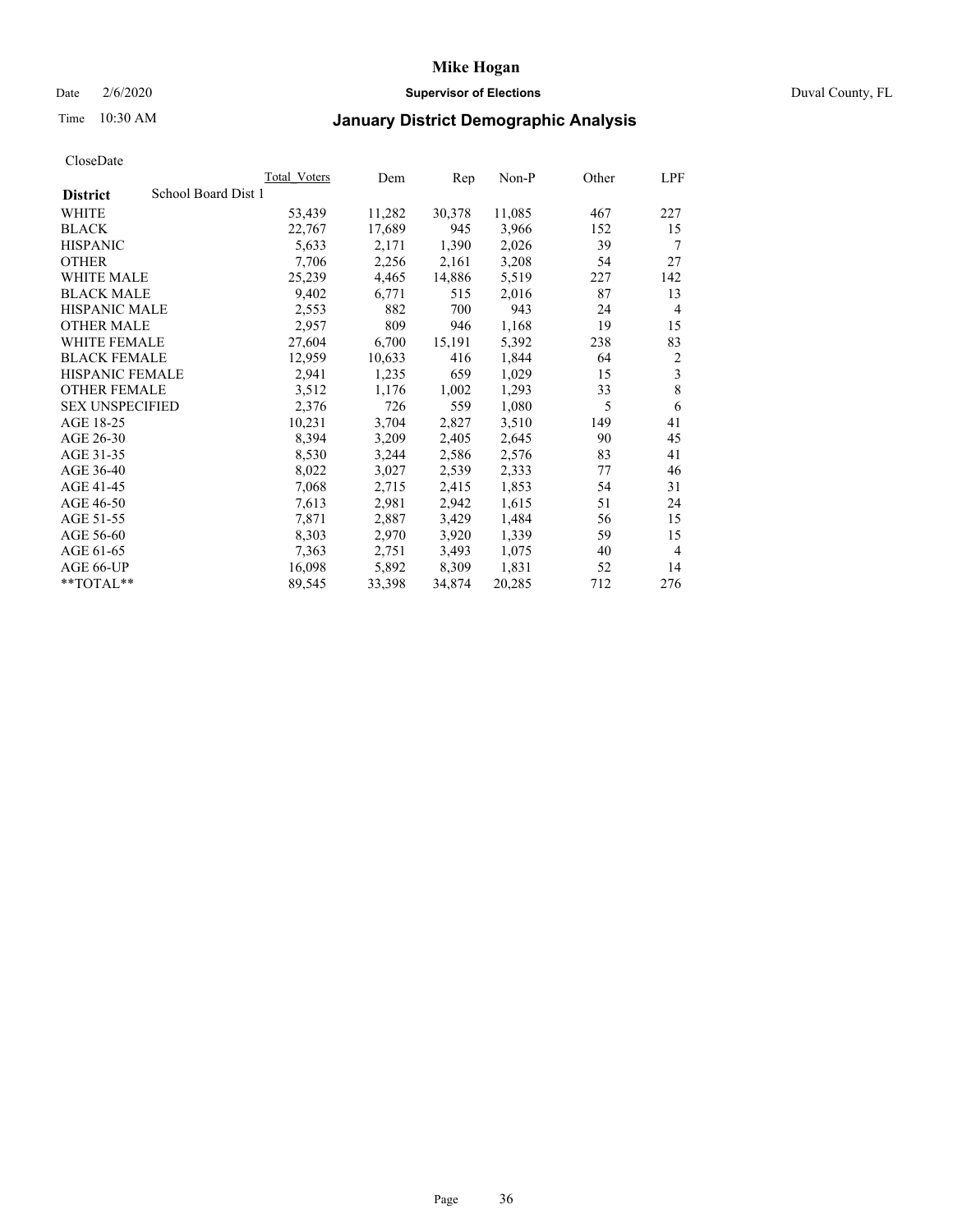## Date 2/6/2020 **Supervisor of Elections** Duval County, FL

## Time 10:30 AM **January District Demographic Analysis**

|                                        | Total Voters | Dem    | Rep    | Non-P  | Other | LPF            |
|----------------------------------------|--------------|--------|--------|--------|-------|----------------|
| School Board Dist 2<br><b>District</b> |              |        |        |        |       |                |
| WHITE                                  | 75,136       | 16,697 | 40,042 | 17,314 | 698   | 385            |
| <b>BLACK</b>                           | 7,075        | 5,205  | 396    | 1,409  | 53    | 12             |
| <b>HISPANIC</b>                        | 4,485        | 1,560  | 1,332  | 1,544  | 41    | 8              |
| <b>OTHER</b>                           | 8,533        | 2,220  | 2,753  | 3,467  | 63    | 30             |
| WHITE MALE                             | 35,716       | 6,348  | 20,006 | 8,752  | 345   | 265            |
| <b>BLACK MALE</b>                      | 3,216        | 2,174  | 236    | 768    | 30    | 8              |
| <b>HISPANIC MALE</b>                   | 2,000        | 593    | 637    | 741    | 25    | $\overline{4}$ |
| <b>OTHER MALE</b>                      | 3,348        | 806    | 1,151  | 1,351  | 25    | 15             |
| WHITE FEMALE                           | 38,641       | 10,182 | 19,675 | 8,318  | 350   | 116            |
| <b>BLACK FEMALE</b>                    | 3,749        | 2,956  | 153    | 614    | 23    | 3              |
| <b>HISPANIC FEMALE</b>                 | 2,380        | 931    | 672    | 759    | 14    | $\overline{4}$ |
| <b>OTHER FEMALE</b>                    | 3,999        | 1,179  | 1,336  | 1,442  | 31    | 11             |
| <b>SEX UNSPECIFIED</b>                 | 2,177        | 513    | 657    | 986    | 12    | 9              |
| AGE 18-25                              | 9,405        | 2,503  | 3,426  | 3,258  | 166   | 52             |
| AGE 26-30                              | 8.913        | 2,374  | 3,494  | 2,873  | 107   | 65             |
| AGE 31-35                              | 8,800        | 2,407  | 3,322  | 2,886  | 105   | 80             |
| AGE 36-40                              | 8,669        | 2,282  | 3,486  | 2,749  | 86    | 66             |
| AGE 41-45                              | 7,261        | 1,924  | 3,078  | 2,153  | 60    | 46             |
| AGE 46-50                              | 7,979        | 2,024  | 3,830  | 2,001  | 73    | 51             |
| AGE 51-55                              | 8,007        | 1,975  | 4,235  | 1,723  | 50    | 24             |
| AGE 56-60                              | 8,834        | 2,166  | 4,841  | 1,752  | 55    | 20             |
| AGE 61-65                              | 8,102        | 2,346  | 4,243  | 1,452  | 47    | 14             |
| AGE 66-UP                              | 19,221       | 5,669  | 10,553 | 2,877  | 105   | 17             |
| $*$ TOTAL $*$                          | 95,229       | 25,682 | 44,523 | 23,734 | 855   | 435            |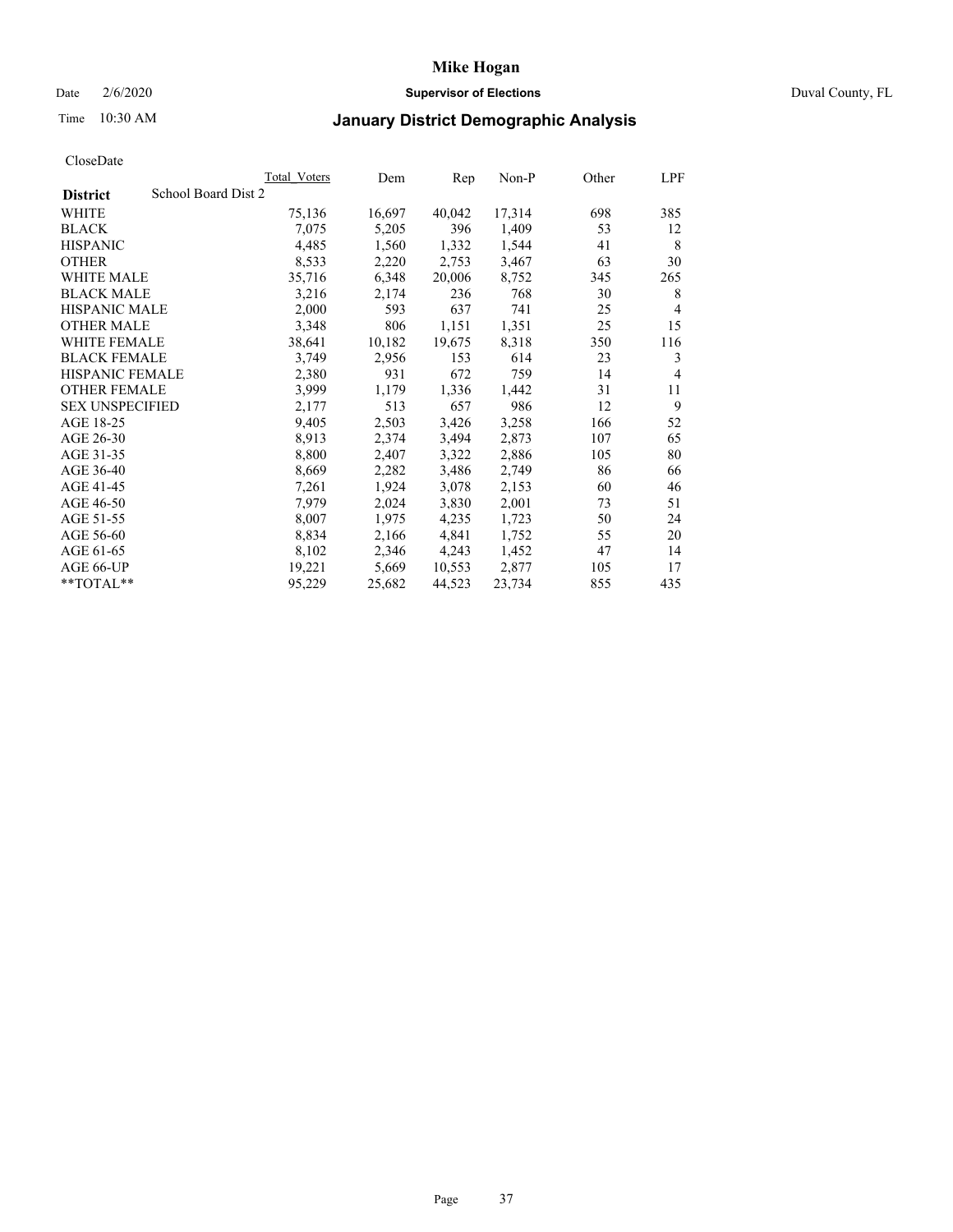## Date 2/6/2020 **Supervisor of Elections** Duval County, FL

# Time 10:30 AM **January District Demographic Analysis**

|                                        | Total Voters | Dem    | Rep    | Non-P  | Other | LPF |
|----------------------------------------|--------------|--------|--------|--------|-------|-----|
| School Board Dist 3<br><b>District</b> |              |        |        |        |       |     |
| WHITE                                  | 53,964       | 14,091 | 27,397 | 11,670 | 503   | 303 |
| <b>BLACK</b>                           | 13,956       | 10,717 | 586    | 2,545  | 92    | 16  |
| <b>HISPANIC</b>                        | 6,139        | 2,475  | 1,315  | 2,296  | 41    | 12  |
| <b>OTHER</b>                           | 8,076        | 2,444  | 2,002  | 3,557  | 54    | 19  |
| WHITE MALE                             | 25,053       | 5,597  | 13,226 | 5,779  | 251   | 200 |
| <b>BLACK MALE</b>                      | 5,712        | 4,071  | 296    | 1,286  | 47    | 12  |
| HISPANIC MALE                          | 2,714        | 1,015  | 668    | 1,006  | 18    | 7   |
| <b>OTHER MALE</b>                      | 3,191        | 898    | 892    | 1,367  | 25    | 9   |
| <b>WHITE FEMALE</b>                    | 28,272       | 8,326  | 13,910 | 5,689  | 249   | 98  |
| <b>BLACK FEMALE</b>                    | 8,031        | 6,496  | 282    | 1,205  | 44    | 4   |
| <b>HISPANIC FEMALE</b>                 | 3,268        | 1,406  | 613    | 1,221  | 23    | 5   |
| <b>OTHER FEMALE</b>                    | 3,591        | 1,257  | 916    | 1,388  | 23    | 7   |
| <b>SEX UNSPECIFIED</b>                 | 2,301        | 660    | 497    | 1,126  | 10    | 8   |
| AGE 18-25                              | 8,584        | 3,035  | 2,318  | 3,056  | 144   | 31  |
| AGE 26-30                              | 8,646        | 2,998  | 2,548  | 2,909  | 116   | 75  |
| AGE 31-35                              | 8,154        | 3,015  | 2,441  | 2,570  | 76    | 52  |
| AGE 36-40                              | 6,866        | 2,519  | 2,110  | 2,113  | 78    | 46  |
| AGE 41-45                              | 5,891        | 2,104  | 1,898  | 1,785  | 57    | 47  |
| AGE 46-50                              | 6,379        | 2,247  | 2,450  | 1,605  | 45    | 32  |
| AGE 51-55                              | 6,672        | 2,287  | 2,875  | 1,454  | 38    | 18  |
| AGE 56-60                              | 7.432        | 2,636  | 3,319  | 1,407  | 48    | 22  |
| AGE 61-65                              | 6,971        | 2,588  | 3,236  | 1,102  | 36    | 9   |
| AGE 66-UP                              | 16,508       | 6,281  | 8,097  | 2,061  | 51    | 18  |
| **TOTAL**                              | 82,135       | 29,727 | 31,300 | 20,068 | 690   | 350 |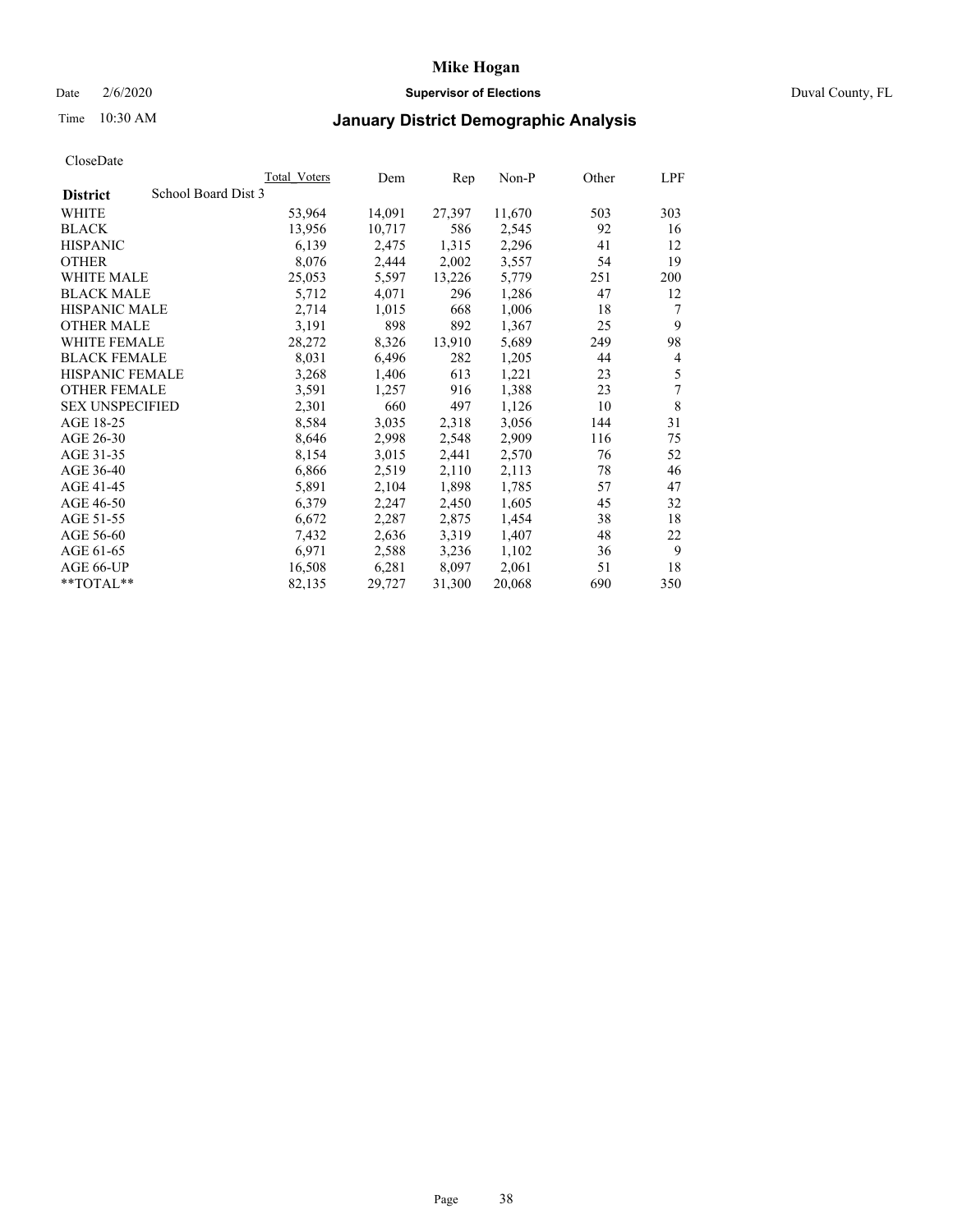## Date 2/6/2020 **Supervisor of Elections** Duval County, FL

# Time 10:30 AM **January District Demographic Analysis**

|                                        | Total Voters | Dem    | Rep    | Non-P  | Other | LPF |
|----------------------------------------|--------------|--------|--------|--------|-------|-----|
| School Board Dist 4<br><b>District</b> |              |        |        |        |       |     |
| <b>WHITE</b>                           | 23,402       | 5,776  | 12,087 | 5,162  | 243   | 134 |
| <b>BLACK</b>                           | 53,034       | 45,090 | 1,436  | 6,299  | 182   | 27  |
| <b>HISPANIC</b>                        | 2,090        | 912    | 394    | 756    | 19    | 9   |
| <b>OTHER</b>                           | 5,093        | 2,184  | 627    | 2,244  | 22    | 16  |
| WHITE MALE                             | 11,286       | 2,391  | 6,128  | 2,553  | 120   | 94  |
| <b>BLACK MALE</b>                      | 21,241       | 17,198 | 764    | 3,157  | 104   | 18  |
| <b>HISPANIC MALE</b>                   | 964          | 394    | 206    | 349    | 7     | 8   |
| <b>OTHER MALE</b>                      | 1,739        | 728    | 258    | 737    | 7     | 9   |
| <b>WHITE FEMALE</b>                    | 11,830       | 3,319  | 5,830  | 2,520  | 122   | 39  |
| <b>BLACK FEMALE</b>                    | 30,932       | 27,262 | 650    | 2,935  | 77    | 8   |
| <b>HISPANIC FEMALE</b>                 | 1,075        | 502    | 177    | 383    | 12    | 1   |
| <b>OTHER FEMALE</b>                    | 2,118        | 1,088  | 291    | 724    | 9     | 6   |
| <b>SEX UNSPECIFIED</b>                 | 2,433        | 1,080  | 240    | 1,102  | 8     | 3   |
| AGE 18-25                              | 10,013       | 5,534  | 1,178  | 3,186  | 90    | 25  |
| AGE 26-30                              | 7,894        | 4,748  | 1,087  | 1,972  | 51    | 36  |
| AGE 31-35                              | 7,676        | 4,672  | 1,114  | 1,793  | 60    | 37  |
| AGE 36-40                              | 7,286        | 4,639  | 1,089  | 1,485  | 51    | 22  |
| AGE 41-45                              | 6,535        | 4,231  | 1,041  | 1,212  | 35    | 16  |
| AGE 46-50                              | 7,179        | 4,545  | 1,395  | 1,191  | 37    | 11  |
| AGE 51-55                              | 7,147        | 4,680  | 1,468  | 938    | 46    | 15  |
| AGE 56-60                              | 7,757        | 5,130  | 1,629  | 953    | 37    | 8   |
| AGE 61-65                              | 7,250        | 5,052  | 1,430  | 734    | 25    | 9   |
| AGE 66-UP                              | 14,820       | 10,703 | 3,105  | 972    | 33    | 7   |
| **TOTAL**                              | 83,619       | 53,962 | 14,544 | 14,461 | 466   | 186 |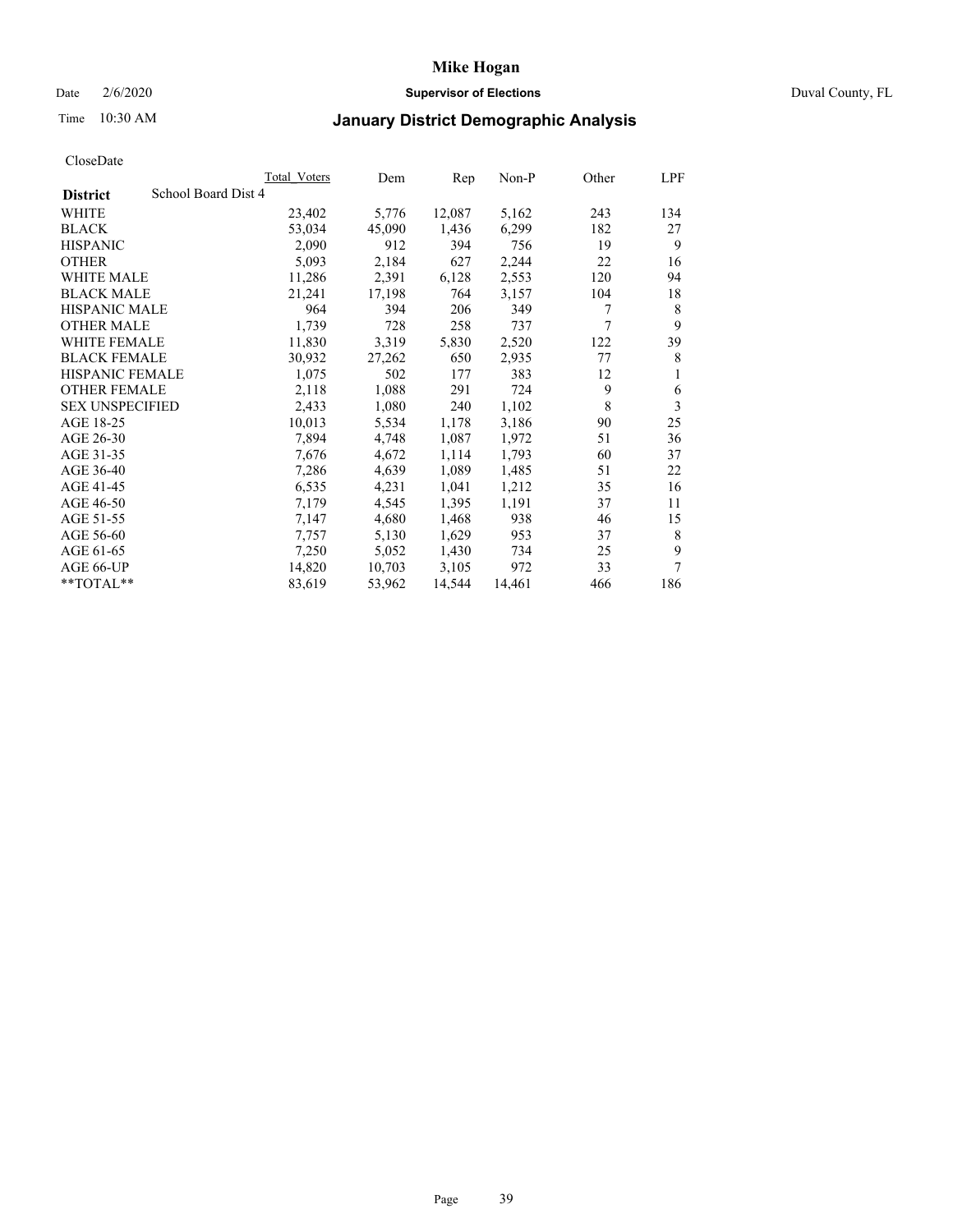## Date 2/6/2020 **Supervisor of Elections** Duval County, FL

## Time 10:30 AM **January District Demographic Analysis**

|                                        | Total Voters | Dem    | Rep    | Non-P  | Other | LPF                     |
|----------------------------------------|--------------|--------|--------|--------|-------|-------------------------|
| School Board Dist 5<br><b>District</b> |              |        |        |        |       |                         |
| WHITE                                  | 23,324       | 6,253  | 11,199 | 5,471  | 276   | 125                     |
| <b>BLACK</b>                           | 47,239       | 39,489 | 1,374  | 6,156  | 195   | 25                      |
| <b>HISPANIC</b>                        | 3,494        | 1,489  | 586    | 1,375  | 35    | 9                       |
| <b>OTHER</b>                           | 6,114        | 2,255  | 1,134  | 2,666  | 47    | 12                      |
| WHITE MALE                             | 10,733       | 2,470  | 5,481  | 2,567  | 132   | 83                      |
| <b>BLACK MALE</b>                      | 18,299       | 14,530 | 690    | 2,961  | 103   | 15                      |
| HISPANIC MALE                          | 1,557        | 588    | 315    | 627    | 21    | 6                       |
| <b>OTHER MALE</b>                      | 2,181        | 778    | 453    | 933    | 12    | 5                       |
| <b>WHITE FEMALE</b>                    | 12,297       | 3,697  | 5,615  | 2,804  | 140   | 41                      |
| <b>BLACK FEMALE</b>                    | 28,160       | 24,381 | 657    | 3,022  | 90    | 10                      |
| HISPANIC FEMALE                        | 1,843        | 861    | 259    | 709    | 11    | 3                       |
| <b>OTHER FEMALE</b>                    | 2,749        | 1,142  | 574    | 996    | 32    | 5                       |
| <b>SEX UNSPECIFIED</b>                 | 2,352        | 1,039  | 249    | 1,049  | 12    | $\overline{\mathbf{3}}$ |
| AGE 18-25                              | 9,703        | 5,158  | 1,055  | 3,347  | 122   | 21                      |
| AGE 26-30                              | 8,328        | 4,819  | 1,104  | 2,288  | 77    | 40                      |
| AGE 31-35                              | 7,611        | 4,598  | 951    | 1,959  | 74    | 29                      |
| AGE 36-40                              | 6,859        | 4,230  | 980    | 1,580  | 51    | 18                      |
| AGE 41-45                              | 6,038        | 3,747  | 936    | 1,287  | 53    | 15                      |
| AGE 46-50                              | 6,454        | 4,023  | 1,171  | 1,207  | 37    | 16                      |
| AGE 51-55                              | 6,431        | 4,047  | 1,252  | 1,086  | 36    | 10                      |
| AGE 56-60                              | 7,152        | 4,510  | 1,629  | 968    | 41    | $\overline{4}$          |
| AGE 61-65                              | 6,516        | 4,159  | 1,537  | 788    | 26    | 6                       |
| AGE 66-UP                              | 15,029       | 10,166 | 3,675  | 1,143  | 33    | 12                      |
| **TOTAL**                              | 80,171       | 49,486 | 14,293 | 15,668 | 553   | 171                     |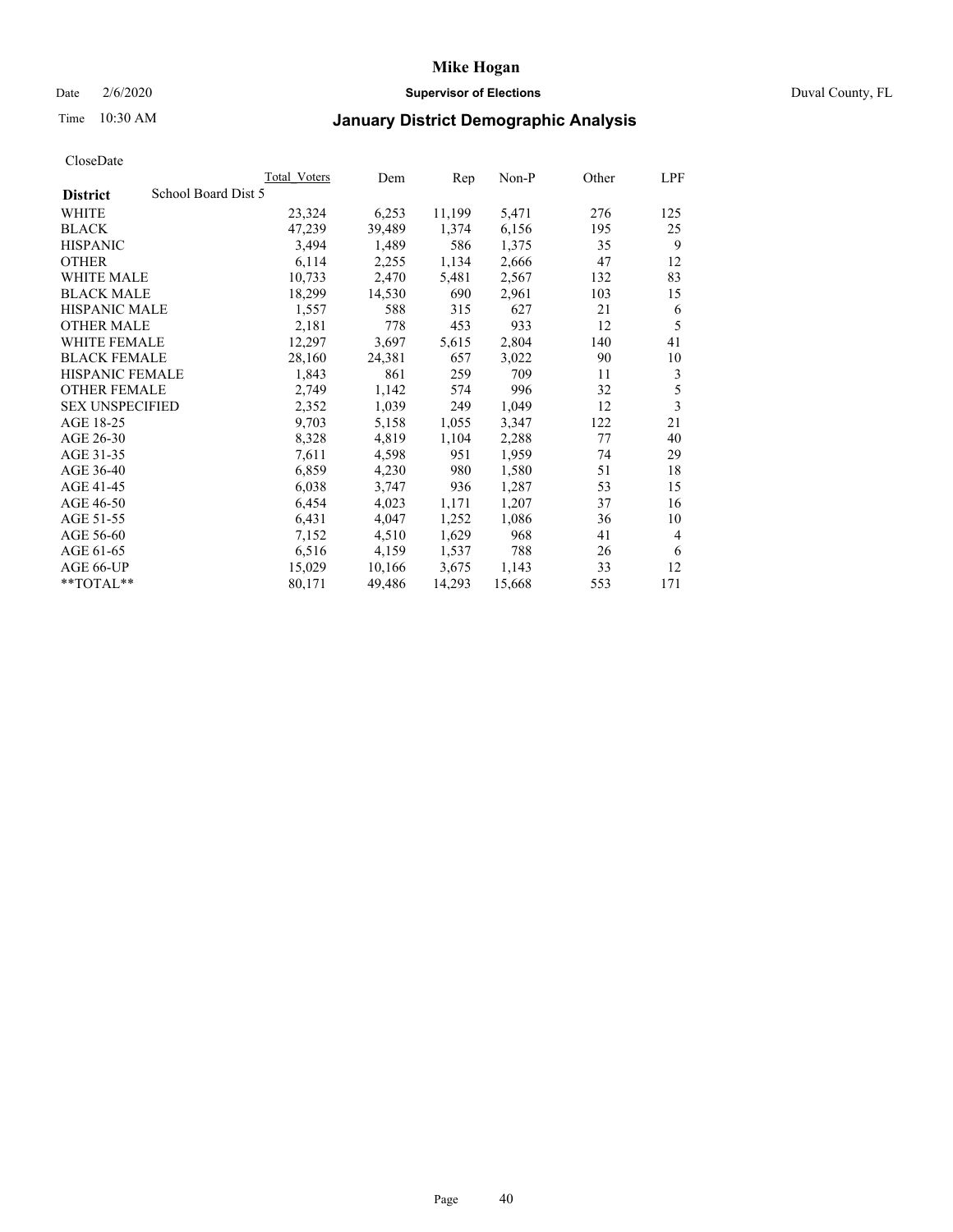## Date 2/6/2020 **Supervisor of Elections** Duval County, FL

## Time 10:30 AM **January District Demographic Analysis**

|                                        | Total Voters | Dem    | Rep    | Non-P  | Other | LPF            |
|----------------------------------------|--------------|--------|--------|--------|-------|----------------|
| School Board Dist 6<br><b>District</b> |              |        |        |        |       |                |
| <b>WHITE</b>                           | 58,104       | 13,939 | 32,038 | 11,233 | 600   | 294            |
| <b>BLACK</b>                           | 19,987       | 15,591 | 878    | 3,373  | 134   | 11             |
| <b>HISPANIC</b>                        | 4,861        | 1,937  | 1,111  | 1,749  | 52    | 12             |
| <b>OTHER</b>                           | 6,617        | 1,931  | 1,952  | 2,636  | 76    | 22             |
| WHITE MALE                             | 27,119       | 5,551  | 15,543 | 5,551  | 292   | 182            |
| <b>BLACK MALE</b>                      | 8,246        | 6,010  | 473    | 1,683  | 74    | 6              |
| <b>HISPANIC MALE</b>                   | 2,248        | 820    | 588    | 810    | 26    | $\overline{4}$ |
| <b>OTHER MALE</b>                      | 2,529        | 696    | 818    | 959    | 43    | 13             |
| <b>WHITE FEMALE</b>                    | 30,336       | 8,258  | 16,143 | 5,527  | 303   | 105            |
| <b>BLACK FEMALE</b>                    | 11,390       | 9,345  | 383    | 1,597  | 60    | 5              |
| <b>HISPANIC FEMALE</b>                 | 2,505        | 1,064  | 501    | 907    | 26    | 7              |
| <b>OTHER FEMALE</b>                    | 3,062        | 1,004  | 942    | 1,083  | 27    | 6              |
| <b>SEX UNSPECIFIED</b>                 | 2,131        | 650    | 587    | 872    | 11    | 11             |
| AGE 18-25                              | 9,147        | 3,148  | 2,693  | 3,101  | 174   | 31             |
| AGE 26-30                              | 8,647        | 3,204  | 2,747  | 2,518  | 122   | 56             |
| AGE 31-35                              | 8,871        | 3,360  | 2,899  | 2,449  | 104   | 59             |
| AGE 36-40                              | 8,026        | 3,121  | 2,568  | 2,171  | 99    | 67             |
| AGE 41-45                              | 7,040        | 2,724  | 2,463  | 1,750  | 69    | 34             |
| AGE 46-50                              | 7,525        | 2,849  | 3,082  | 1,497  | 70    | 27             |
| AGE 51-55                              | 7,835        | 2,975  | 3,354  | 1,440  | 47    | 19             |
| AGE 56-60                              | 8,318        | 3,098  | 3,896  | 1,253  | 54    | 17             |
| AGE 61-65                              | 7,523        | 2,869  | 3,631  | 971    | 35    | 17             |
| AGE 66-UP                              | 16,585       | 6,029  | 8,637  | 1,820  | 87    | 12             |
| $*$ $TOTAL**$                          | 89,569       | 33,398 | 35,979 | 18,991 | 862   | 339            |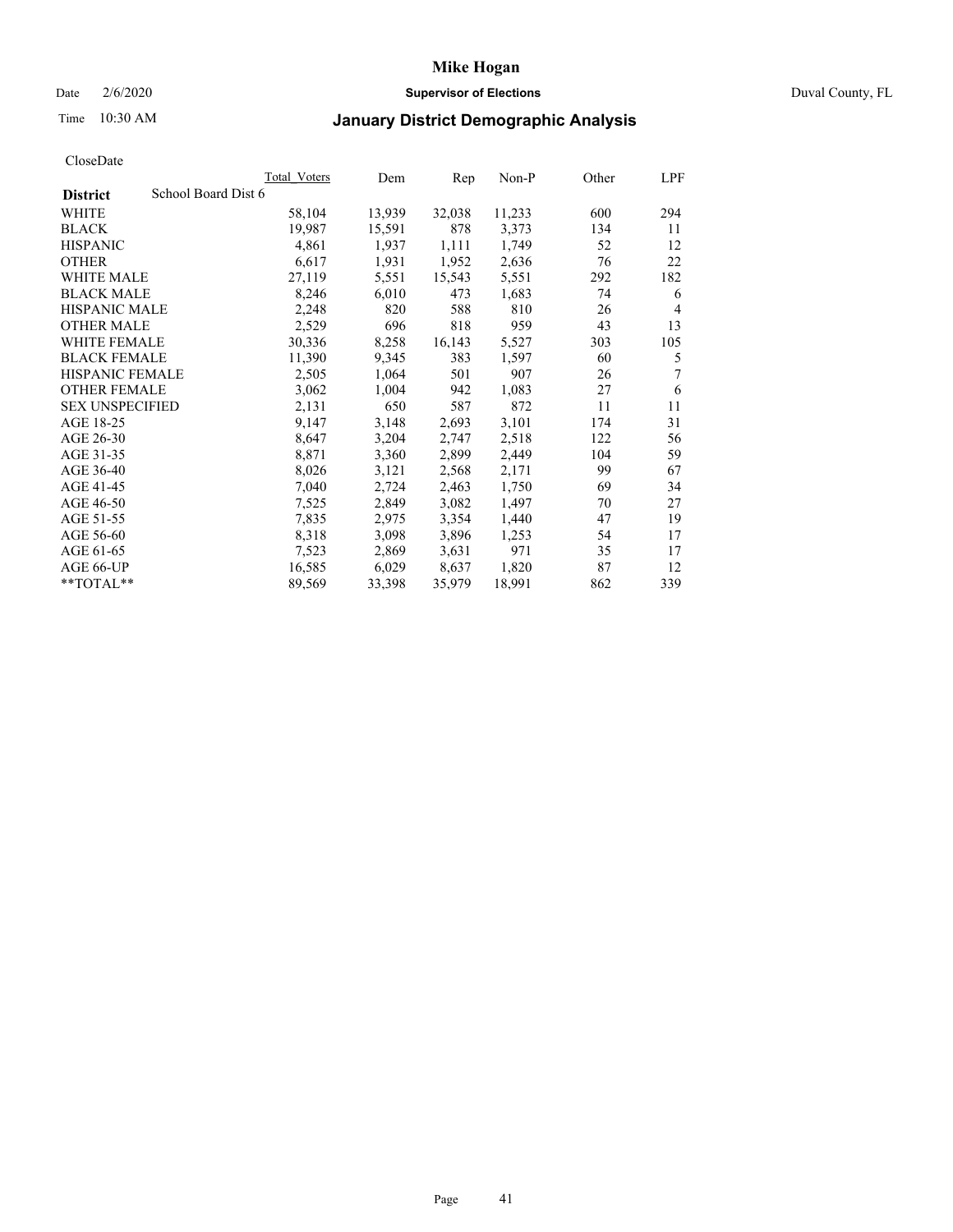## Date 2/6/2020 **Supervisor of Elections** Duval County, FL

## Time 10:30 AM **January District Demographic Analysis**

|                                        | Total Voters | Dem    | Rep    | Non-P  | Other | LPF         |
|----------------------------------------|--------------|--------|--------|--------|-------|-------------|
| School Board Dist 7<br><b>District</b> |              |        |        |        |       |             |
| <b>WHITE</b>                           | 75,855       | 16,726 | 41,889 | 16,082 | 776   | 382         |
| <b>BLACK</b>                           | 11,407       | 8,375  | 543    | 2,354  | 125   | 10          |
| <b>HISPANIC</b>                        | 6,624        | 2,344  | 1,797  | 2,402  | 59    | 22          |
| <b>OTHER</b>                           | 10,474       | 3,072  | 2,869  | 4,419  | 83    | 31          |
| WHITE MALE                             | 35,180       | 6,436  | 20,161 | 7,993  | 341   | 249         |
| <b>BLACK MALE</b>                      | 4,791        | 3,193  | 313    | 1,220  | 64    | 1           |
| <b>HISPANIC MALE</b>                   | 2,952        | 949    | 849    | 1,108  | 31    | 15          |
| <b>OTHER MALE</b>                      | 4,280        | 1,145  | 1,245  | 1,838  | 30    | 22          |
| <b>WHITE FEMALE</b>                    | 39,899       | 10,130 | 21,374 | 7,839  | 426   | 130         |
| <b>BLACK FEMALE</b>                    | 6,451        | 5,058  | 222    | 1,102  | 60    | 9           |
| <b>HISPANIC FEMALE</b>                 | 3,530        | 1,340  | 923    | 1,233  | 28    | 6           |
| <b>OTHER FEMALE</b>                    | 4,924        | 1,666  | 1,372  | 1,833  | 45    | $\,$ 8 $\,$ |
| <b>SEX UNSPECIFIED</b>                 | 2,353        | 600    | 639    | 1,091  | 18    | 5           |
| AGE 18-25                              | 12,176       | 3,622  | 4,289  | 3,982  | 221   | 62          |
| AGE 26-30                              | 10,433       | 3,292  | 3,692  | 3,200  | 178   | 71          |
| AGE 31-35                              | 9,723        | 2,919  | 3,588  | 3,028  | 102   | 86          |
| AGE 36-40                              | 8,592        | 2,600  | 3,165  | 2,670  | 88    | 69          |
| AGE 41-45                              | 7,874        | 2,375  | 3,096  | 2,277  | 79    | 47          |
| AGE 46-50                              | 8,628        | 2,354  | 3,937  | 2,213  | 88    | 36          |
| AGE 51-55                              | 8,552        | 2,258  | 4,300  | 1,916  | 55    | 23          |
| AGE 56-60                              | 9,035        | 2,384  | 4,837  | 1,753  | 51    | 10          |
| AGE 61-65                              | 8,276        | 2,444  | 4,419  | 1,338  | 55    | 20          |
| AGE 66-UP                              | 21,032       | 6,254  | 11,764 | 2,868  | 125   | 21          |
| **TOTAL**                              | 104,360      | 30,517 | 47,098 | 25,257 | 1,043 | 445         |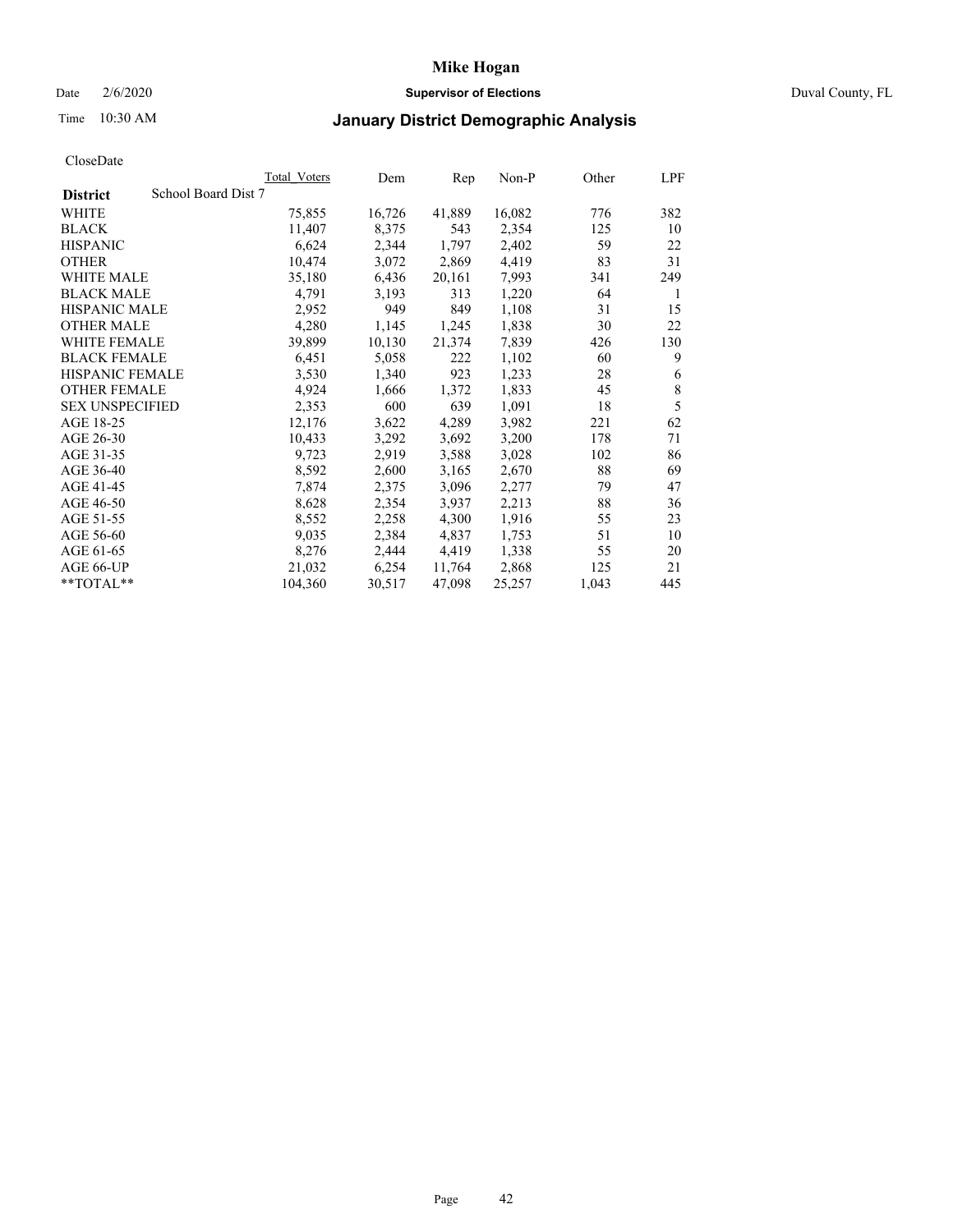## Date 2/6/2020 **Supervisor of Elections** Duval County, FL

## Time 10:30 AM **January District Demographic Analysis**

|                        | Total Voters          | Dem    | Rep     | Non-P  | Other | LPF   |
|------------------------|-----------------------|--------|---------|--------|-------|-------|
| <b>District</b>        | Florida Senate Dist 4 |        |         |        |       |       |
| WHITE                  | 224,498               | 48,622 | 124,695 | 47,978 | 2,096 | 1,107 |
| <b>BLACK</b>           | 39,137                | 29,533 | 1,849   | 7,398  | 326   | 31    |
| <b>HISPANIC</b>        | 17,444                | 6,265  | 4,768   | 6,226  | 144   | 41    |
| <b>OTHER</b>           | 28,076                | 7.781  | 8,386   | 11,609 | 213   | 87    |
| WHITE MALE             | 105,821               | 18,863 | 61,171  | 24,052 | 1,012 | 723   |
| <b>BLACK MALE</b>      | 16,932                | 11,793 | 1,067   | 3,877  | 178   | 17    |
| <b>HISPANIC MALE</b>   | 7,880                 | 2,528  | 2,327   | 2,916  | 81    | 28    |
| <b>OTHER MALE</b>      | 11,218                | 2,889  | 3,599   | 4,595  | 87    | 48    |
| <b>WHITE FEMALE</b>    | 116,336               | 29,293 | 62,388  | 23,210 | 1,073 | 372   |
| <b>BLACK FEMALE</b>    | 21,647                | 17,358 | 758     | 3,372  | 146   | 13    |
| HISPANIC FEMALE        | 9,170                 | 3,596  | 2,355   | 3,146  | 61    | 12    |
| <b>OTHER FEMALE</b>    | 13,035                | 4,122  | 3,997   | 4,778  | 108   | 30    |
| <b>SEX UNSPECIFIED</b> | 7,113                 | 1,759  | 2,036   | 3,262  | 33    | 23    |
| AGE 18-25              | 33,260                | 9,766  | 11,612  | 11,145 | 576   | 161   |
| AGE 26-30              | 28,885                | 8,595  | 10,618  | 9,072  | 391   | 209   |
| AGE 31-35              | 28,539                | 8,527  | 10,587  | 8,898  | 300   | 227   |
| AGE 36-40              | 26,900                | 8,050  | 10,129  | 8,257  | 277   | 187   |
| AGE 41-45              | 23,897                | 7,306  | 9,517   | 6,727  | 202   | 145   |
| AGE 46-50              | 26,265                | 7,714  | 11,974  | 6,226  | 234   | 117   |
| AGE 51-55              | 26,562                | 7.515  | 13,309  | 5,494  | 171   | 73    |
| AGE 56-60              | 28,276                | 7,823  | 15,034  | 5,206  | 166   | 47    |
| AGE 61-65              | 25,657                | 7,897  | 13,445  | 4,119  | 154   | 42    |
| AGE 66-UP              | 60.773                | 18,962 | 33,429  | 8,021  | 303   | 58    |
| $*$ TOTAL $*$          | 309,155               | 92,201 | 139,698 | 73,211 | 2,779 | 1,266 |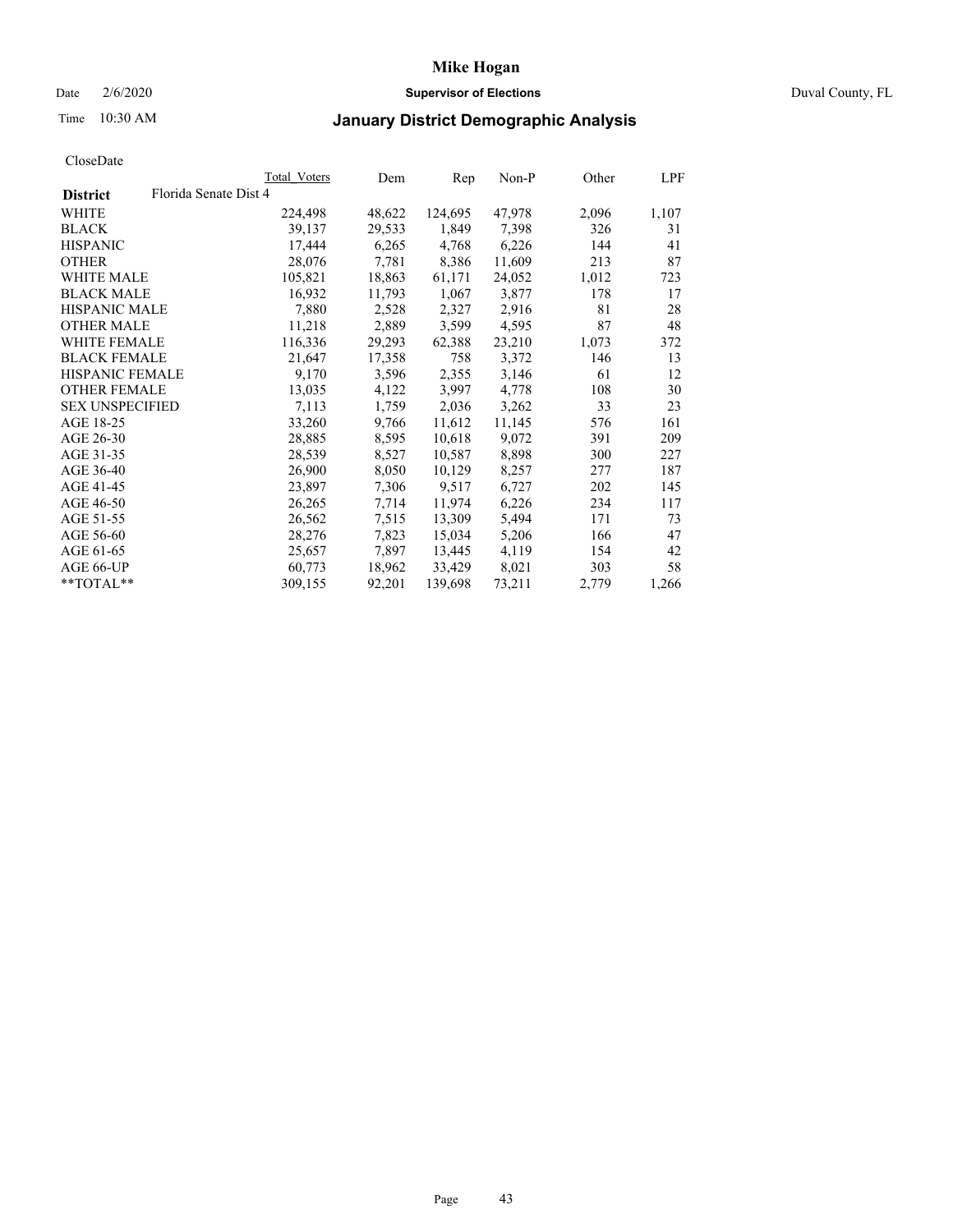## Date 2/6/2020 **Supervisor of Elections** Duval County, FL

## Time 10:30 AM **January District Demographic Analysis**

|                        |                       | Total Voters | Dem     | Rep    | Non-P  | Other | LPF |
|------------------------|-----------------------|--------------|---------|--------|--------|-------|-----|
| <b>District</b>        | Florida Senate Dist 6 |              |         |        |        |       |     |
| WHITE                  |                       | 138,726      | 36,142  | 70,335 | 30,039 | 1,467 | 743 |
| <b>BLACK</b>           |                       | 136,328      | 112,623 | 4,309  | 18,704 | 607   | 85  |
| <b>HISPANIC</b>        |                       | 15,882       | 6,623   | 3,157  | 5,922  | 142   | 38  |
| <b>OTHER</b>           |                       | 24,537       | 8,581   | 5,112  | 10,588 | 186   | 70  |
| WHITE MALE             |                       | 64,505       | 14,395  | 34,260 | 14,662 | 696   | 492 |
| <b>BLACK MALE</b>      |                       | 53,975       | 42,154  | 2,220  | 9,214  | 331   | 56  |
| <b>HISPANIC MALE</b>   |                       | 7,108        | 2,713   | 1,636  | 2,668  | 71    | 20  |
| <b>OTHER MALE</b>      |                       | 9,007        | 2,971   | 2,164  | 3,758  | 74    | 40  |
| WHITE FEMALE           |                       | 72,543       | 21,319  | 35,350 | 14,879 | 755   | 240 |
| <b>BLACK FEMALE</b>    |                       | 80,025       | 68,773  | 2,005  | 8,947  | 272   | 28  |
| <b>HISPANIC FEMALE</b> |                       | 8,372        | 3,743   | 1,449  | 3,095  | 68    | 17  |
| <b>OTHER FEMALE</b>    |                       | 10,920       | 4,390   | 2,436  | 3,981  | 92    | 21  |
| <b>SEX UNSPECIFIED</b> |                       | 9,010        | 3,509   | 1,392  | 4,044  | 43    | 22  |
| AGE 18-25              |                       | 35,999       | 16,938  | 6,174  | 12,295 | 490   | 102 |
| AGE 26-30              |                       | 32,370       | 16,049  | 6,459  | 9,333  | 350   | 179 |
| AGE 31-35              |                       | 30,826       | 15,688  | 6,314  | 8,363  | 304   | 157 |
| AGE 36-40              |                       | 27,420       | 14,368  | 5,808  | 6,844  | 253   | 147 |
| AGE 41-45              |                       | 23,810       | 12,514  | 5,410  | 5,590  | 205   | 91  |
| AGE 46-50              |                       | 25,492       | 13,309  | 6,833  | 5,103  | 167   | 80  |
| AGE 51-55              |                       | 25,953       | 13,594  | 7,604  | 4,547  | 157   | 51  |
| AGE 56-60              |                       | 28,555       | 15,071  | 9,037  | 4,219  | 179   | 49  |
| AGE 61-65              |                       | 26,344       | 14,312  | 8,544  | 3,341  | 110   | 37  |
| AGE 66-UP              |                       | 58,520       | 32,032  | 20,711 | 5,551  | 183   | 43  |
| $*$ TOTAL $*$          |                       | 315,473      | 163,969 | 82,913 | 65,253 | 2,402 | 936 |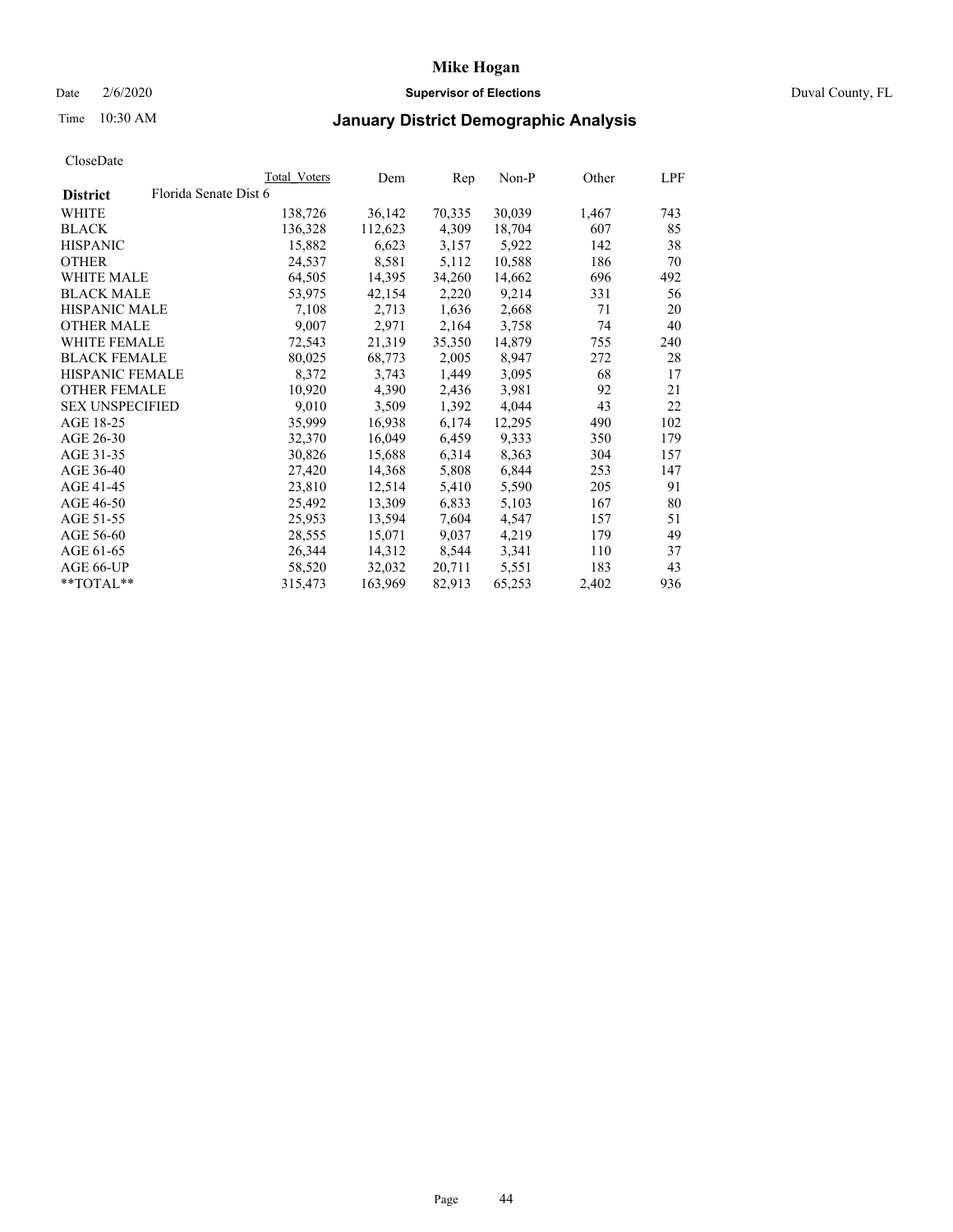## Date 2/6/2020 **Supervisor of Elections** Duval County, FL

# Time 10:30 AM **January District Demographic Analysis**

|                        | <b>Total Voters</b>   | Dem | Rep      | Non-P | Other | LPF |
|------------------------|-----------------------|-----|----------|-------|-------|-----|
| <b>District</b>        | Florida Senate Dist 9 |     |          |       |       |     |
| WHITE                  | 0                     | 0   | $\Omega$ | 0     | 0     | 0   |
| <b>BLACK</b>           |                       |     | $_{0}$   |       |       |     |
| <b>HISPANIC</b>        |                       |     | $_{0}$   |       |       |     |
| <b>OTHER</b>           |                       |     |          |       |       |     |
| <b>WHITE MALE</b>      |                       |     |          |       |       |     |
| <b>BLACK MALE</b>      |                       |     |          |       |       |     |
| <b>HISPANIC MALE</b>   |                       |     |          |       |       |     |
| <b>OTHER MALE</b>      |                       |     |          |       |       |     |
| <b>WHITE FEMALE</b>    |                       |     |          |       |       |     |
| <b>BLACK FEMALE</b>    |                       |     |          |       |       |     |
| <b>HISPANIC FEMALE</b> |                       |     |          |       |       |     |
| <b>OTHER FEMALE</b>    |                       |     |          |       |       |     |
| <b>SEX UNSPECIFIED</b> |                       |     |          |       |       |     |
| AGE 18-25              |                       |     |          |       |       |     |
| AGE 26-30              |                       |     |          |       |       |     |
| AGE 31-35              |                       |     |          |       |       |     |
| AGE 36-40              |                       |     |          |       |       |     |
| AGE 41-45              |                       |     |          |       |       |     |
| AGE 46-50              |                       |     |          |       |       |     |
| AGE 51-55              |                       |     |          |       |       |     |
| AGE 56-60              |                       |     |          |       |       |     |
| AGE 61-65              |                       |     |          |       |       |     |
| AGE 66-UP              |                       |     |          |       |       |     |
| **TOTAL**              |                       |     |          |       |       | 0   |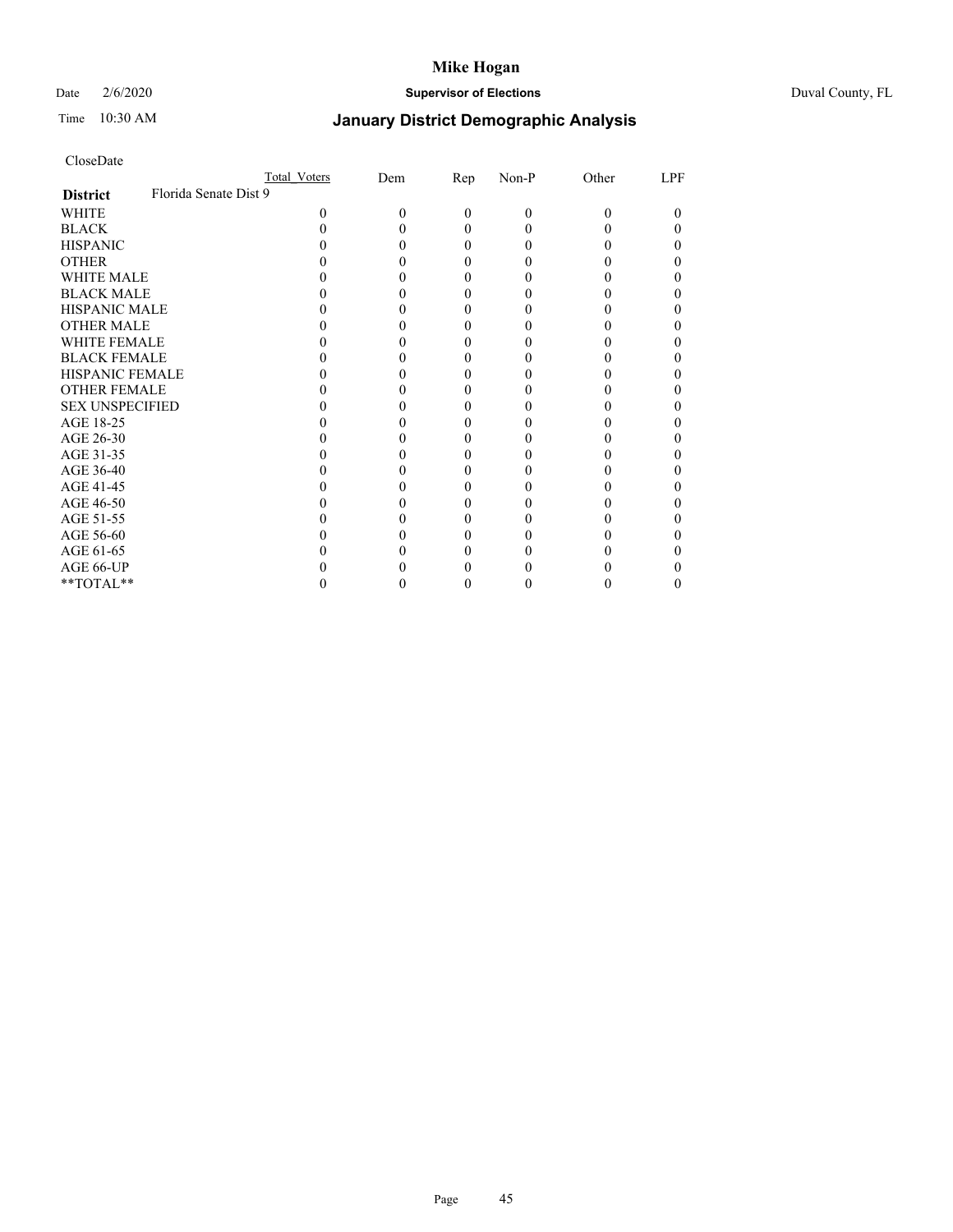## Date 2/6/2020 **Supervisor of Elections** Duval County, FL

# Time 10:30 AM **January District Demographic Analysis**

|                        |                               | <b>Total Voters</b> | Dem   | Rep   | Non-P | Other          | LPF              |
|------------------------|-------------------------------|---------------------|-------|-------|-------|----------------|------------------|
| <b>District</b>        | Jacksonville Beach District 1 |                     |       |       |       |                |                  |
| WHITE                  |                               | 5,164               | 1,232 | 2,572 | 1,269 | 64             | 27               |
| <b>BLACK</b>           |                               | 335                 | 255   | 17    | 59    | 3              | 1                |
| <b>HISPANIC</b>        |                               | 182                 | 56    | 66    | 58    |                |                  |
| <b>OTHER</b>           |                               | 314                 | 70    | 100   | 141   | $\overline{c}$ | 1                |
| <b>WHITE MALE</b>      |                               | 2,516               | 508   | 1,286 | 665   | 35             | 22               |
| <b>BLACK MALE</b>      |                               | 130                 | 88    | 8     | 31    | 2              | 1                |
| HISPANIC MALE          |                               | 82                  | 17    | 38    | 26    | $\theta$       | 1                |
| <b>OTHER MALE</b>      |                               | 107                 | 22    | 38    | 44    | $\overline{2}$ | 1                |
| <b>WHITE FEMALE</b>    |                               | 2,613               | 718   | 1,265 | 596   | 29             | 5                |
| <b>BLACK FEMALE</b>    |                               | 200                 | 162   | 9     | 28    |                | $\theta$         |
| <b>HISPANIC FEMALE</b> |                               | 94                  | 36    | 26    | 31    |                | $\overline{0}$   |
| <b>OTHER FEMALE</b>    |                               | 149                 | 40    | 50    | 59    | $\theta$       | $\boldsymbol{0}$ |
| <b>SEX UNSPECIFIED</b> |                               | 104                 | 22    | 35    | 47    | $\Omega$       | $\boldsymbol{0}$ |
| AGE 18-25              |                               | 561                 | 145   | 211   | 188   | 12             | 5                |
| AGE 26-30              |                               | 796                 | 189   | 340   | 252   | 11             | $\overline{4}$   |
| AGE 31-35              |                               | 626                 | 166   | 240   | 208   | 6              | 6                |
| AGE 36-40              |                               | 564                 | 133   | 235   | 184   | 7              | 5                |
| AGE 41-45              |                               | 399                 | 92    | 165   | 132   | 9              | 1                |
| AGE 46-50              |                               | 441                 | 112   | 218   | 105   | 3              | $\mathfrak{Z}$   |
| AGE 51-55              |                               | 436                 | 104   | 230   | 97    | 3              | $\overline{c}$   |
| AGE 56-60              |                               | 502                 | 131   | 264   | 99    | 7              | 1                |
| AGE 61-65              |                               | 451                 | 153   | 226   | 68    | 3              | 1                |
| AGE 66-UP              |                               | 1,219               | 388   | 626   | 194   | 9              | $\overline{2}$   |
| **TOTAL**              |                               | 5,995               | 1,613 | 2,755 | 1,527 | 70             | 30               |
|                        |                               |                     |       |       |       |                |                  |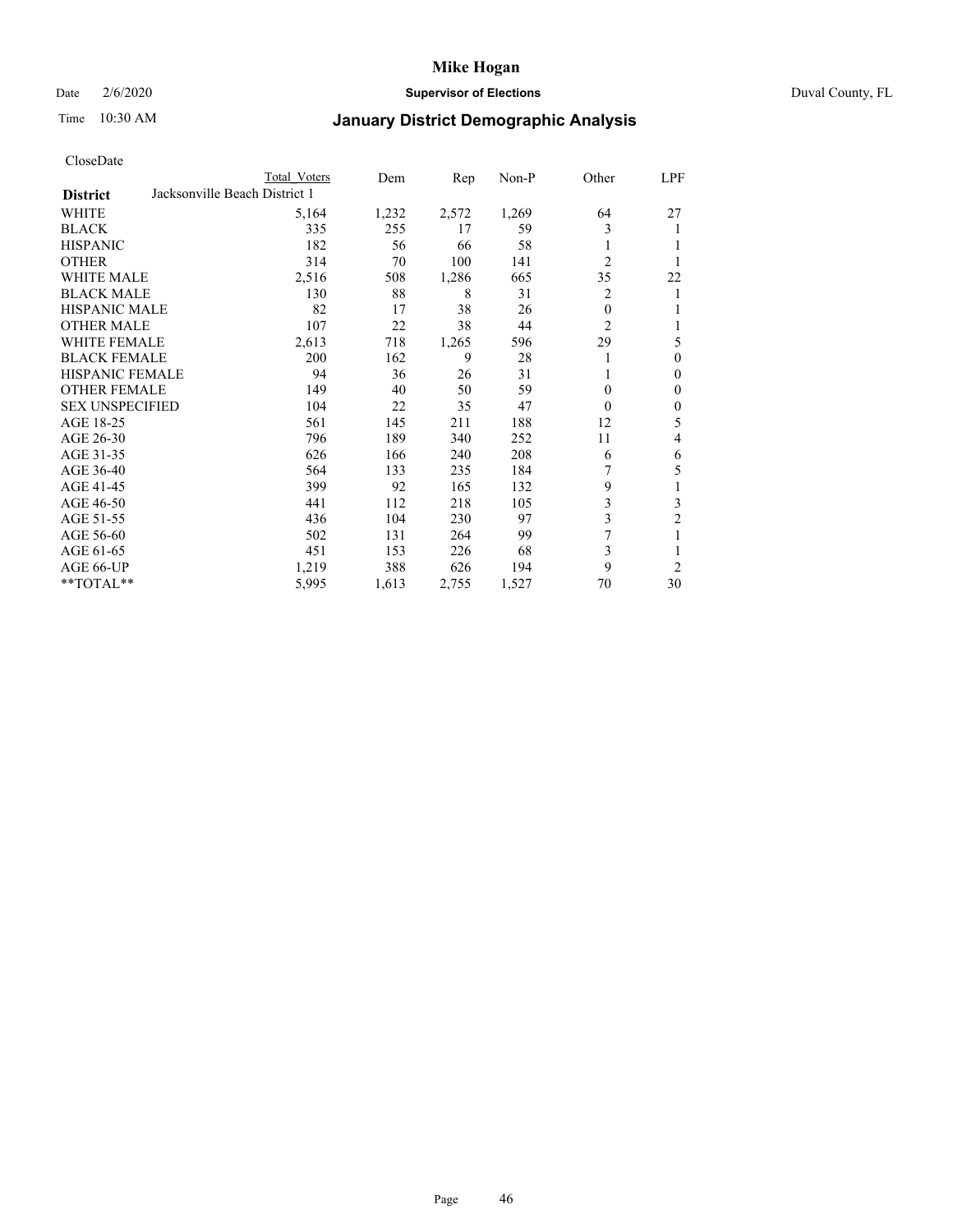## Date 2/6/2020 **Supervisor of Elections** Duval County, FL

# Time 10:30 AM **January District Demographic Analysis**

|                                                  | <b>Total Voters</b> | Dem   | Rep   | Non-P | Other          | LPF            |
|--------------------------------------------------|---------------------|-------|-------|-------|----------------|----------------|
| Jacksonville Beach District 2<br><b>District</b> |                     |       |       |       |                |                |
| WHITE                                            | 6,315               | 1,441 | 3,443 | 1,336 | 59             | 36             |
| <b>BLACK</b>                                     | 101                 | 71    | 10    | 19    | 0              | 1              |
| <b>HISPANIC</b>                                  | 134                 | 47    | 45    | 41    |                | $\mathbf{0}$   |
| <b>OTHER</b>                                     | 334                 | 95    | 121   | 113   | $\overline{c}$ | 3              |
| WHITE MALE                                       | 2,984               | 549   | 1,704 | 683   | 27             | 21             |
| <b>BLACK MALE</b>                                | 59                  | 40    | 6     | 13    | $\mathbf{0}$   | $\mathbf{0}$   |
| <b>HISPANIC MALE</b>                             | 51                  | 14    | 20    | 17    | 0              | $\mathbf{0}$   |
| <b>OTHER MALE</b>                                | 123                 | 34    | 52    | 35    | $\theta$       | $\overline{2}$ |
| <b>WHITE FEMALE</b>                              | 3,270               | 877   | 1,709 | 638   | 31             | 15             |
| <b>BLACK FEMALE</b>                              | 40                  | 29    | 4     | 6     | $\mathbf{0}$   | 1              |
| <b>HISPANIC FEMALE</b>                           | 81                  | 33    | 24    | 23    |                | $\mathbf{0}$   |
| <b>OTHER FEMALE</b>                              | 161                 | 50    | 58    | 50    | $\overline{c}$ | 1              |
| <b>SEX UNSPECIFIED</b>                           | 115                 | 28    | 42    | 44    | 1              | $\mathbf{0}$   |
| AGE 18-25                                        | 555                 | 109   | 254   | 176   | 12             | 4              |
| AGE 26-30                                        | 553                 | 120   | 258   | 159   | 8              | $\,$ $\,$      |
| AGE 31-35                                        | 604                 | 115   | 279   | 195   | 6              | 9              |
| AGE 36-40                                        | 550                 | 143   | 236   | 166   | $\overline{c}$ | $\mathfrak{Z}$ |
| AGE 41-45                                        | 485                 | 113   | 239   | 122   | 5              | 6              |
| AGE 46-50                                        | 585                 | 107   | 329   | 137   | 7              | $\sqrt{5}$     |
| AGE 51-55                                        | 599                 | 108   | 375   | 112   | 2              | $\sqrt{2}$     |
| AGE 56-60                                        | 673                 | 151   | 396   | 115   | 8              | $\overline{3}$ |
| AGE 61-65                                        | 708                 | 198   | 411   | 95    | 4              | $\mathbf{0}$   |
| AGE 66-UP                                        | 1,568               | 490   | 840   | 230   | 8              | $\mathbf{0}$   |
| **TOTAL**                                        | 6,884               | 1,654 | 3,619 | 1,509 | 62             | 40             |